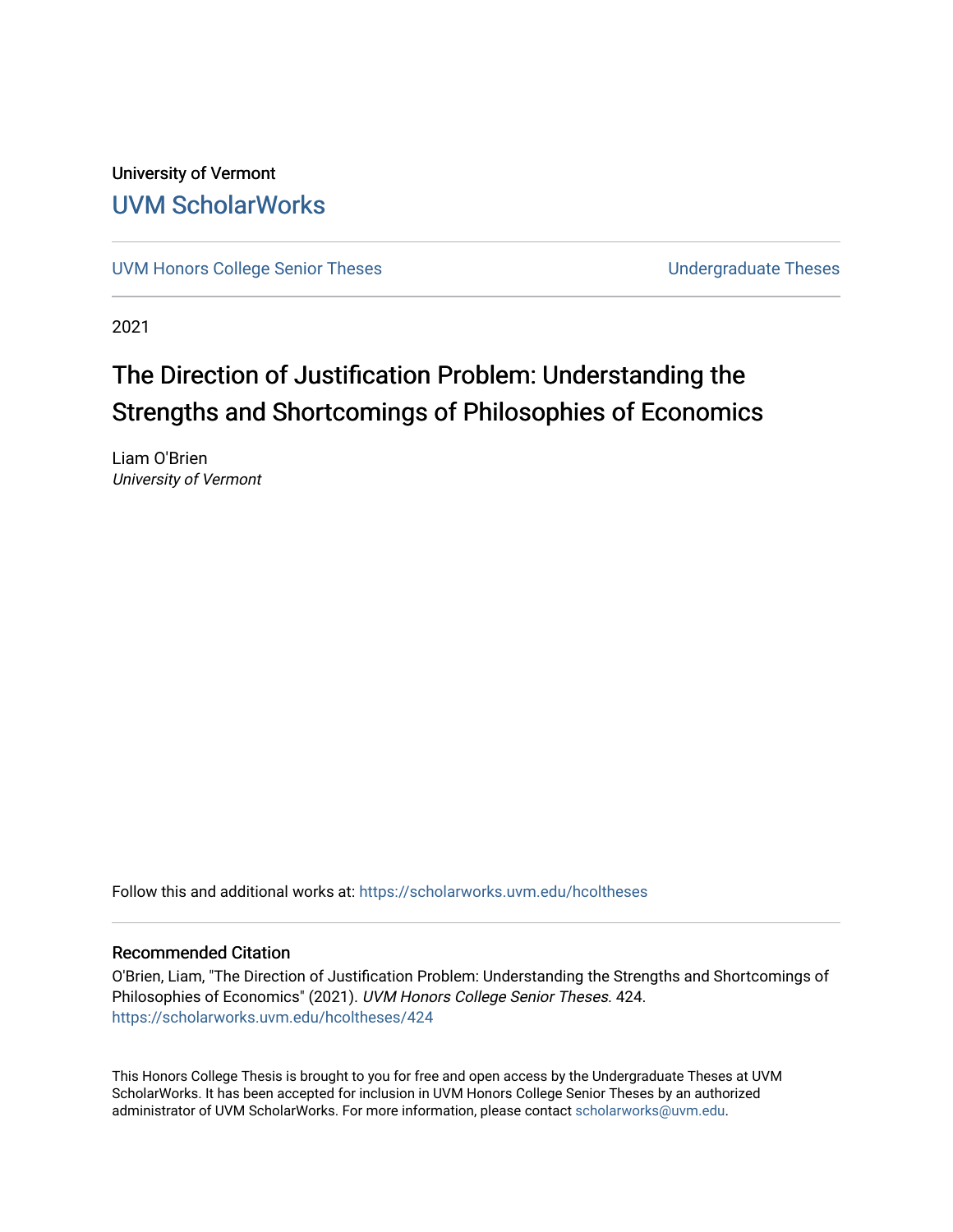University of Vermont

The Direction of Justification Problem:

Understanding the Strengths and Shortcomings of Philosophies of Economics

Liam O'Brien

HON 243: Honors Thesis in Philosophy

Advised by Professor Randall Harp

30 April 2021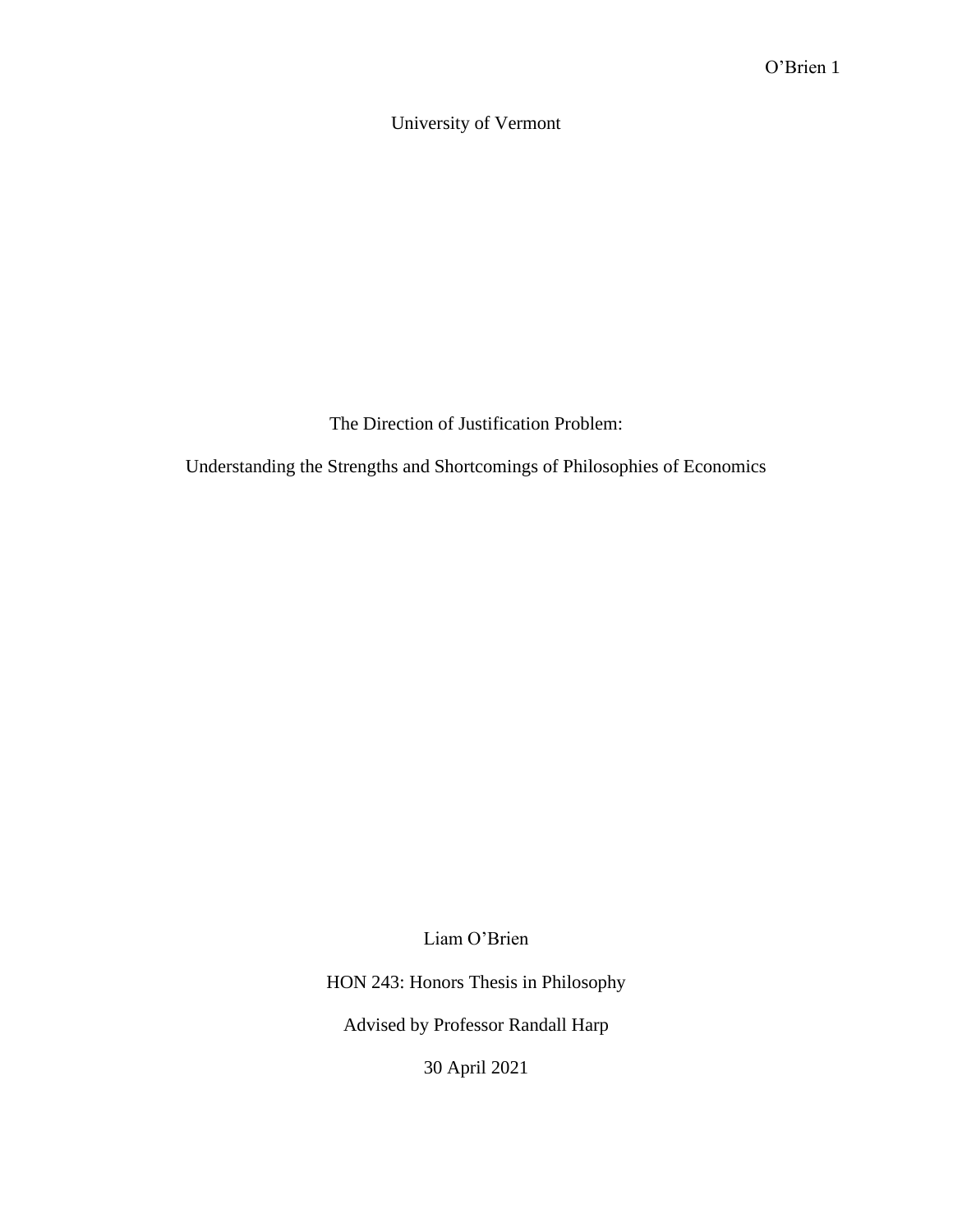# Table of Contents

| 2.3. The Direction of Justification Problem in the Natural Sciences31                |
|--------------------------------------------------------------------------------------|
|                                                                                      |
|                                                                                      |
|                                                                                      |
|                                                                                      |
|                                                                                      |
|                                                                                      |
|                                                                                      |
| 4.1. Using Laudan's Insights to Help Solve the Direction of Justification Problem49  |
| 4.2 Using Caldwell's Insights to Help Solve the Direction of Justification Problem56 |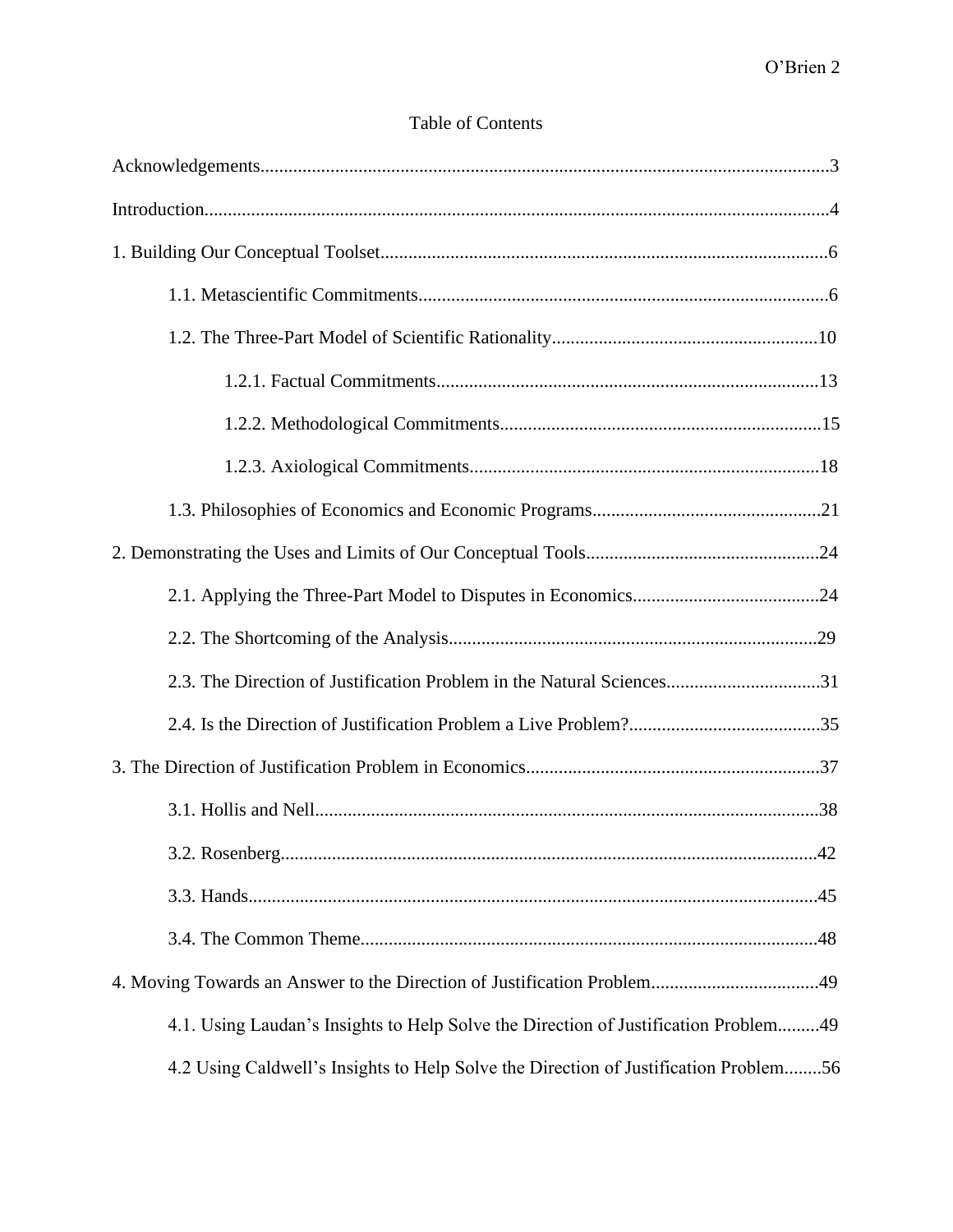| 4.3 Proposing a Framework for Solving the Direction of Justification Problem |  |
|------------------------------------------------------------------------------|--|
|                                                                              |  |
|                                                                              |  |

#### **Acknowledgements**

I am extremely grateful for all the mentorship I have received in the development of this paper over the past two years from both the philosophy department and the economics department. I am especially indebted to the help of Professor Randall Harp in the philosophy department, who has advised over this thesis for me and provided critical feedback every step of the way. I am also grateful to Professor Don Loeb in the philosophy department and Professor Nathalie Mathieu-Bolh in the economics department for serving on my thesis committee as well as providing me with feedback on earlier versions of this paper. I also owe a thanks to Professor Michael Ashooh in the philosophy department, who helped me in the early stages turn what was a loose collection of ideas into a foundation for a real project. If it were not for the excellent professors in both the philosophy and economics departments at the University of Vermont, I would have never been able to engage so deeply in a project of this interdisciplinary nature.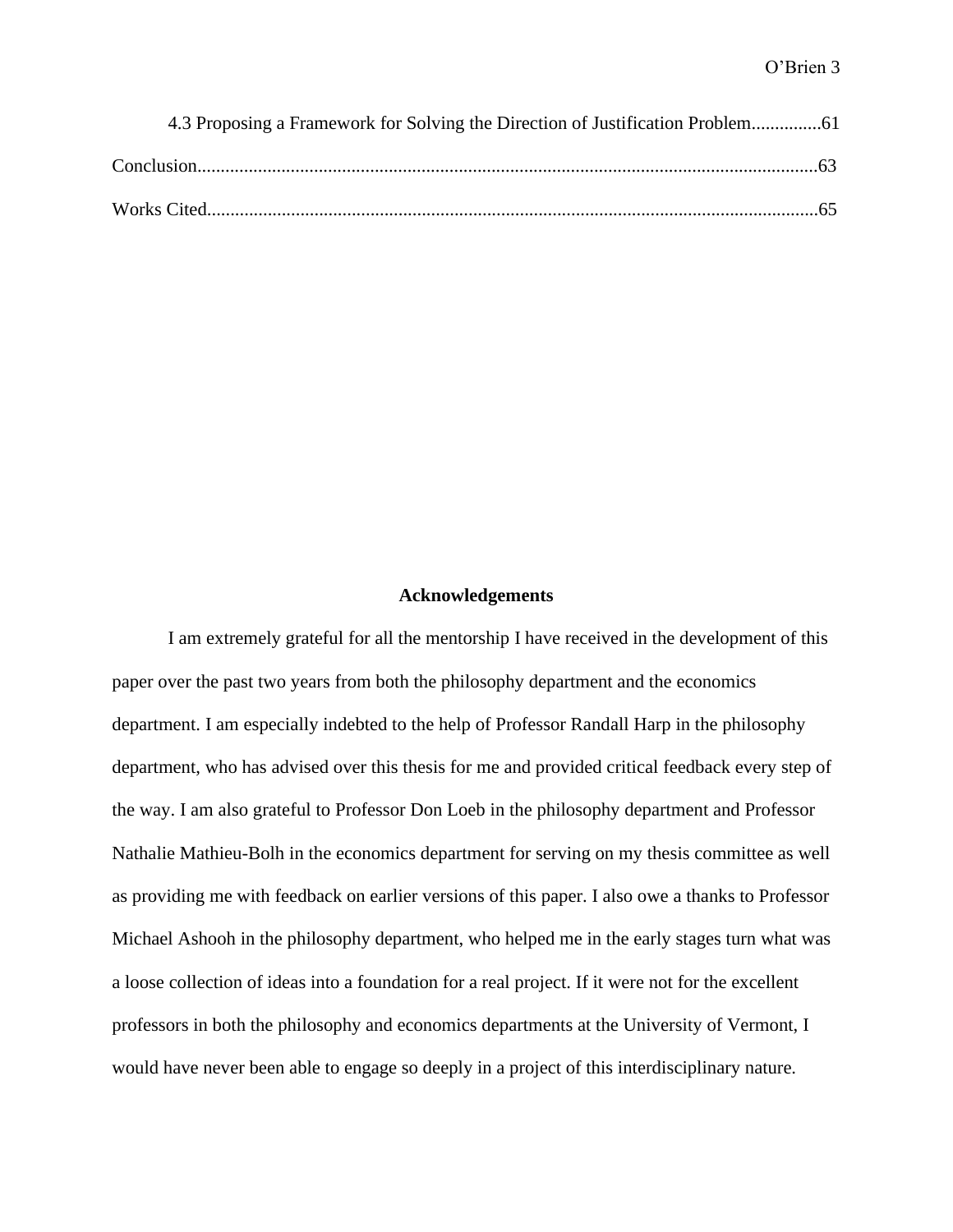# **Introduction**

It is a fairly recent development in both economics and the philosophy of science that there has been a dedicated and sustained discussion around the philosophical justifications for our approach to economics. This discussion aims to bring value to economics in two ways. The first way philosophical analysis of economics aims to bring value to economics is to make sense of underlying principles which are being relied on by economic programs, and show the relationship that these underlying principles have to claims economists make about the world. Oftentimes, the philosophical principles which play a justificatory role in the claims that economists make about the world are not themselves the subject of economic research. Disagreements between defenders of competing economic theories can sometimes stem from the result of differences in these less visible commitments. Thus, philosophy of economics can help make sense of disagreements between defenders of competing economic theories by filling this gap. The second way philosophy of economics aims to bring value to economics is to enable us not only to better understand the disagreements between economic theories based in competing philosophical principles, but actually weigh in on these disagreements to help decide which theory is *better*.

In this paper, I argue that philosophy of economics already provides us with tools for accomplishing our first aim quite effectively but suffers from a crucial shortcoming when trying to accomplish the second aim. In trying to accomplish this second aim, philosophy of economics is confronted with what I refer to as the *direction of justification problem*. In order to make prescriptive claims about which economic theory is based on better philosophical principles, philosophers must make some commitment about what economics ought to achieve and how best to achieve it. For the purposes of my paper, I refer to this necessary commitment as a *philosophy*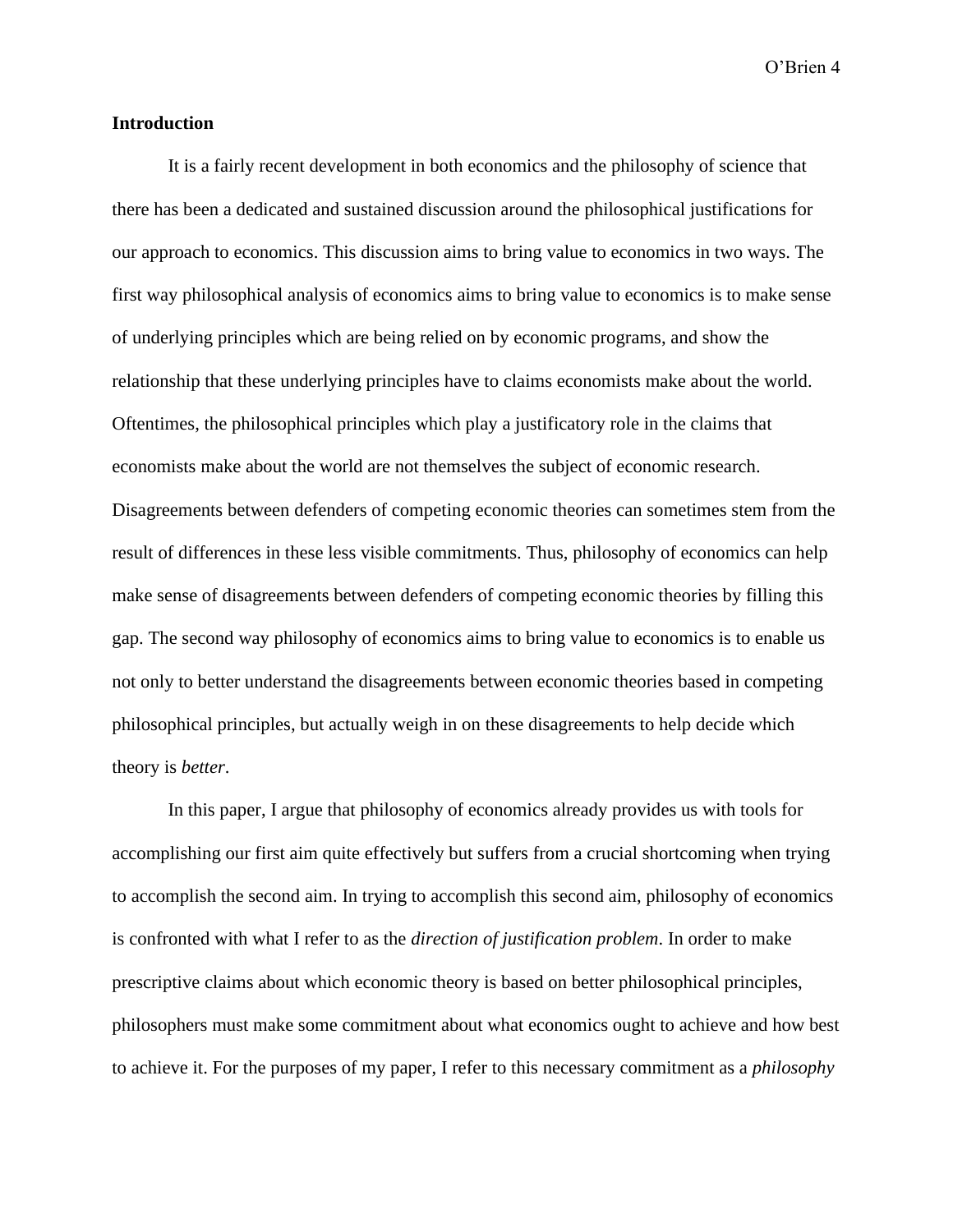*of economics*. The direction of justification problem occurs when the prescriptions of a philosophy of economics contradict the actual practices of some economists and it is unclear whether said contradiction ought to serve as evidence against our philosophy of economics or as an indictment of the economists who violate it. I argue that thus far, philosophers of economics have not provided a principled solution to the direction of justification problem, and because of this, end up making opposing prescriptions about economics which stem from differences in intuition about how to answer this problem. In order to cross the gap from descriptive to prescriptive power, philosophers of economics must acknowledge this problem and confront it head on.

This paper is divided into four parts. In part one, I establish a set of conceptual tools which are instrumental in creating a descriptive analysis of the kinds of underlying philosophical principles relied on in economics and the relationships that these principles have to economic theories. This toolset is built both from drawing on work in the general philosophy of science which has not yet been applied in detail to economics, and extending this work using some original concepts. In part two, I first use the conceptual tools developed in part one to give a demonstration of analyzing a disagreement in economics which is at first difficult to make sense of but becomes clear once analyzed with our philosophical tools. Then, I show how this analysis falls short of giving us prescriptive power because of the direction of justification problem. In part three, I survey three views in the philosophy of economics which I argue diverge from one another due to differing intuitions about the direction of justification problem. In part four, I consider two strategies for answering the direction of justication problem which are insufficient on their own, but each provide important insights into how we can develop an answer. Finally, I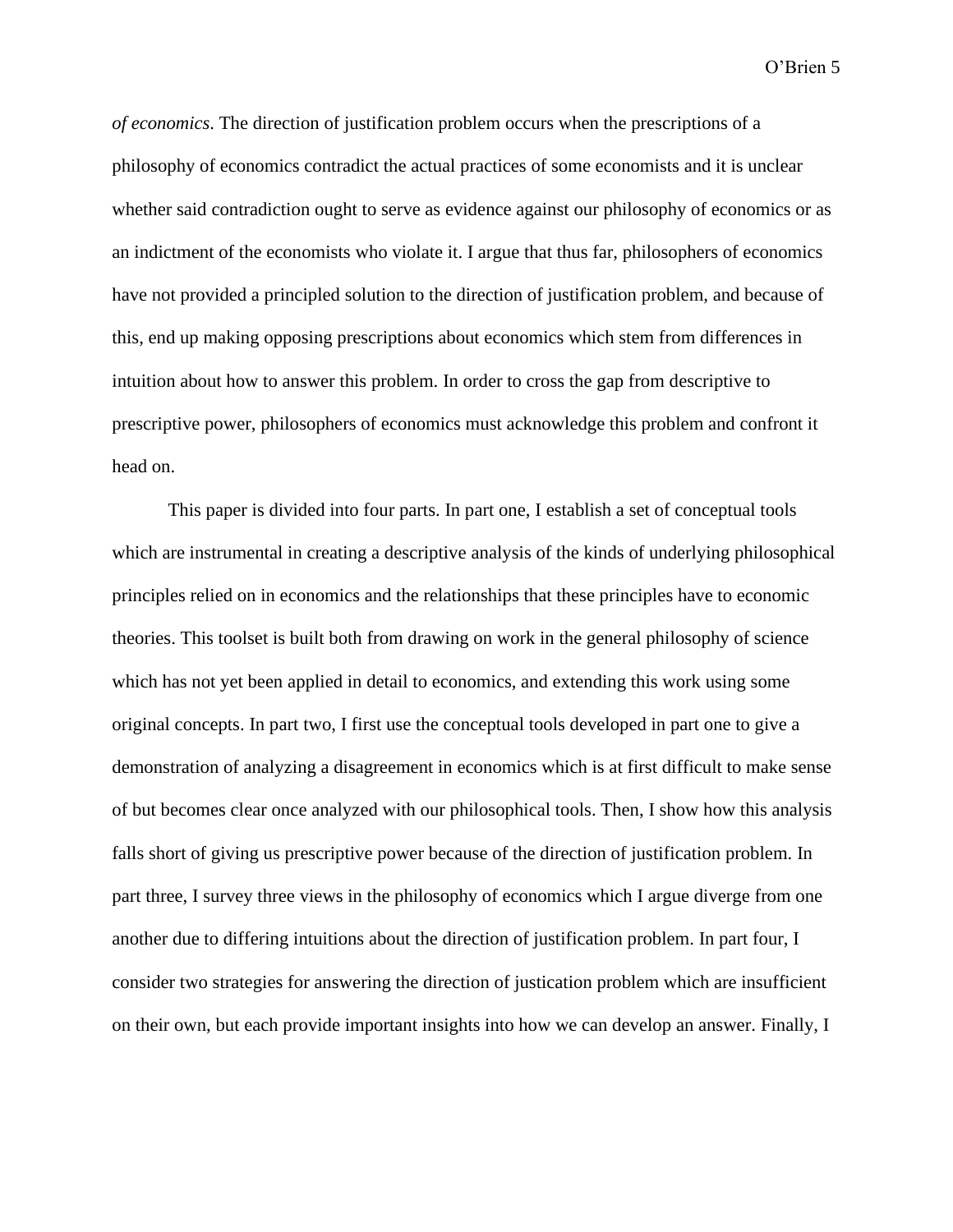propose a framework for how to answer the direction of justification problem which draws from the insights of these two insufficient solutions.

#### **1. Building Our Conceptual Toolset**

In order to establish that there exists an underdetermination problem in deciding between philosophies of economics and the economic programs whose prescriptions they contradict, I want to first carefully explain what I mean by a philosophy of economics and an economic program. To do this, I will first present what I call *metascientific commitments* and the necessary role that these commitments play in science. Then, drawing on work from Larry Laudan, I will explicate the relationship between metascientific commitments and scientific practice using a three-part model of scientific rationality. This three-part model was originally created as a way of understanding science in general but has not yet been applied in detail to economics. To demonstrate that this model is in fact a fruitful tool for understanding economics, I apply the three-part model to notable examples in economics throughout part one. Finally, I will then define exactly what I mean by a *philosophy of economics* and an *economic program* in terms of the concepts I lay out beforehand. With this conceptual toolset in hand, I can then begin to demonstrate the explanatory value of philosophy to economics and articulate the problem which prevents us from making prescriptions about economic programs.

#### *1.1 Metascientific Commitments*

Broadly speaking, philosophers of science seem to agree that in order to generate and justify scientific theories, scientists must rely on a set of background commitments which govern the rules of scientific inquiry. The exact nature of these background commitments and the extent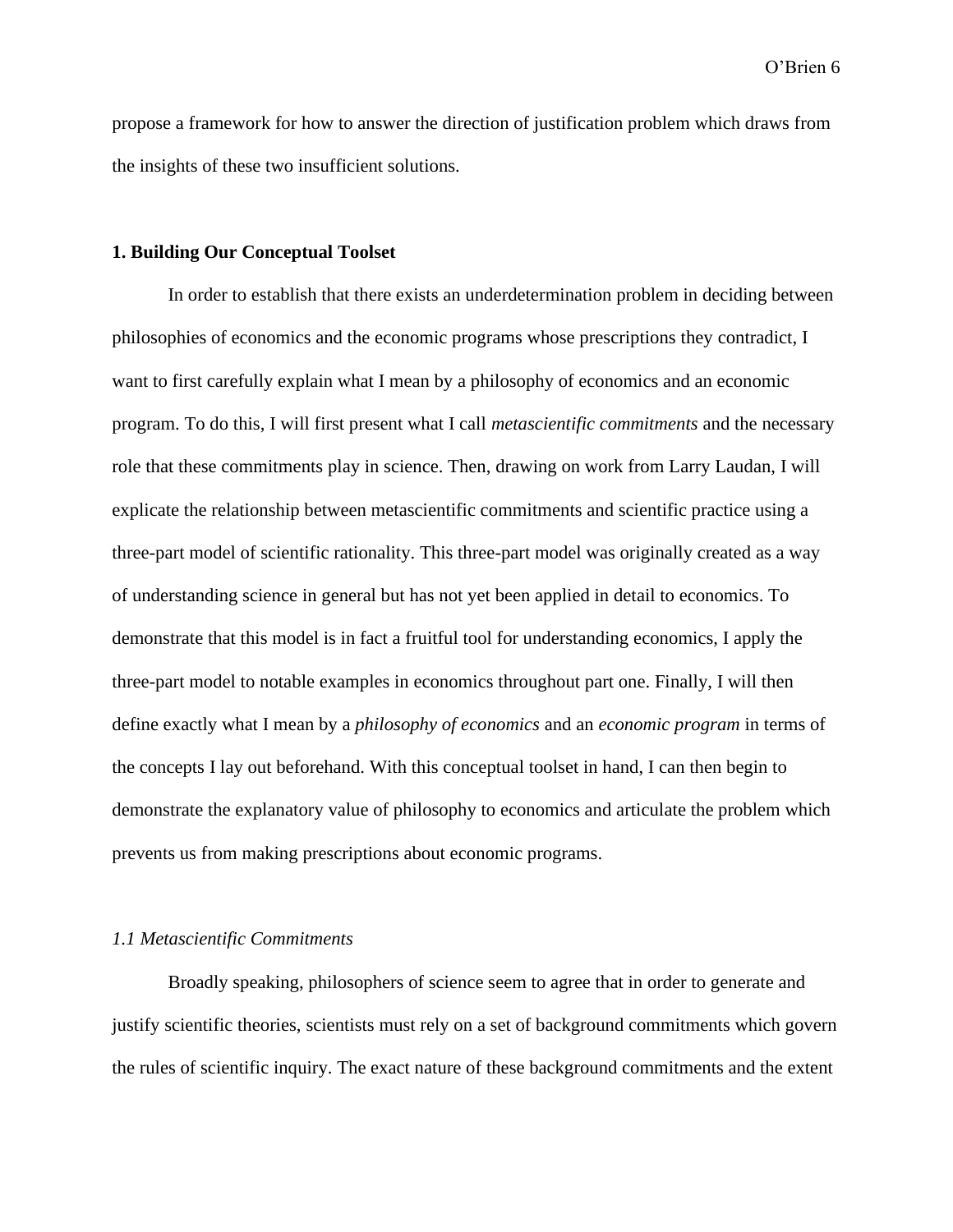to which they influence the objectivity of scientific theories is certainly up for debate, but every philosopher of science must recognize that there are some commitments which play a role in science which are not themselves typically the subject of scientific study. After all, what value does the philosopher of science bring to science if not the study of principles which scientists themselves do not usually study but nevertheless play a role in science?<sup>1</sup> Typically, the role that background commitments play in science is to prescribe certain norms of scientific practice so that scientists are able to sufficiently generate, justify, and rationally endorse scientific theories. Some examples of these commitments are as follows:

- 1. Scientific theories ought to entail testable predictions.
- 2. If two theories explain the same phenomena equally well, then pick the one which posits fewer unobservable entities (Ockham's Razor).
- 3. The justification for a scientific theory should be objective, rather than relative to particular agents who choose to endorse it.

I do not mean to claim that every practicing scientist endorses these three claims in particular, but rather that all practicing scientists rely on some set of background commitments which entail a general rule set for how scientists are to generate scientific theories and determine which scientific theories they ought to endorse. These commitments may conceivably be different depending on the scientific discipline in question, but all scientific disciplines have in common the fact that they require a commitment to some set of background principles which entail or constitute the norms of scientific practice.

<sup>1</sup> One might argue that philosophy of science brings *no* value to science, it only helps non-scientists better understand what scientists already understand. This view would be consistent with the belief that there are no background commitments in science that scientists themselves aren't already studying or haven't already taken care of, but I suspect that this is not an understanding of the role of philosophy of science that many would find adequate.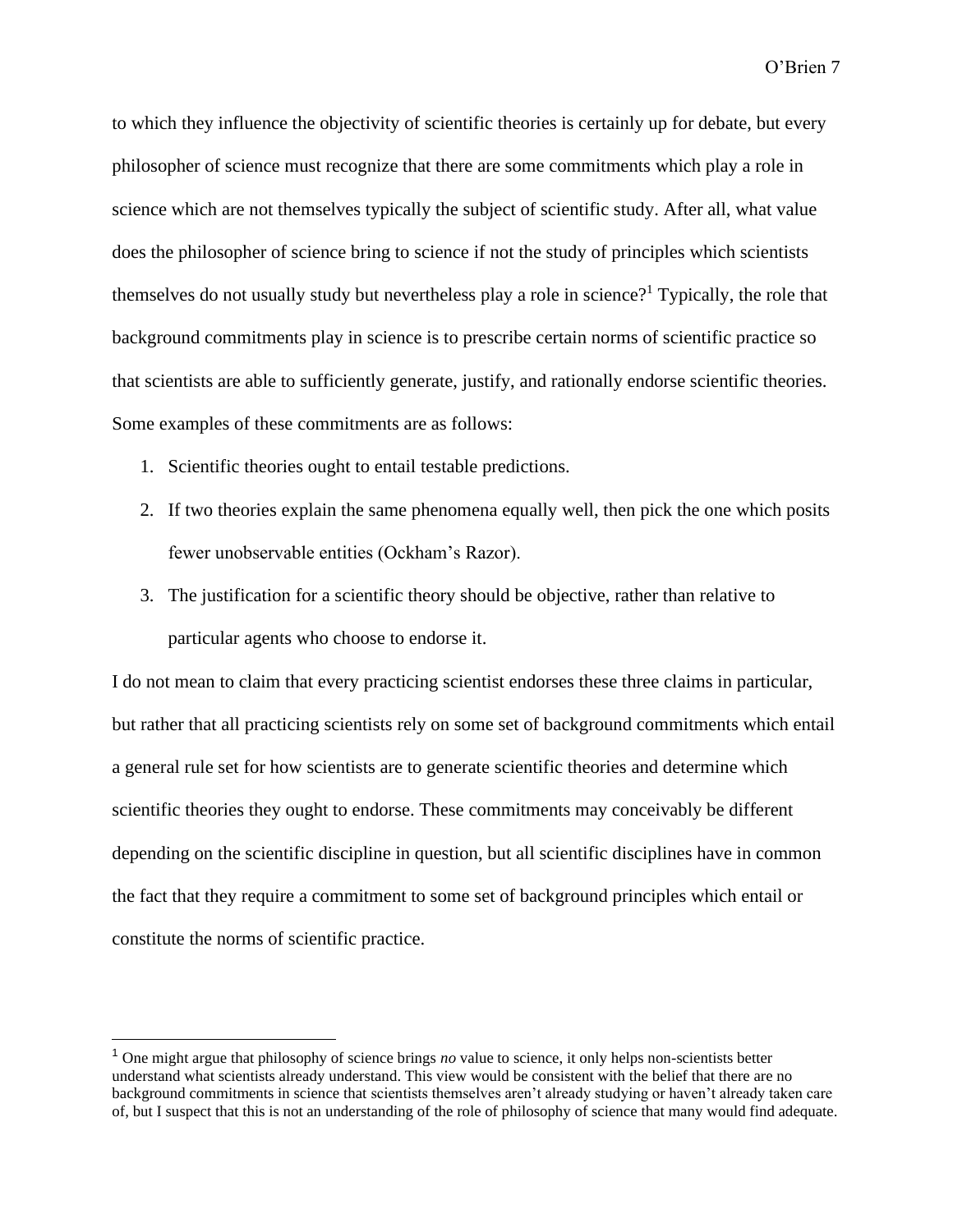Because these commitments, which I will broadly refer to as *metascientific commitments*, typically fall outside the domain of the work with which a scientist is directly engaged, scientists usually commit themselves to a set of metascientific commitments implicitly when they choose to engage in certain scientific practices and endorse certain theories among multiple possible contenders. While some scientists who are interested in methodological research might take the time to explicitly formulate and follow a set of metascientific commitments, these commitments are typically committed to implicitly when scientists make the choice of doing science a certain way. Because the role of these commitments often go unrecognized, it has largely been the interest of philosophers of science to examine these metascientific commitments, to identify them where they may be relied on implicitly, to categorize them and determine the interrelationships that these commitments hold with one another, and most importantly, to determine the degree to which scientists are justified in holding particular commitments.<sup>2</sup>

There are two other things to say about metascientific commitments for the sake of clarity. First, the reason I am using the terms "commitment" and "endorsement" rather than using belief language is because there are likely many cognitive attitudes besides belief that a scientist could hold in relation to a metascientific commitment or a scientific theory.<sup>3</sup> A scientist might, for example, say that she never *believes* a metascientific commitment to be true. Instead she might hold a particular commitment to be most plausible among all contenders, or most useful

<sup>&</sup>lt;sup>2</sup> It is difficult to know just how important discourse about metascientific commitments matters to scientists themselves *qua* scientist. Some may passionately defend the stance that scientists must be acutely aware of all the underlying principles on which they rely in order to be truly justified in their scientific pursuits. Others will instead argue that because metascientific commitments rarely play an explicit role in scientific discourse, it's best to let scientists focus on what they do best. It is not my intention to settle this debate in this paper, but I submit that at the very least, if a scientist need not have knowledge of her metascientific commitments *qua* scientist, it would at least benefit her *qua* general critical thinker to have a more holistic understanding of her scientific practices. Furthermore, it benefits the non-scientist public to better understand what principles they are committing to when they endorse a particular scientific theory or field of research.

<sup>3</sup> Other possible cognitive attitudes might include *relying on* (Alonso 163-164), *accepting*, or *acting according to the assumption that X*.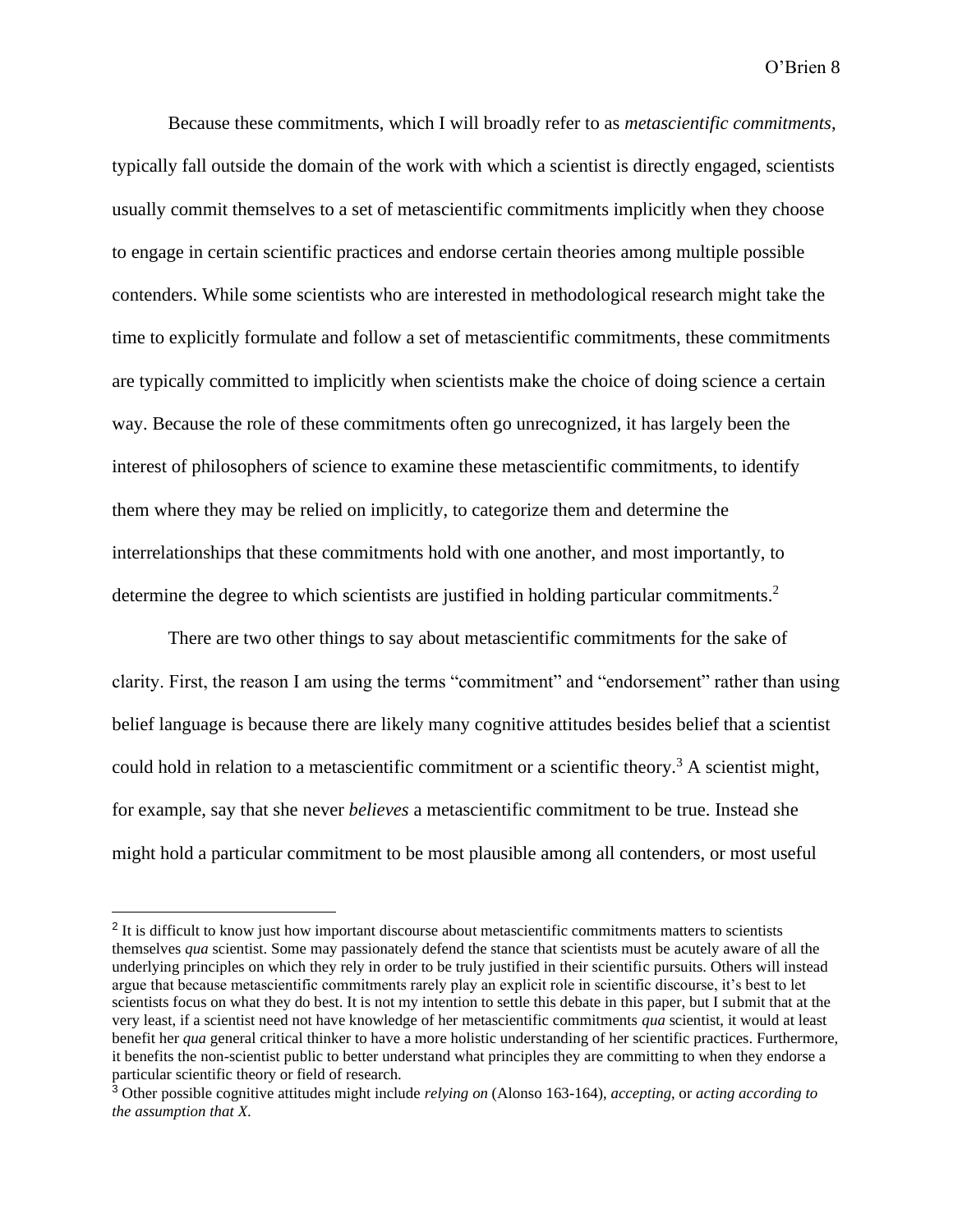for the purpose of achieving some scientific goal, like the goal of producing predictively accurate theories. For example, scientists often hold the metascientific commitment that we ought to form our theories according to the assumption that the world follows deterministic causal laws. Research in quantum physics suggests that this deterministic view is, strictly speaking, false. Nevertheless, above a certain scale it is perfectly sensible to act on the assumption that the world is deterministic for the purposes of achieving some scientific goal.

Likewise, a scientist might endorse a scientific theory despite not, strictly speaking, believing it to be making true claims. Consider the case of a scientific anti-realist who endorses atomic theory despite having serious doubts about the possibility of having any knowledge of the ontological status of atoms. This scientist may accept atomic theory because it is the best theory for achieving her scientific goals despite not believing that atoms exist. Thus, to hold a background commitment and to endorse a scientific theory merely entails that a scientist is choosing said commitments and theories to be the best among all available choices according to whatever standard that scientist uses to judge the merit of a commitment or theory. Typically, this standard of scientific merit is based on the desire to achieve some scientific goal. However, I will have to return later to exactly what I mean by "scientific goal" once I have established some more conceptual architecture.

Secondly, not all of a scientist's background commitments are metascientific commitments on my definition of the term. A scientist's background commitment is only a metascientific commitment if it plays some role in the scientific justification of the theories or scientific practices being promoted. A scientist who holds, for example, claim (1) discussed earlier is going to justify her endorsement of a scientific claim at least partially in virtue of its consistency with the prescriptions of claim (1). That is to say that she will treat the testability of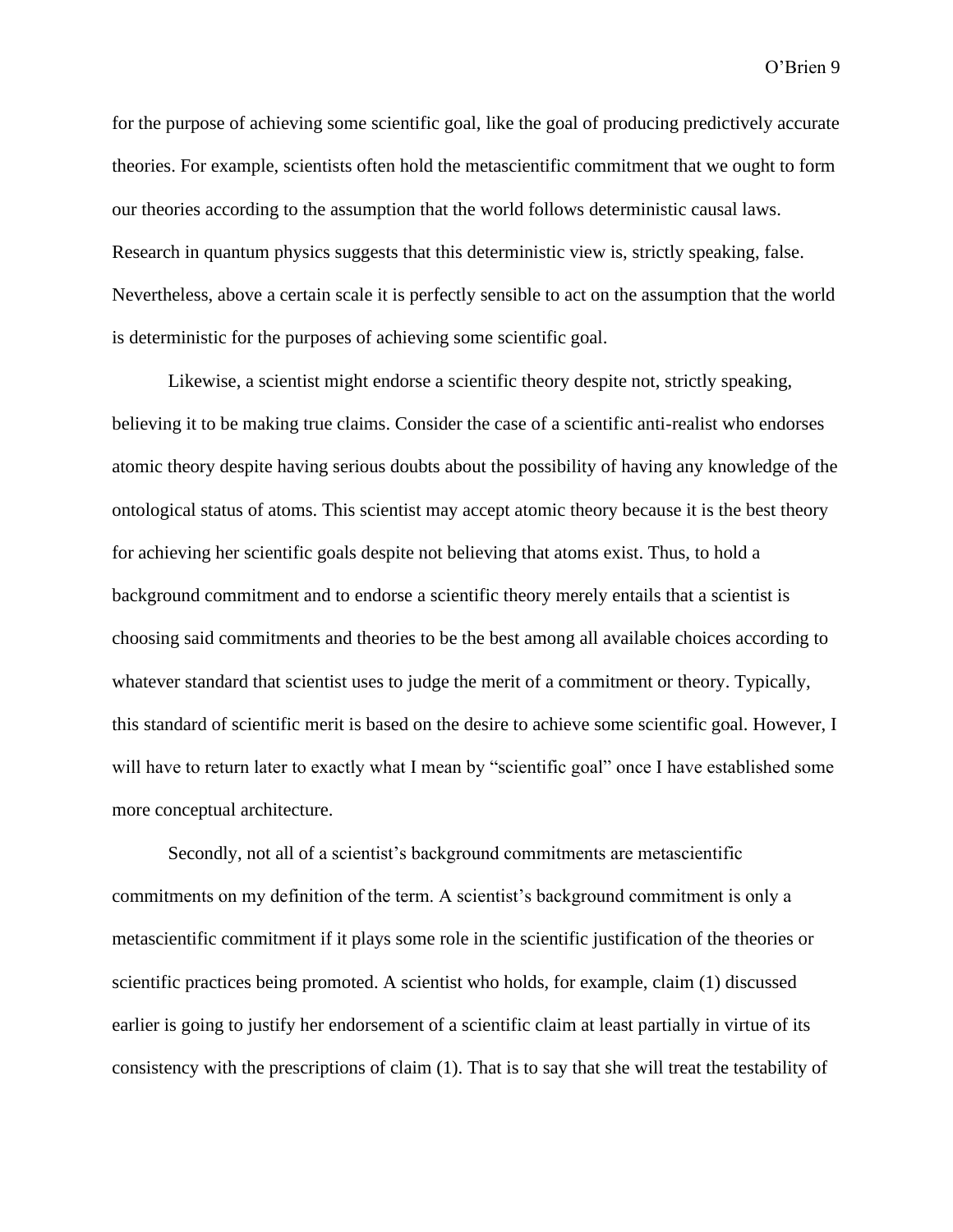a scientific theory as a necessary condition for that theory's status as a scientifically justified claim. In contrast to this, a scientist who holds the commitment that a scientist ought to be kind to her colleagues might still feel that this is an important condition for producing good science. A scientist who is unkind might be difficult to work with thus making it difficult to produce good results. However, whether a scientist was kind to her colleagues in the lab will not ultimately play any role in the scientific justification of any theories or practices which are being endorsed by this scientist. Likewise, ethical considerations, like a prohibition on human experimentation, might be a condition for "good science" in a moral or humanistic sense. But whether human experimentation was conducted in producing a scientific theory will not play a role in whether that theory or the practices which led to the development of that theory have scientific merit.

# *1.2 The Three-Part Model of Scientific Rationality*

I have tried to suggest thus far that there is a special set of commitments which play a justificatory role in any scientific claim, which I call *metascientific commitments*. Metascientific commitments are unique in that they play a justificatory role in scientific claims despite not typically being the object of scientific inquiry themselves. I do not think that this claim is controversial amongst philosophers of science. Larry Laudan, in his historical work on the philosophy of science, has tried to document the ways that philosophers have tried to make sense of these commitments in science. Laudan's work has dealt extensively with identifying the nature of different kinds of metascientific commitments, and I will draw from this work in order to better identify how these commitments come to influence scientific discourse while extending Laudan's insights into the domain of economics.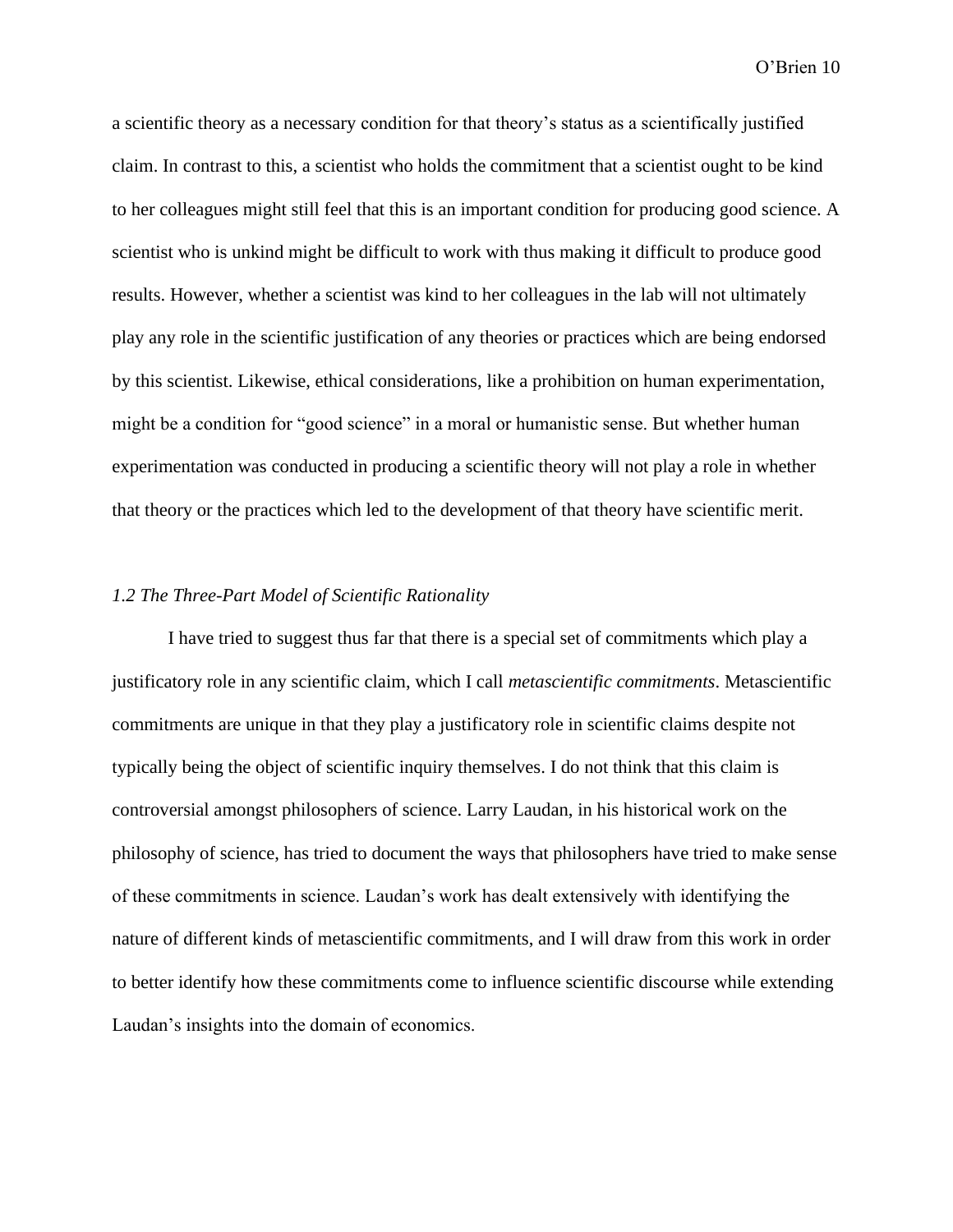In Laudan's work on explicating the history of the debate surrounding the relationship between metascientific commitments and scientific theories, Laudan presents the hierarchical model of justification<sup>4</sup> as the most widely known attempt at explaining this relationship. Due to its popularity in the history of the philosophy of science, the hierarchical model has largely set the terms for the debate around metascientific commitments (*Science and Values* 23). The hierarchical model posits that scientists hold commitments at three levels: *the factual level*, *the methodological level*, and *the axiological level* and posits a particular relationship among the three levels (*Science and Values* 27). According to the hierarchical model, factual commitments are generated and justified by appealing to methodological commitments which determine the rules for evaluating factual claims, and methodological commitments are generated and justified by their ability to achieve the scientific goals which are entailed by the axiological commitments.

While the particular relationship that these three types of commitments hold with one another is controversial—Laudan himself argues that there are more interrelationships between these kinds of commitments than the hierarchical model acknowledges—the debate following the development of the hierarchical model has seemed to rather uncontroversially accept that whatever the relationship between these three types of commitments may be, this three-part distinction captures important features of the different types of commitments scientists hold. Thus, for example, while Thomas Kuhn rejects the view that methodological commitments could ever unambiguously pick out one set of factual claims or that axiological commitments could ever unambiguously pick out one methodology, he nevertheless accepts that scientists hold commitments of all three types.<sup>5</sup> While Alexander Rosenberg argues for an additional conceptual

<sup>4</sup> Also referred to as the theory of instrumental rationality.

<sup>5</sup> When, for example, Kuhn argues that methodological rules always underdetermine theory choice, he is implicitly committing to the existence of methodological rules and their distinction from scientific theories (*Science and Values* 30-31). Likewise, when Kuhn argues that interparadigmatic conflict necessarily involves scientists coming to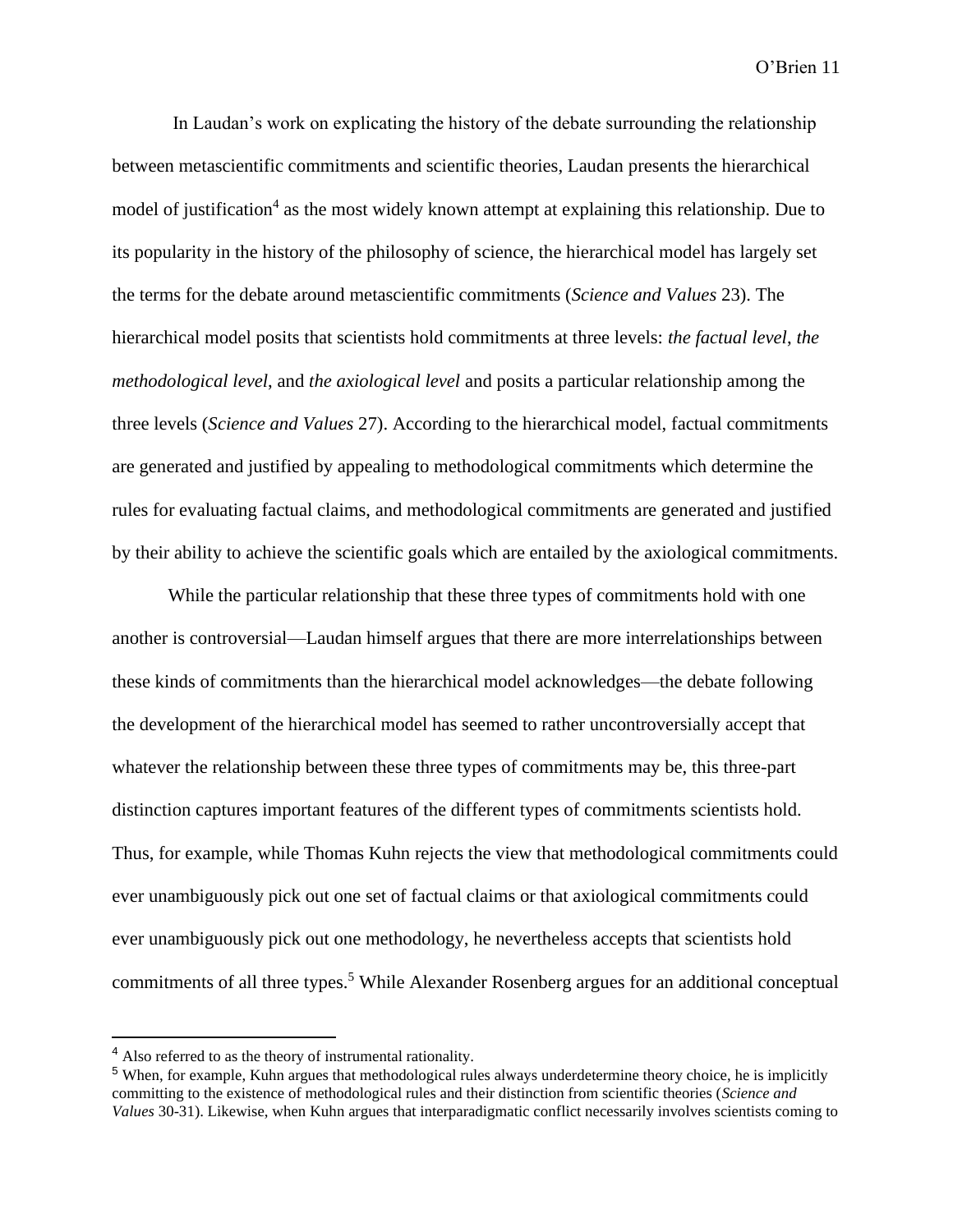distinction within the axiological level between proximate and ultimate axiological commitments, he still accepts the distinction between factual, methodological, and axiological commitments (Rosenberg 12-13). And while Laudan rejects the view that any of the three types of commitments is more fundamental than any other in terms of its justification, he nevertheless still accepts that scientists make commitments of each type and endorses the conceptual distinction among the three types of commitments. Laudan's updated version of the hierarchical model, which he refers to as the reticulated model of scientific rationality, also makes the threepart distinction but holds that no type of commitment is more foundational in its justification (*Science and Values* 63).

Because the relationship between the three types of commitments is disputed, I refer to the model I am presenting as the three-part model of scientific rationality. The three-part model of scientific rationality is not committed to whether or not the types of commitments that scientists make are better suited to a foundationalist model of justification or a coherentist model. For the purposes of my argument, resolving the debate surrounding the exact relationship that these three levels of commitment hold with one another is not necessary. Instead, I merely claim that these types of commitments are conceptually distinct and that at the very least, the relationships that the hierarchical model posits between the types of commitments are among the relationships that these commitments hold with one another; I am not committed to the claim that the relationships posited by the hierarchical model are the *only* relationships that these commitments share. It may be that these types of commitments are related to one another in

the table with different cognitive goals, he is committing to the existence of axiological commitments (*Science and Values 47)*. For a more in-depth treatment of how Kuhn's views fit with the distinctions posited by the hierarchical model, see chapters 2 and 3 of Laudan's *Science and Values* (1984).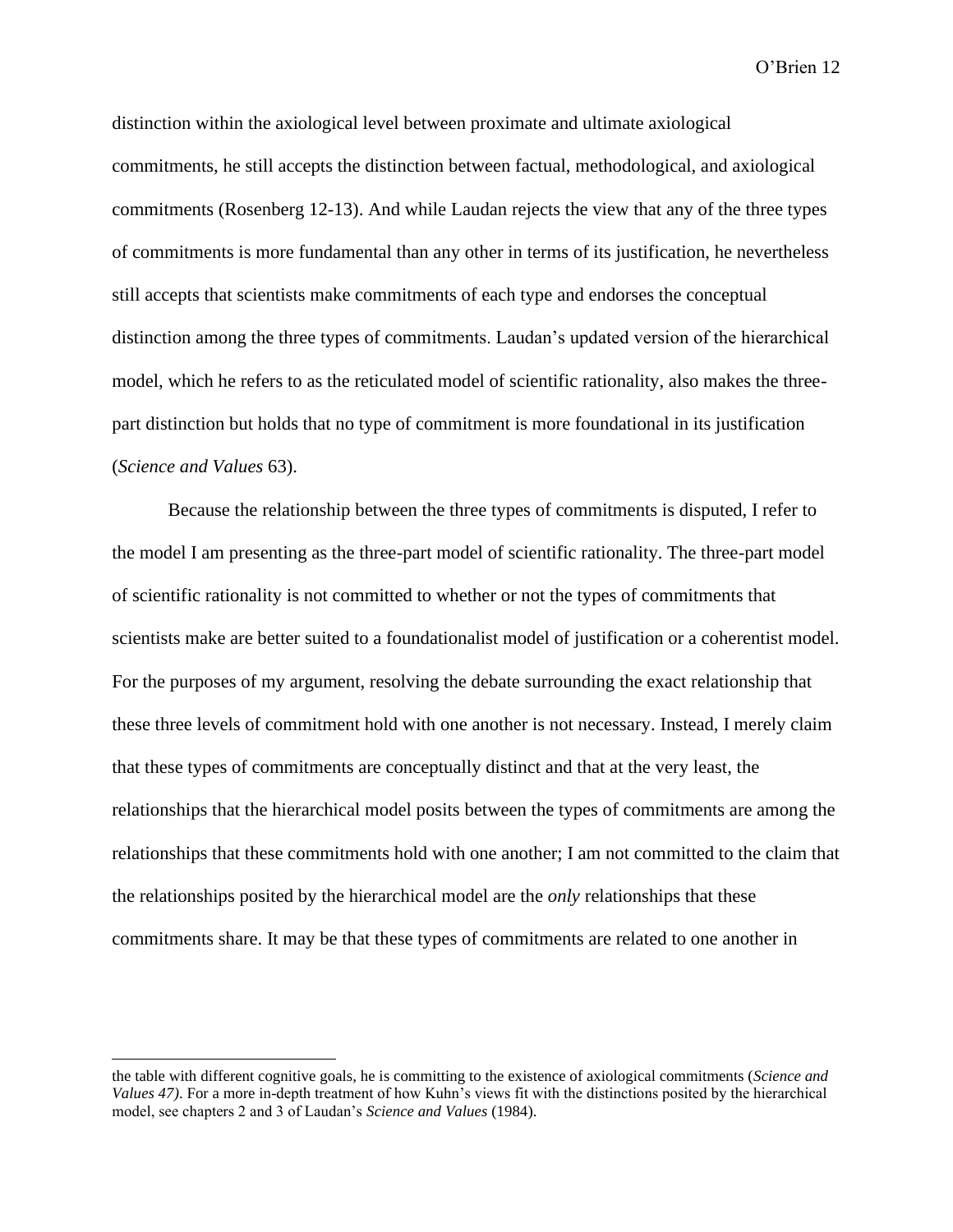additional ways which make them more suited to a coherentist model than a foundationalist one.<sup>6</sup> But whether or not this is the case, simply by recognizing that there is a meaningful distinction between these three kinds of commitments, and that they hold at least the kinds of relationships to one another that the hierarchical model posits, we can begin to better understand some difficult problems in economics. Since these three types of commitments play an important role in my argument, and they have yet to be systematically applied to economics in a detailed manner, I will now explain each type of commitment individually and the role each plays in economic theories.

# **1.2.1 Factual Commitments**

Firstly, *factual commitments* are the commitments which are most transparent to a practicing scientist. Laudan defines factual commitments as "all manner of claims about what there is in the world, including claims about theoretical or unobservable entities," (*Science and Values* 23).<sup>7</sup> Factual commitments are distinguished from the other levels in the three-part model by their being about the world, rather than about scientific practice itself. While Laudan does not go on to define factual commitments more precisely, I think we can broadly distinguish them into two categories. *Basic* factual commitments are the basic building blocks which serve as a foundation for developing scientific theories. These commitments posit the fundamental objects which constitute the domain of phenomena being researched and lay out the rules by which these fundamental objects are able to causally interact. This conception of basic factual commitments

<sup>&</sup>lt;sup>6</sup> For example, we might argue as Laudan does that while methods are judged according to whether they achieve the axiological commitments, axiological commitments can also be judged according to whether they can be achieved by our best available methods. (*Science and Values* 63).

<sup>&</sup>lt;sup>7</sup> Factual claims are distinct from facts; whether it is a fact that nothing travels faster than the speed of light is dependent on the way the world is structured, whereas whether Newtonian physics holds this as a factual commitment is dependent on whether the theories posited by Newtonian physics assert this to be the case or rely on this commitment as part of their justification.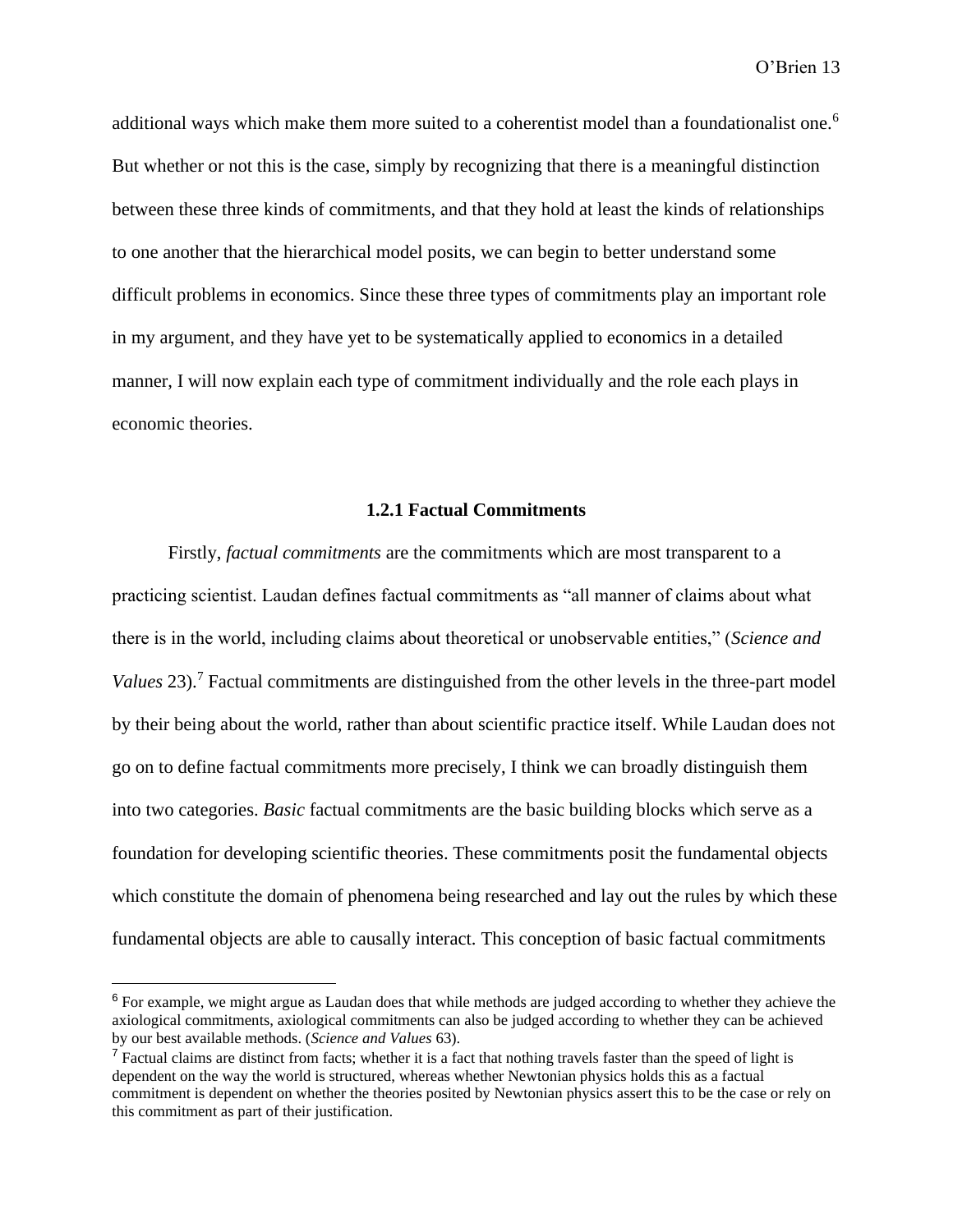mostly coincides with what Laudan refers to in his earlier book, *Progress and its Problems*  (1977), as a research tradition's basic ontology (*Progress and its Problems* 79-80) although with one important distinction being that basic factual commitments need not necessarily entail ontological commitments.<sup>8</sup> What I will call *complex* factual commitments are the most common objects of scientific research and debate. Complex factual commitments are the theories which purport to explain or predict phenomena in the world by reducing these phenomena down to the building blocks constituted by our basic factual commitments.<sup>9</sup>

Consider Richard D. Wolff and Stephen A. Resnick's account of the basic building blocks of neoclassical economic theory as an example of basic and complex factual commitments in economics. Wolff and Resnick write:

> Neoclassical theory attaches basic importance to three economic acts that are attributed to all individuals: owning, buying, and selling. It assumes that all goods and services are privately owned by individuals and that all individuals seek to maximize their satisfaction from consuming goods and services. Neoclassical economists proceed to analyze what such rationally motivated individuals will do with their property as they maximize their satisfaction. (7)

We can make sense of what Wolff and Resnick are up to here using our distinction between basic and complex factual commitments. According to Wolff and Resnick, the basic objects of neoclassical economic theory are individuals who try to maximize their utility according to their preferences. We might also add that they do so according to a well-ordered preference function

<sup>&</sup>lt;sup>8</sup> One can conceivably, for example, be a strict scientific anti-realist and still believe that atomic theory entails the proper set of basic factual commitments for achieving the purposes of physics.

<sup>9</sup> We might also add to this division something like *brute* or *trivial* factual commitments. These would be factual commitments whose justification are so widely accepted that they do not play an interesting role in the scientific discourse. For example, the assumption that there is an external world might technically be required for a complete justification of a scientific claim, but it does not play any interesting role in scientific discourse.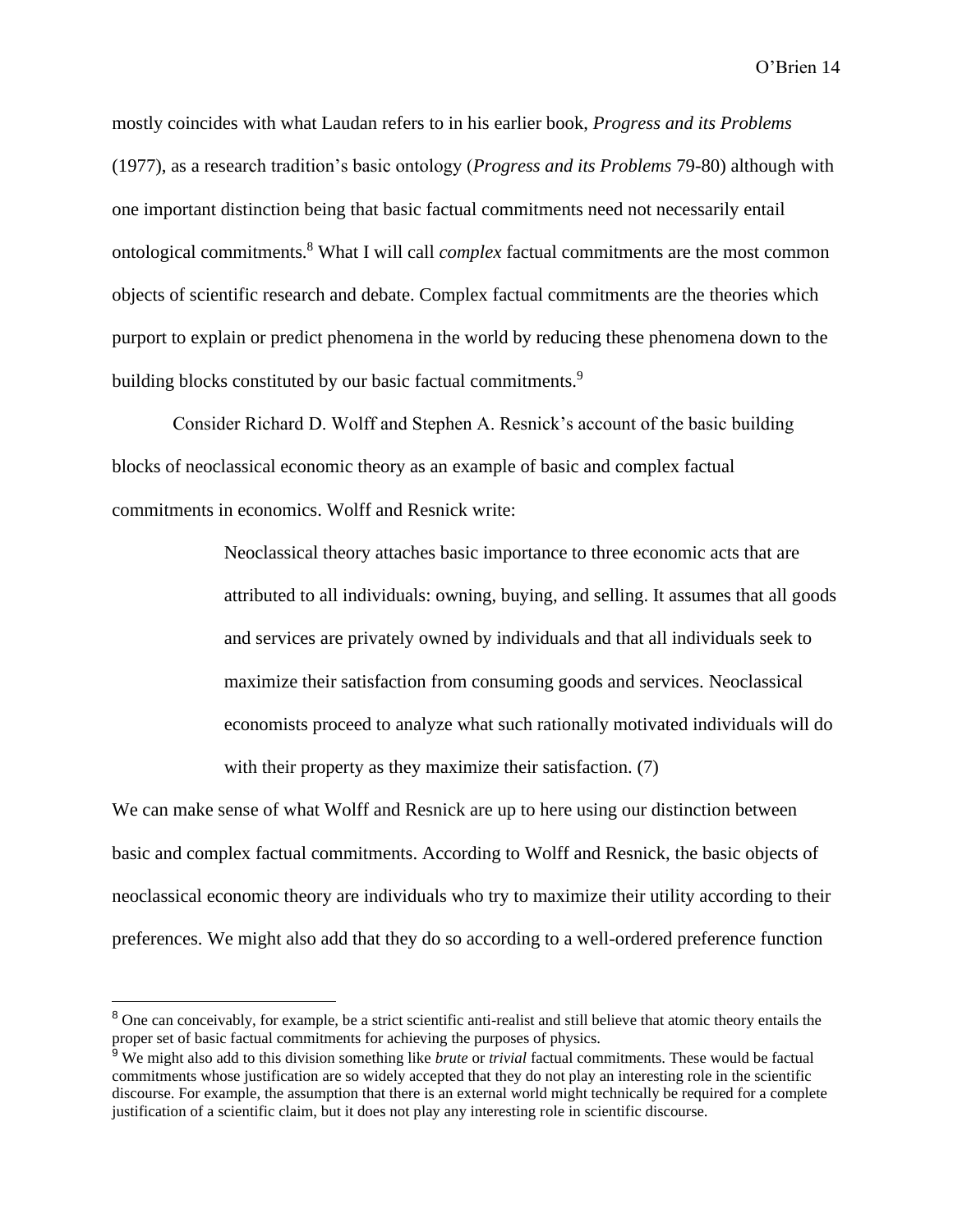with transitive preferences. The basic causal forces by which these entities interact is through buying and selling goods and services in the marketplace. This collection of basic objects and basic causal rules by which the objects can interact constitute a neoclassical economist's basic factual commitments. An economist who then goes on to explain a particular phenomena or event by reducing it down to these basic commitments as much as possible—for example, explaining the wage rate in a particular region in terms of individuals and firms in labor markets with particular conditions—is engaged in developing complex factual commitments.

# **1.2.2 Methodological Commitments**

*Methodological commitments* constitute the instrumental rules scientists follow when generating factual commitments, and the rules that determine which claims a scientist ought to endorse when faced with competing theories that posit distinct factual commitments (*Science and Values* 24). Theories are evaluated at least in part according to how well they maximize the features which methodological commitments tell us that a theory ought to have and their ability to minimize or avoid the features which methodological commitments identify as shortcomings in a theory. Methodological commitments are distinct from factual commitments because they are claims about *scientific practice*, rather than claims about the world. Thus, commitments like claim (1), which states that scientific claims ought to be testable, constitute methodological commitments because they give us prescriptive rules for whether a factual commitment ought to be accepted or rejected.

Scientific programs will often, though not always, hold a different set of methodological commitments for justifying their basic factual commitments than the methodological commitments which govern their complex factual commitments. For example, consider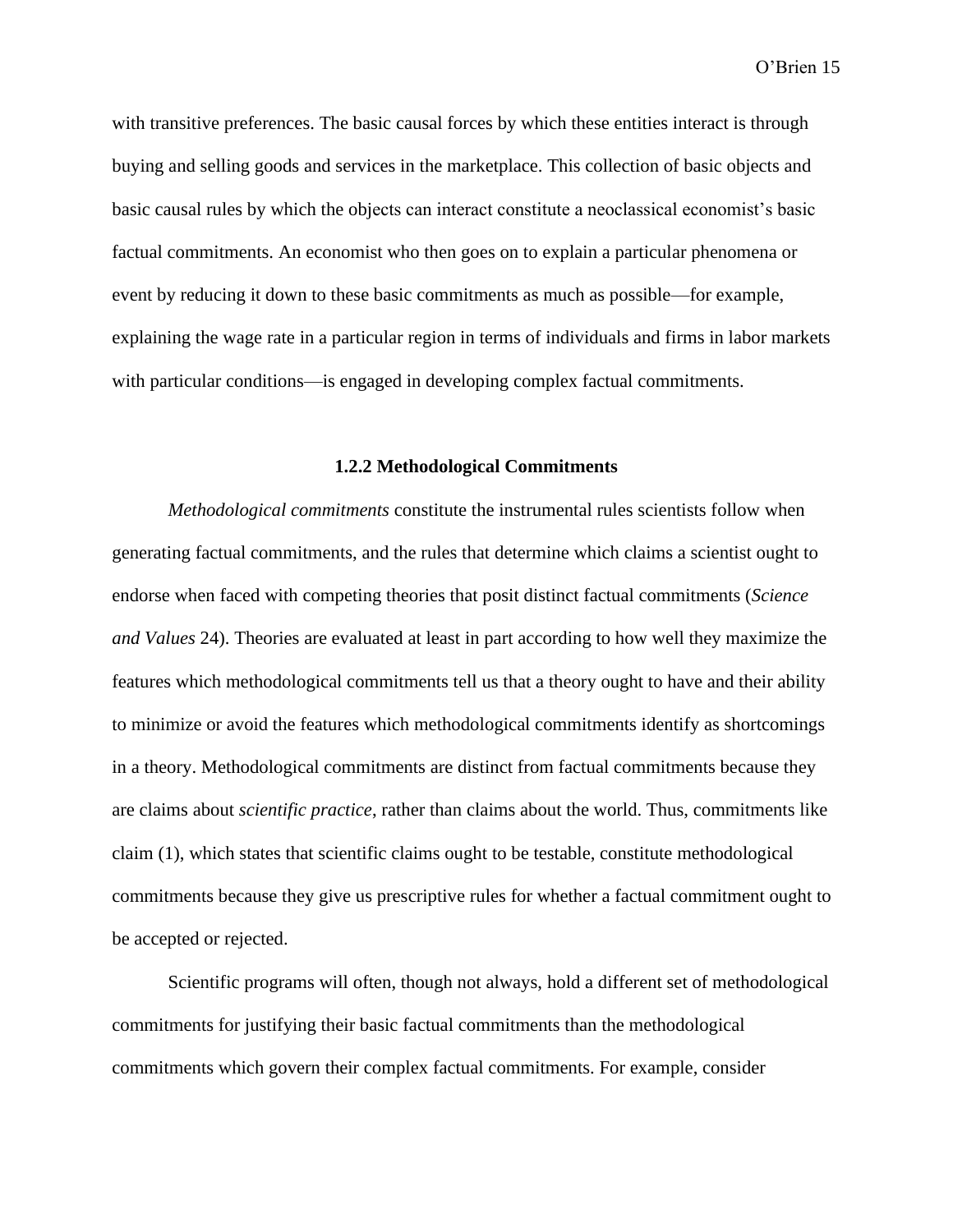economist Lionel Robbins's proposed account of economic methodology. On Robbins's view, the basic propositions of economic theory are justified in virtue of their being deductions from universal truths of human experience with which we are immediately acquainted. Robbins writes:

> The scarcity of goods and services, which is the fundamental assumption of the system of deductive [economic] generalizations … is a known fact both of introspection and of observation…. And, on the basis of this knowledge, we may assert the applicability of the abstract deductions from the concept of scarcity to the actual condition of the world in which we live. Any suggestion that this is not so rests upon the most palpable failure to observe elementary facts. (96-97)

Thus, Robbins lays out the methodological rules for generating and justifying the basic factual commitments of economic theory: we do so by deducing them from the indisputable truths about the relationships between desired ends and scarce means.

Beyond these truths of which we are immediately acquainted, the methodological rules change. Robbins writes:

> ...there is nothing in this conception of scarcity which warrants us in attaching it to any particular commodity. Our *a priori* deductions do not provide any justification for saying that caviare is an economic good and carrion a disutility. Still less do they inform us concerning the intensity of the demand for caviare or the demand to be rid of carrion. From the point of view of pure Economics [sic] these things are conditioned on the one side by individual valuations, and on the other by the technical facts of the given situation. (98)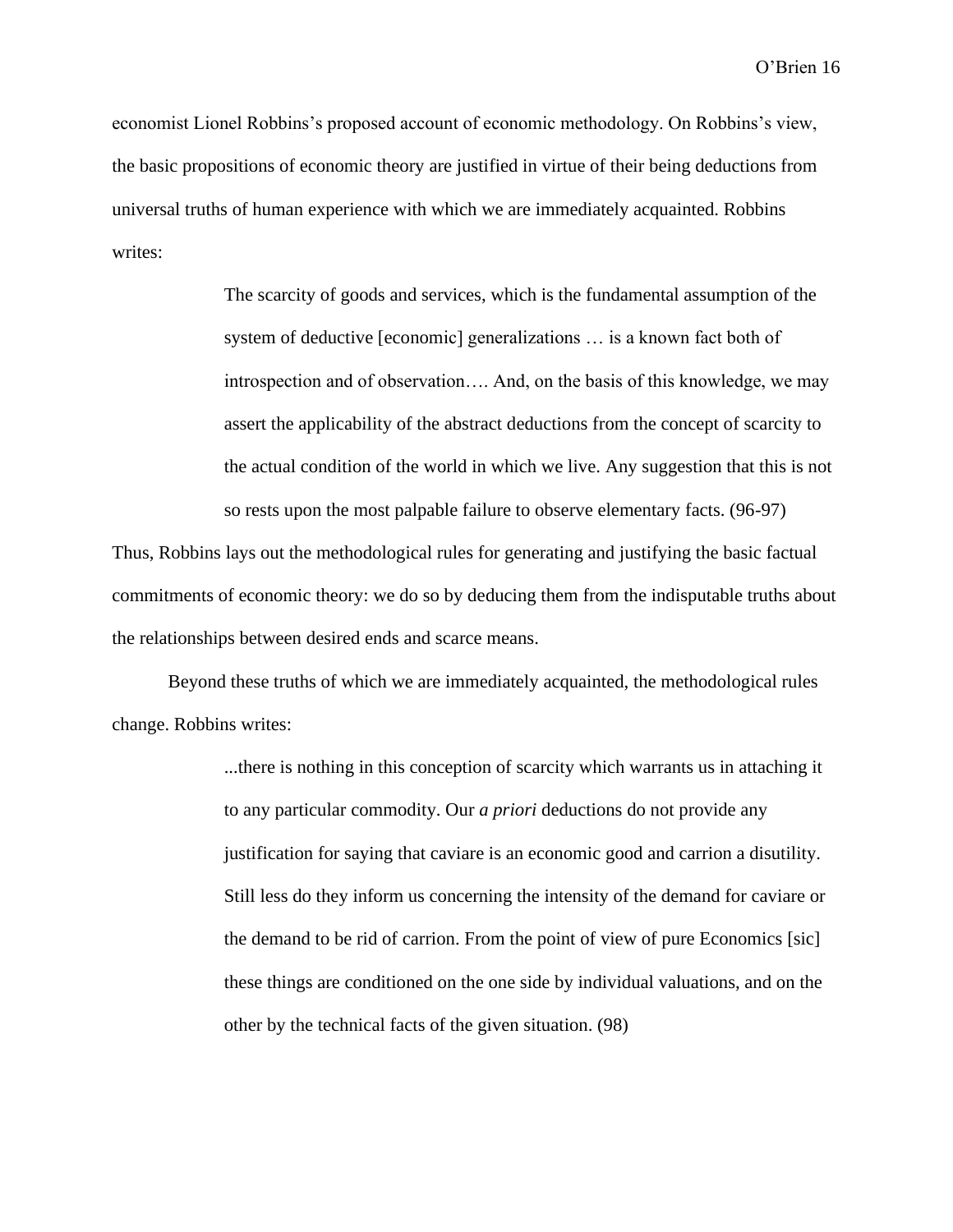Robbins is using the term *a priori* a bit loosely here, since he earlier claims that our basic commitments are known by "both introspection and observation." It might be better to substitute "obvious" or "immediate" for *a priori*. However, the importance of this passage is that Robbins establishes a distinction between the methods for establishing the basic factual commitments of economics, and the methods for establishing its complex factual commitments. Once we aim to generate and justify claims about particular economic phenomena or events, we must look beyond our immediate intuitions about human behavior and account for the "technical facts" of a given situation. Thus, Robbins sets up different standards for first establishing the basic factual claims of an economic program before going on to develop methodological standards for creating complex factual claims about the economy.

A methodological commitment can, though need not, be an epistemic claim. In the case of Robbins's account of economic methodology, his justification for the principle of scarcity is an epistemic claim. Robbins is committed to the claim that we can have some legitimate knowledge which comes from introspection and reflection upon universal human experiences. An economic program which denied this would need some alternative claim about human knowledge to replace it. Terence Hutchinson, for example, who is committed to a positivist view of economics, argues that the basic postulates of economics which make claims about human behaviors need to be themselves empirically justified by experimental testing (Caldwell, *Beyond Positivism* 106-111). However, a methodological commitment need not be a direct claim about what kinds of propositions are knowable, but instead could be about what kinds of propositions are to be considered properly scientific. Hutchinson, for example, could conceivably admit that we can have knowledge about humans through reflection on our universal experiences, but argue that this knowledge is not precise or reliable enough to serve as a basis for an economic program.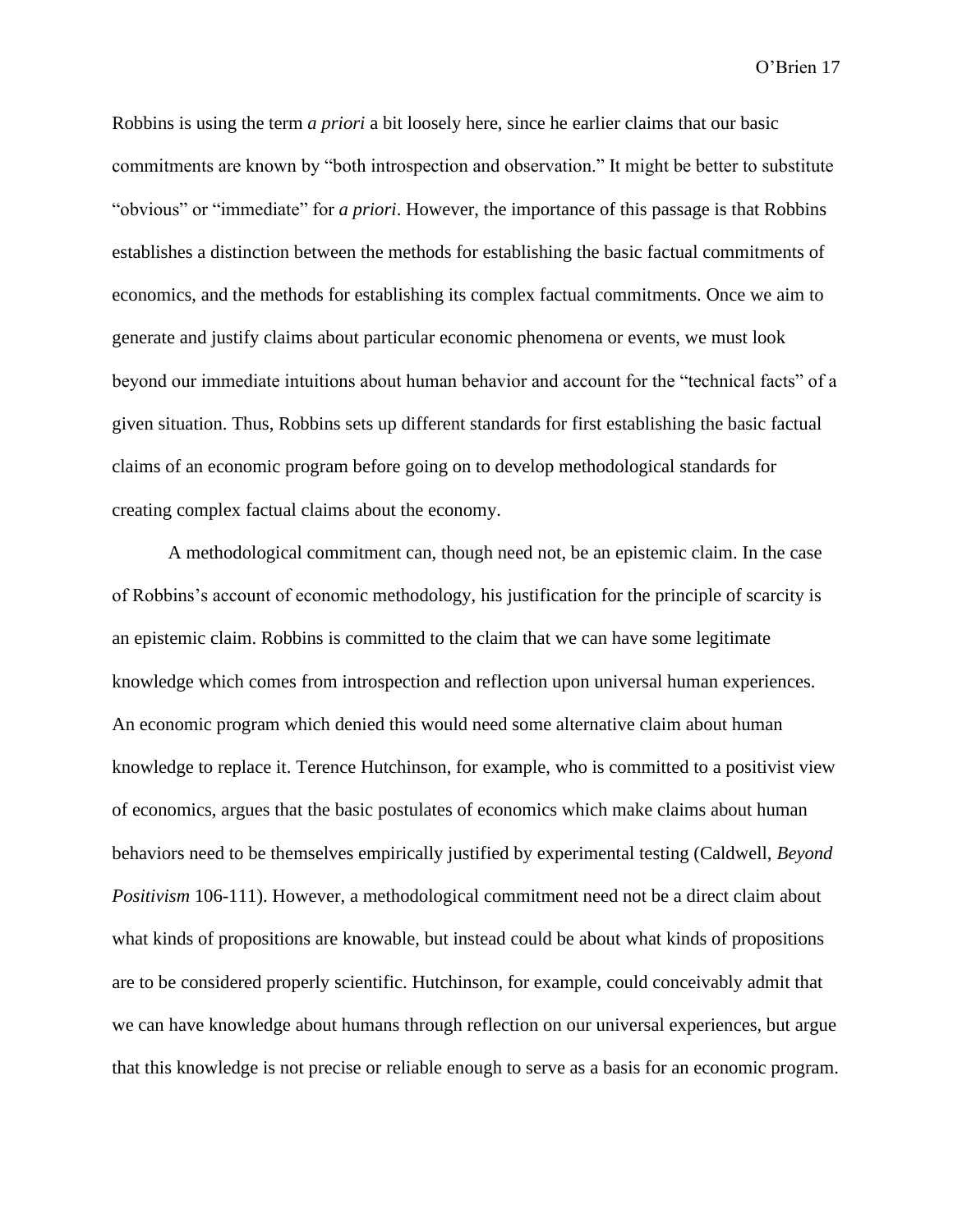Or that, even if it is reliable, its nature is such that it will not be as fruitful in building a foundation for generating a body of economic knowledge as a commitment to experimental verifiability.

An example of a methodological commitment that does not make an epistemic claim would be neoclassical economists' general commitment to the view that economic theories should be expressed mathematically. Austrian economists reject the view that claims about the economy which happen to be expressible mathematically are more epistemically valuable than claims about the economy which cannot be easily expressed mathematically.<sup>10</sup> However, the neoclassical economist need not defend her commitment to expressing economic claims mathematically on the grounds that propositions which can be expressed mathematically constitute a superior kind of knowledge. Instead, the neoclassicist could respond with the claim that a methodological commitment to expressing economic claims mathematically has generally led to more fruitful research which can be more easily expanded and developed. It is not that mathematical economic claims are a higher form of knowledge, but that they are generally more useful when trying to build a body of economic theories and are thus preferable to claims which cannot be expressed mathematically.

#### **1.2.3 Axiological Commitments**

Methodological commitments, then, constitute the rules by which factual commitments can be generated and evaluated. But, if methodological commitments are not necessarily claims about what we can *know*, then what determines our methodological commitments? This is where

<sup>&</sup>lt;sup>10</sup> See Scott Scheall's "Slaves of the Defunct: The Epistemic Intractability of the Hayek-Keynes Debate" (2013) for an example of a disagreement between Austrian and neoclassical economics that is influenced in part by differences in the value each school of thought places on mathematical expressions of economic theory.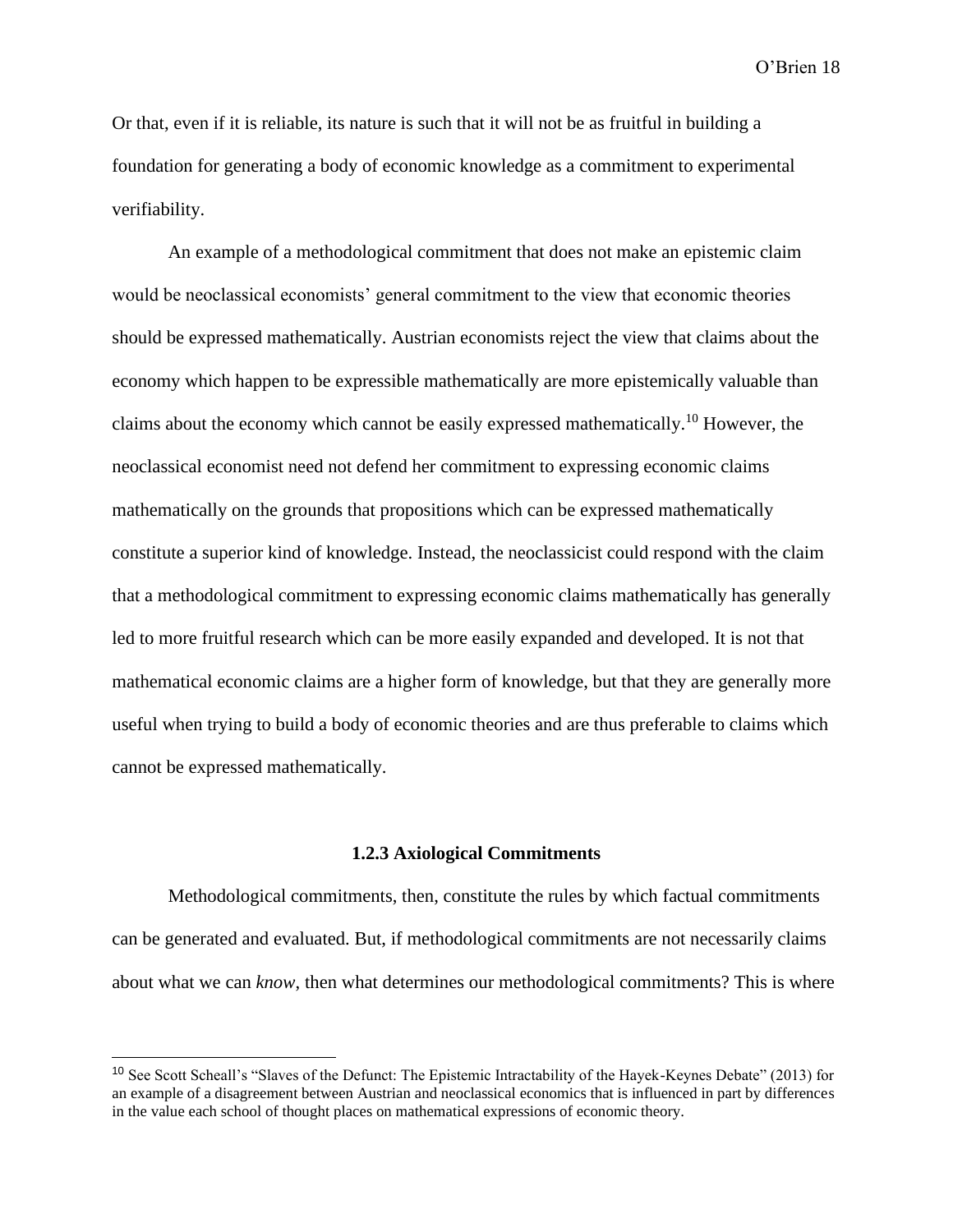*axiological commitments* play their role in science. Axiological commitments are commitments about the cognitive aims or goals of science or of a particular scientific discipline (*Science and Values* 26-27). They tell us what it is our scientific pursuit is trying to achieve. On the traditional hierarchical view, methodological commitments are justified based on their ability to achieve the goals set out by our axiological commitments. Objectors to the traditional model like Laudan extend this to a two-way relationship, in which methodological commitments can be justified in virtue of their ability to achieve our goals at the axiological level, but our axiological commitments can also be justified in virtue of the possibility that they can be realized by our best methods (*Science and Values* 63). However, this more robust position still contains within it the original relationship posited by the hierarchical model and only adds an additional relationship to the picture. Thus, although the relationships between aims and methods might not be sufficiently explicated by the fact that aims are appealed to to justify methods, this is at least a necessary component of the relationship between axiological and methodological commitments.

Axiological commitments are often posited as stances on the kinds of knowledge science should aim to produce. For example, Milton Friedman argues in his famous essay on economic methodology that the aim of positive economics "is to provide a system of generalizations that can be used to make correct predictions about the consequences of any change in circumstances," (4). Friedman's axiological commitment which drives his assessment of economic methodology is the claim that the primary aim of economics is to make correct predictions. Following the prescriptions of this axiological commitment, Friedman makes the methodological commitment that an economic theory's "performance is to be judged by the precision, scope, and conformity with experience of the predictions it yields" (4). Thus, we can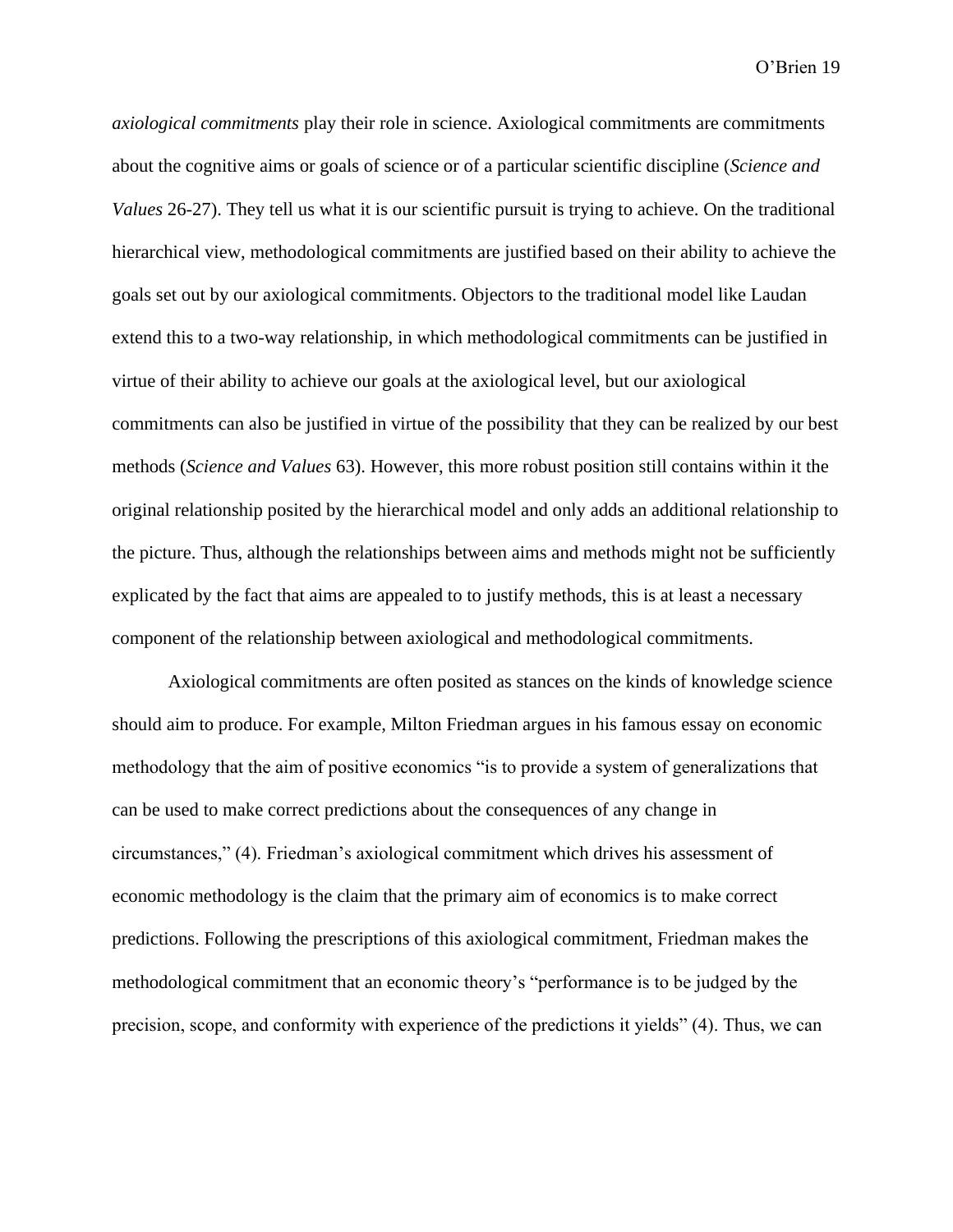begin to see how positing the aim of economics at the axiological level provides us with the standards of evaluation we can use to judge any proposed economic methodology.

On Friedman's view, economists' commitments at the methodological level are to be judged by their ability to produce economic theories which are predictive, and it follows that one methodological approach to economics can be determined to be superior to another if it is able to generate theories which have greater predictive power. As a result of these commitments, Friedman is happy to endorse economic theories which we have no reason to believe are making true claims, as long as these claims entail accurate predictions. Thus, the common criticism that economic theories make 'unrealistic assumptions' (such as perfectly competitive markets or rational utility-maximizing agents) is rendered moot unless we have reason to believe that Friedman's axiological position is wrong.

An alternative to Friedman's view can be found in the work of Ludwig von Mises, who held that the goal of economics was not to make true predictions but was instead to produce a body of synthetic *a priori* knowledge. Someone such as Ludwig von Mises, who proposes an alternative axiology, holds an alternative set of methodological commitments which includes the rule that we ought to reject an economic theory if it contradicts our synthetic *a priori* knowledge of human agency (*Reflections Without Rules* 41). Thus Mises, unlike Friedman, may reject an economic theory on the grounds that it makes 'unrealistic assumptions' because his axiology entails that economic theories ought to conform to our *a priori* beliefs about human action.<sup>11</sup> It is not my intent to resolve this dispute—nor, as I will argue later, do I think we can do so without confronting the direction of justification problem—but I hope that an overview of this

<sup>&</sup>lt;sup>11</sup> We might, as Alexander Rosenberg argues, say that Friedman and Mises are still united at a deeper level by the same *ultimate* axiological commitments: to produce knowledge. But this goal is itself too abstract to entail methodological rules and thus requires that we create proximate axiological commitments (Rosenberg 15). On this account, it is on the level of proximate axiological commitments where Mises and Friedman disagree.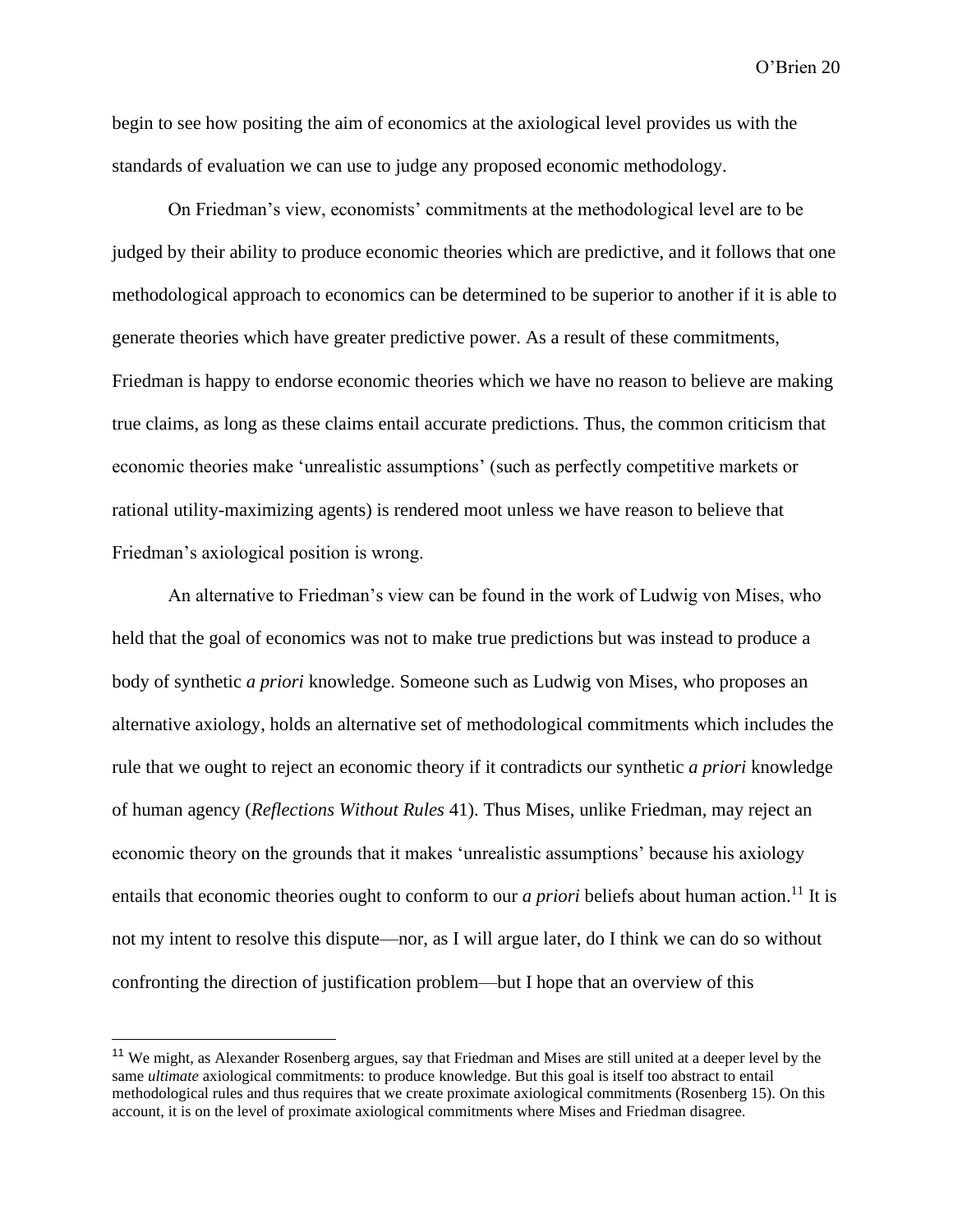disagreement helps establish the distinct role of axiological commitments and their role in shaping methodological commitments.

# *1.3 Philosophies of Economics and Economic Programs*

We are now ready to specify what it is I mean by *philosophies of economics* and *economic programs* as well as demonstrate how, with these concepts, we can point out a problem in the existing philosophy of economics literature. I use the term *scientific program* to refer to any actually practiced or once practiced tradition of scientific research which holds a general set of commitments at each of the three levels of scientific commitment, typically across generations of scientists. These commitments can be either explicit or implicit but are typically implicit at the axiologiological level and at least a portion of the methodological level. What makes a commitment partly constitutive of a scientific program is the *role that this commitment plays in the justification of the theories and practices endorsed by said scientific program*. Thus, what determines whether a commitment is part of a scientific program is solely whether said commitment is necessary for the justification of the theories endorsed by the program and the practices in which scientists in the program engage. It may be that scientists who generally practice within this scientific program claim to support other principles than those which play a role in the theories and practices of the program, but if this is the case it would not count as a part of the scientific program. Likewise, some commitments will be part of a scientific program despite scientists in the program not explicitly endorsing them because they nevertheless play a role in the justification of the theories and practices defended by the members of this scientific program. I use the term *economic program* to refer specifically to scientific programs which claim to be within the domain of economics. For example, on this definition, neoclassical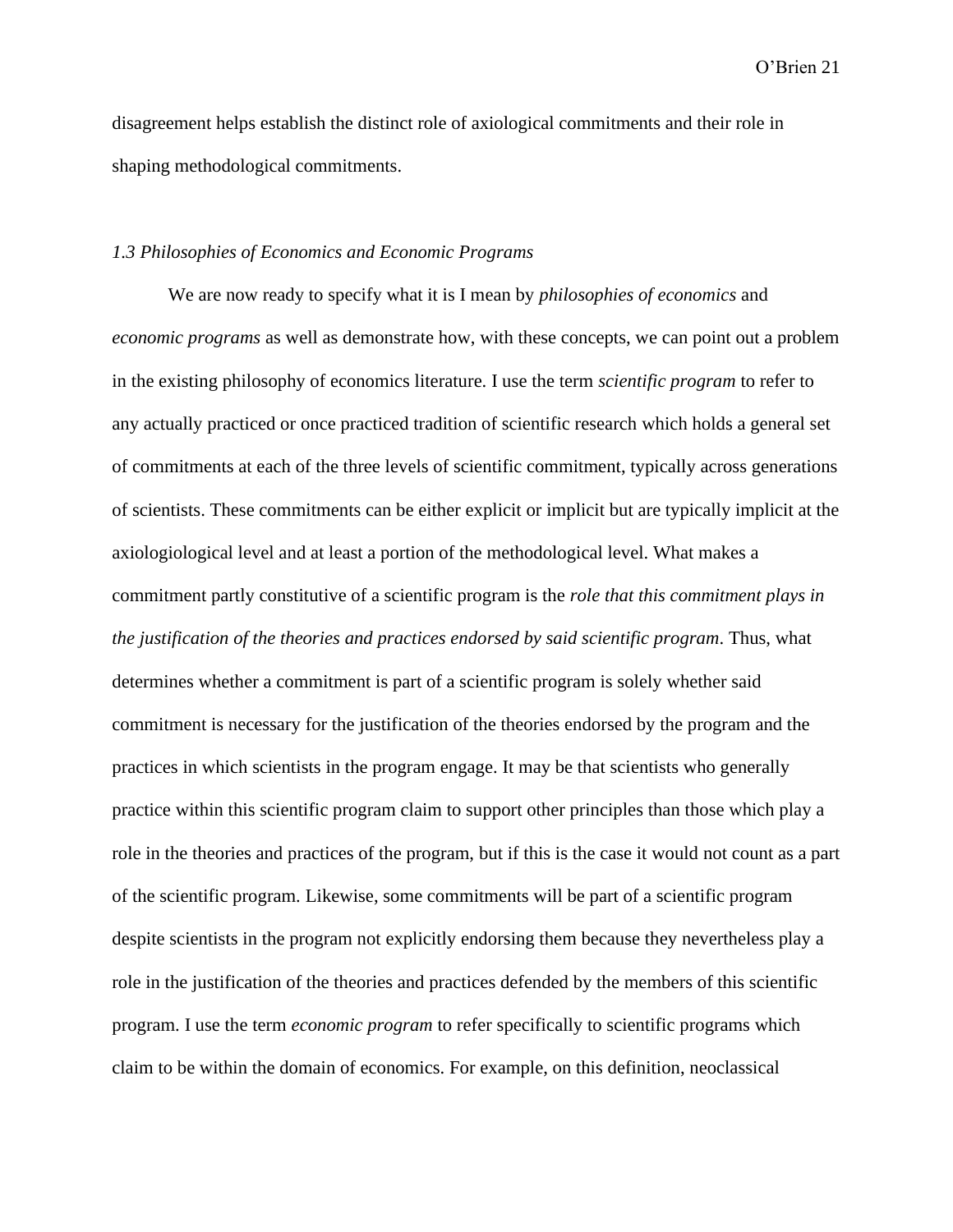economics and Marxian economics constitute distinct economic programs because they hold different commitments on, in this case, all three levels of commitment. They differ on their commitments to what economics ought to aim for at the axiological level, what rules it ought to employ at the methodological level, and what factual commitments constitute our best economic theories.<sup>12</sup>

There may be some ambiguity as to how different economists' commitments at each level must be in order to distinguish them as working within distinct economic programs. Two economists need not agree on all of the same factual commitments to still be considered part of the same economic program. Two economists who hold generally the same commitments regarding the basic causal mechanisms which govern the economy, the proper methods for identifying these causal mechanisms, and the epistemic aims of economic research, but hold different views on, say, the degree to which primary education improves economic growth in developing nations, would still be considered within the same economic program on this definition.

Nor do two economists need to disagree at every level of commitment to be considered working within different economic programs. For example, Mises and Friedman likely share many factual commitments, such as the law of diminishing marginal utility and the transitivity of preferences. However, Mises rejects the axiological view that the aim of economics is predictive accuracy and as such subscribes to a completely distinct set of methodological commitments. Despite some of their factual agreements, these two economists are generally considered part of distinct economic traditions and on this definition would be considered members of distinct

<sup>&</sup>lt;sup>12</sup> For an explanation of where these two programs diverge at each level, see section 2.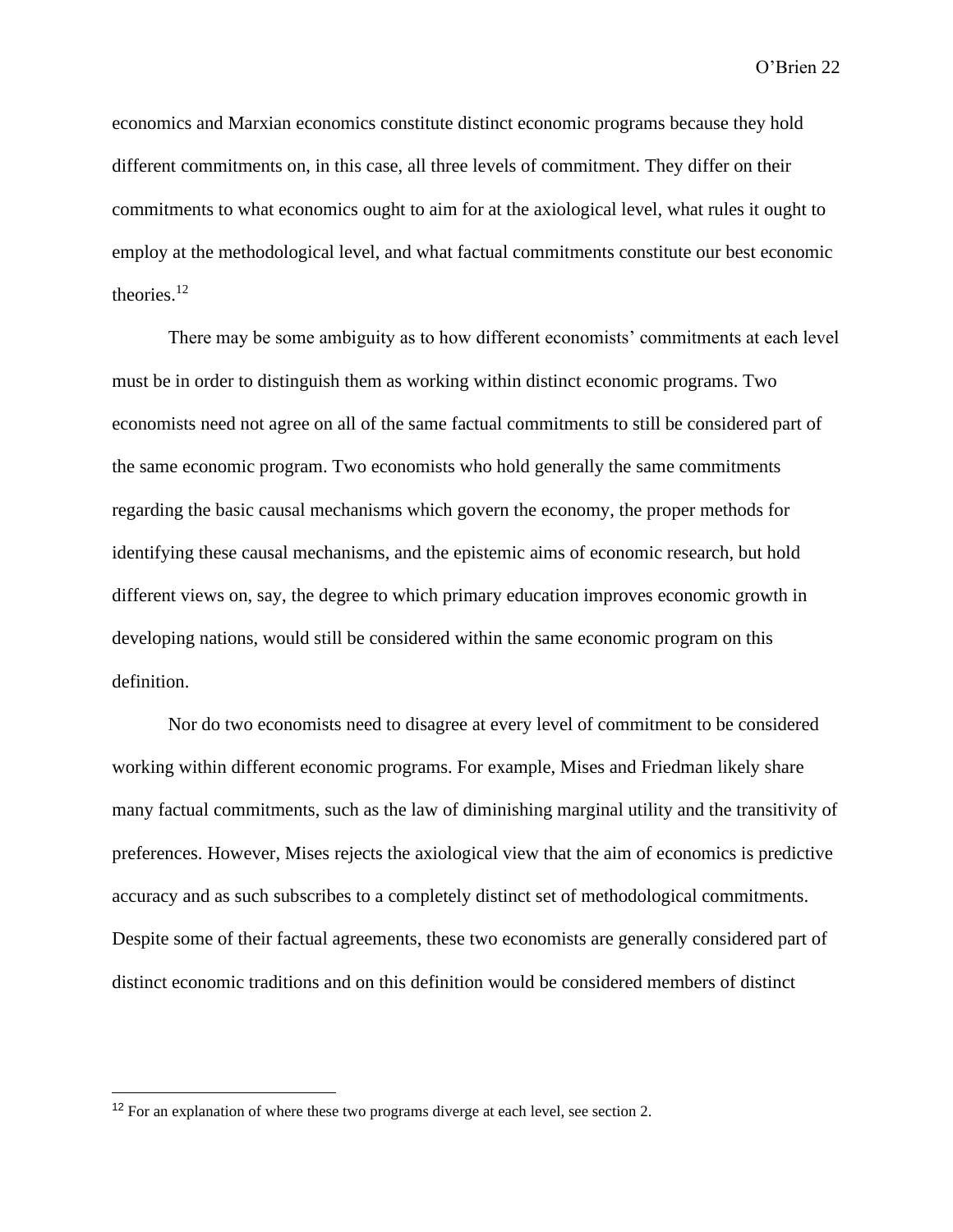economic programs.<sup>13</sup> While we may not be able to identify the exact amount of divergence two economists' commitments must have in order for them to be considered practicing in different economic programs, there are many unambiguous in which economists are either clearly within the same program or clearly in different programs.

What I call a *theory of science* is any explicit systematic view about what science *ought*  to be committed to at all three levels of commitment. For example, Popperian falsificationism would constitute a theory of science on this view. Falsificationism explicitly contains claims about what science ought to look like at all three levels. It claims that the aim of science at the axiological level is to produce hypotheses with a high degree of empirical content which entail predictions that can survive genuine attempts at falsification. As such, it tells us that at the methodological level, the scientific merit of a theory should be determined based on whether it entails predictions which can, in principle, be falsified by empirical testing. Finally, falsificationism entails endorsements of some factual commitments over others based on their ability to meet the standards of the methodological commitments. A *philosophy of economics* is a particular kind of theory of science which is specifically concerned with what economics ought to be committed to at all three levels of commitment. Theories of science and philosophies of economics are distinguished from scientific and economic programs in that they are independent from what principles actually play a justificatory role in the theories and practices that economists defend. Economists practicing within an economic program may endorse a philosophy of economics which is not identical to the economic program within which they practice. For example, if in practice Friedman did not actually select which theories to endorse based on the standard of predictive power when he was doing economic research, but only

<sup>&</sup>lt;sup>13</sup> That is, assuming that the principles Friedman and Mises implicitly commit to in virtue of the theories they endorse and the practices they engage in align with the views they explicitly promote.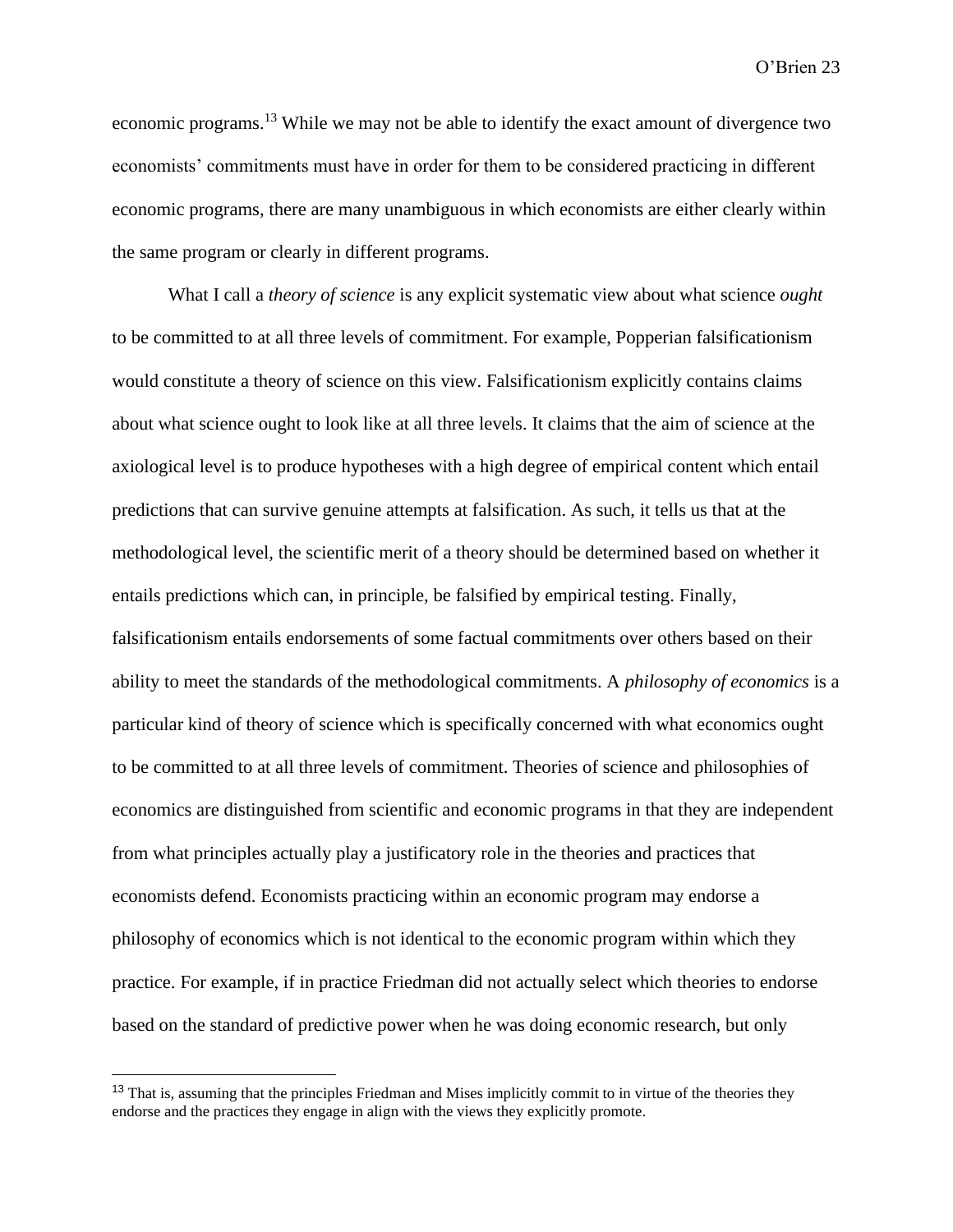promoted that we ought to do so when he was talking *about* economic research, then his philosophy of economics would not align with his economic program.

Using the conceptual tools of economic programs and philosophies of economics, we can begin to untangle debates in economics between different schools of thought which are otherwise difficult to make sense of. However, our ability to make prescriptions about which economic programs are better than others is complicated by an issue I call the *direction of justification problem*. The direction of justification problem occurs when our philosophy of economics contradicts our economic program, and it is unclear whether this contradiction ought to serve as evidence that our economic program is flawed for not following the prescriptions of our philosophy of economics, or as evidence that our philosophy of economics is flawed for not adequately accounting for our economic program. In the following part, I will demonstrate how our conceptual tools developed thus far can be useful in making sense of disagreements between rival economic camps which may otherwise be incommensurable. Then, I will show how the direction of justification problem arises when we try to advance beyond an explanatory analysis and make prescriptive claims about economics.

# **2. Demonstrating the Uses and Limits of our Conceptual Tools**

# *2.1 Applying the Three-Part Model to Disputes in Economics*

When we account for the many levels at which economists form commitments, we can start to better explain some disagreements between economic programs which are otherwise perplexing. One kind of disagreement between economic programs which seems strange on its face occurs when different economic programs posit competing theories which appeal to different sets of basic facts, but neither program believes the other's basic facts are untrue. Take,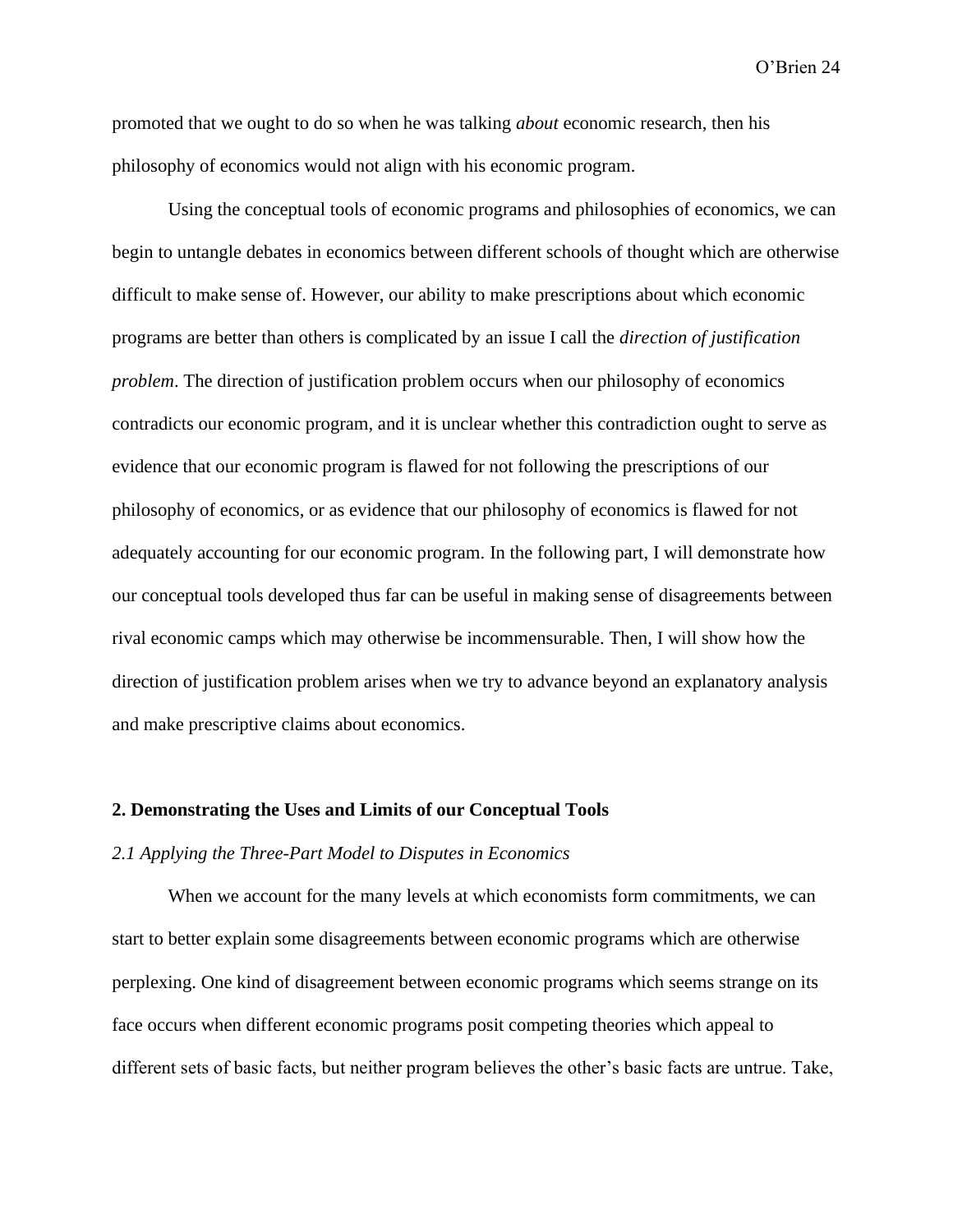for example, the competing basic models of the economy proposed by neoclassical economics and Marxian economics. Martin Hollis and Edward Nell, in their criticism of neoclassical economics, try to distinguish the basic neoclassical model of the economy and the basic Marxian model:

> The basic constituents of the neo-Classical [sic] vision are consumers and firms, whose optimising behaviour can be described with the aid of equations … The alternative [Marxian] vision, by contrast, begins by examining what neo-Classicism takes for granted. It is concerned with structure, with dependencies between institutions, with what makes for continuance or disintegration. Its basic constituents are industries, sectors, processes and activities, defined in technological terms. The constituents do not normally coincide with the neo-Classical 'decision making' agencies. (17-18)

What is immediately perplexing about the disagreement between the basic models of the neoclassical and Marxian program is that neither is appealing to basic objects whose existence the other denies. The Marxian economist does not deny the existence of individual households and firms, nor does she deny that the behaviors of social groups are ultimately constituted by the behavior of individuals. Likewise, the neoclassical economist does not deny the existence of social groups like industries and sectors or the causal impact of technological processes on the economy. Nevertheless, the neoclassical economist does deny that these objects ought to make up the basic model of the economy, and the Marxian denies that the basic model of the economy should be reduced to the behaviors of individuals.

If the only axiological commitment underlying economics were the claim that economic theories ought to make true claims—that is, if our only goal at the axiological level were *truth*—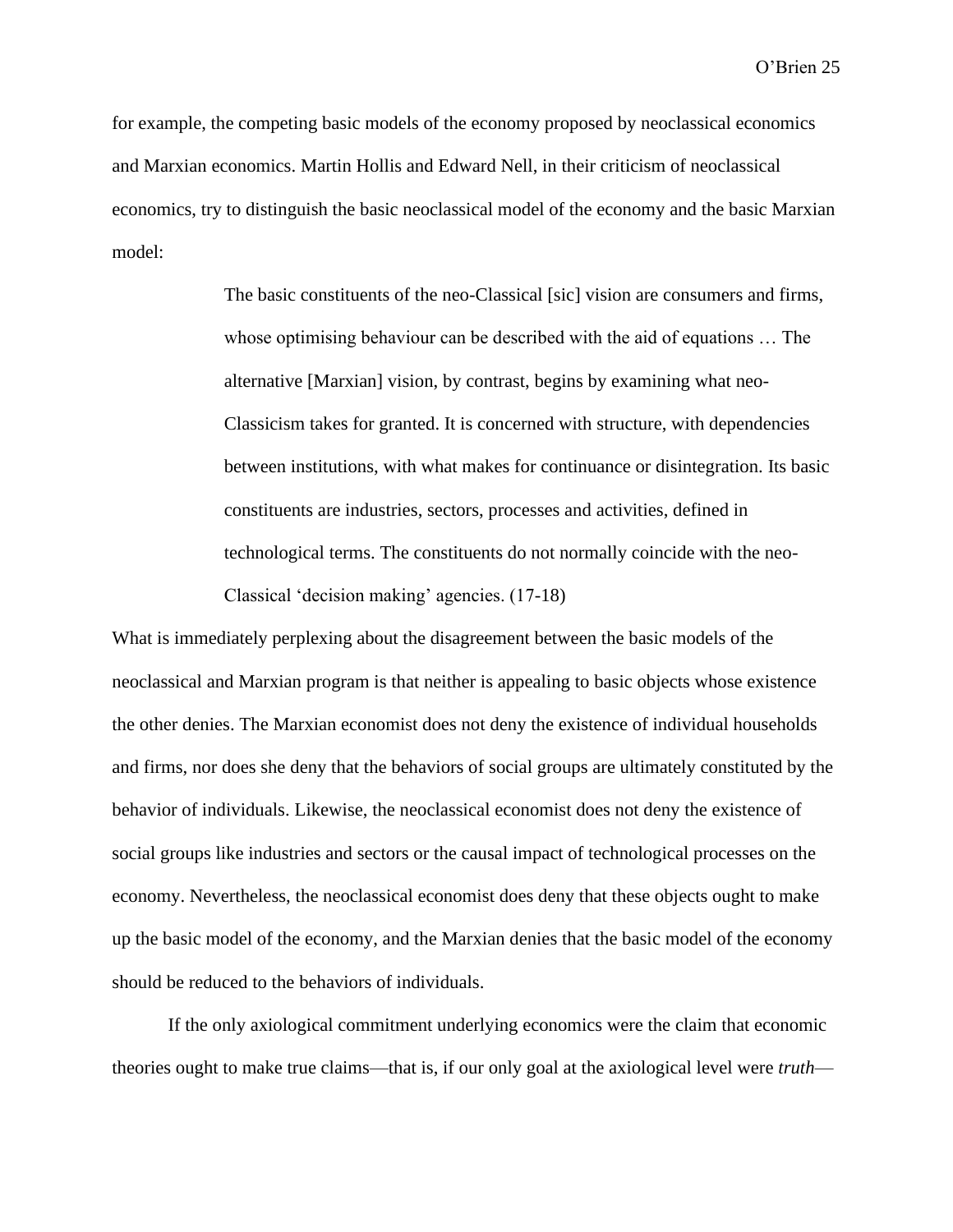then the only reason we would have to reject an economic theory would be on the grounds that it relies on claims which are untrue. It is not until we account for the fact that there can be many different aims at the axiological level of an economic program, such as in Friedman's case predictive accuracy, that we can start to make sense of this disagreement between the neoclassical and Marxian program. Because we now understand that the source of disagreement between competing theories could arise at any of the three levels, we can understand why the two programs hold different basic factual commitments. The source of the difference traces back to neoclassical economists' general methodological commitment to *methodological individualism* in contrast to Marxian economists' general commitment to *methodological holism*. Individualists hold that economic phenomena ought to ultimately be explained by appeal to individual behavior and the greater causal implications of these behaviors. Thus, a supply and demand model is logically deduced from the theories of the individual consumer and individual firm. Holists instead argue that economic theories can appeal to classes or groups and ought not to (or perhaps cannot) be reduced to an explanation that appeals to individual behavior, such as in the Marxian case, social classes, industries, and sectors.

Disputes over methodological commitments, like that of the individualist and the holist, can be resolved in principle if the disputing parties hold the same axiological commitments. However, Hollis and Nell seem to deny the claim that neoclassicists and Marxians hold the same axiological commitments, writing that for neoclassical economics, "The object is to predict [optimizing] behaviour and its consequences, taking for granted the circumstances in which the behaviour occurs," whereas for Marxian economics, "Instead the object is to arrive at a blueprint of the economic system which explains how the system responds to institutional changes. The blueprint is essentially an analysis of the nature of production and of the social relations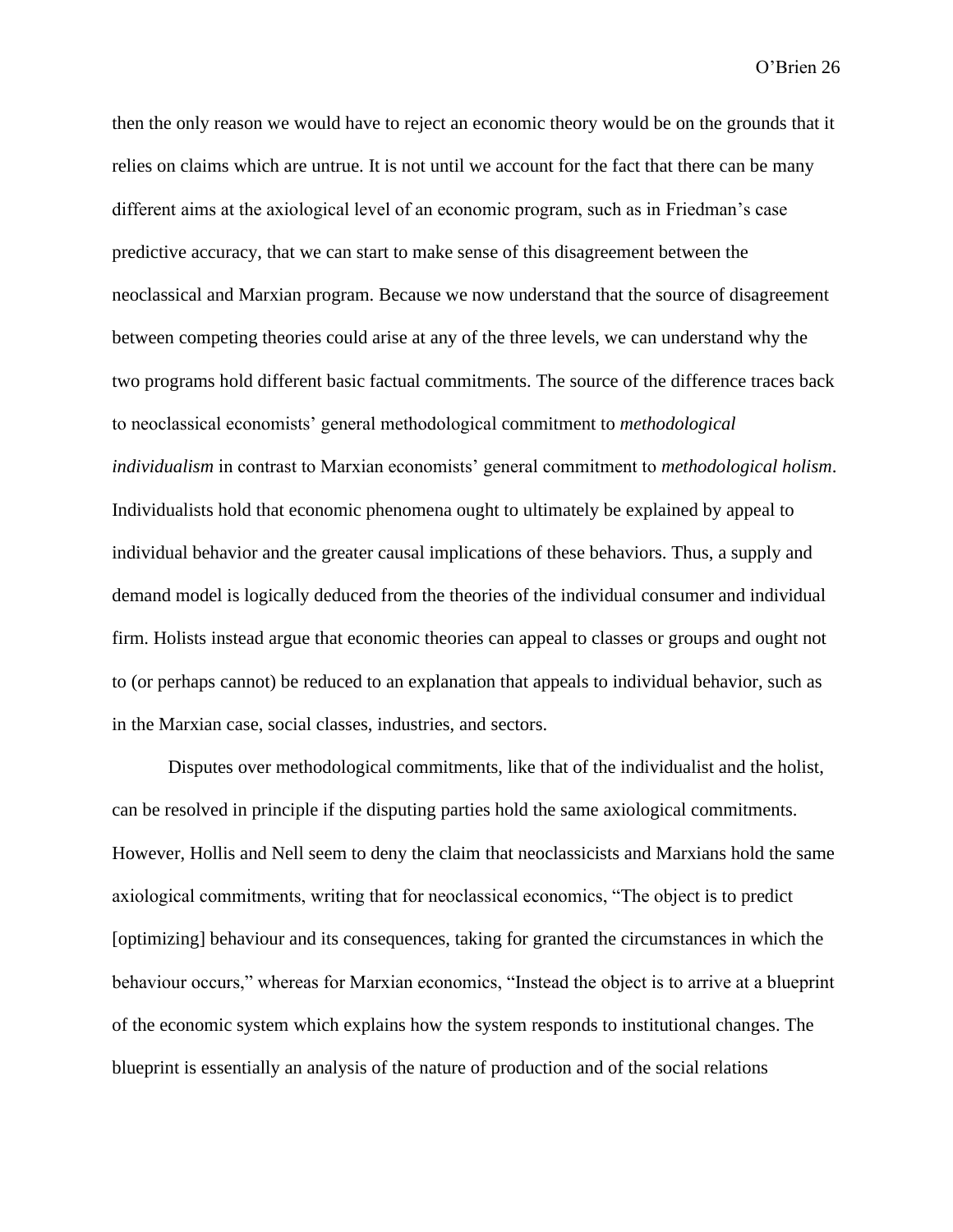surrounding production" (16-17). With our conceptual tools from the three-part model, we can now see that Hollis and Nell's analysis hinges on a distinction which goes deeper than a factual or methodological dispute to a disagreement at the axiological level about the purpose of economic theory. According to the neoclassicists, the aim of economics is to predict the consequences of individuals changing their behavior in response to some change in the economy, whereas for Marxians, the goal of economics is to analyze and understand the social relations between groups which form around modes of production and how these social relations evolve in response to changing material conditions. The ultimate root of the difference in basic factual commitments is thus driven by a difference in goals. This is made most clear when Hollis and Nell go on to write:

> … in order to conduct a comparative test [between the basic neoclassical and basic Marxian model], an umpire would have to decide whether the payment of profits (rent, interest, etc.) is an exchange. … He would have to decide whether there is a basic social division into producers and consumers or whether the key concepts are those of hierarchy and class. Observation will not settle the point...each vision can accommodate the findings of the other, by assigning them a subordinate role. Many neo-Classical models include 'structural' relationships and many Classical-Marxian models include behavioural functions. But there remains a difference in emphasis, whose correctness cannot be judged … without making assumptions about the underlying correctness of one of the rival visions. (19)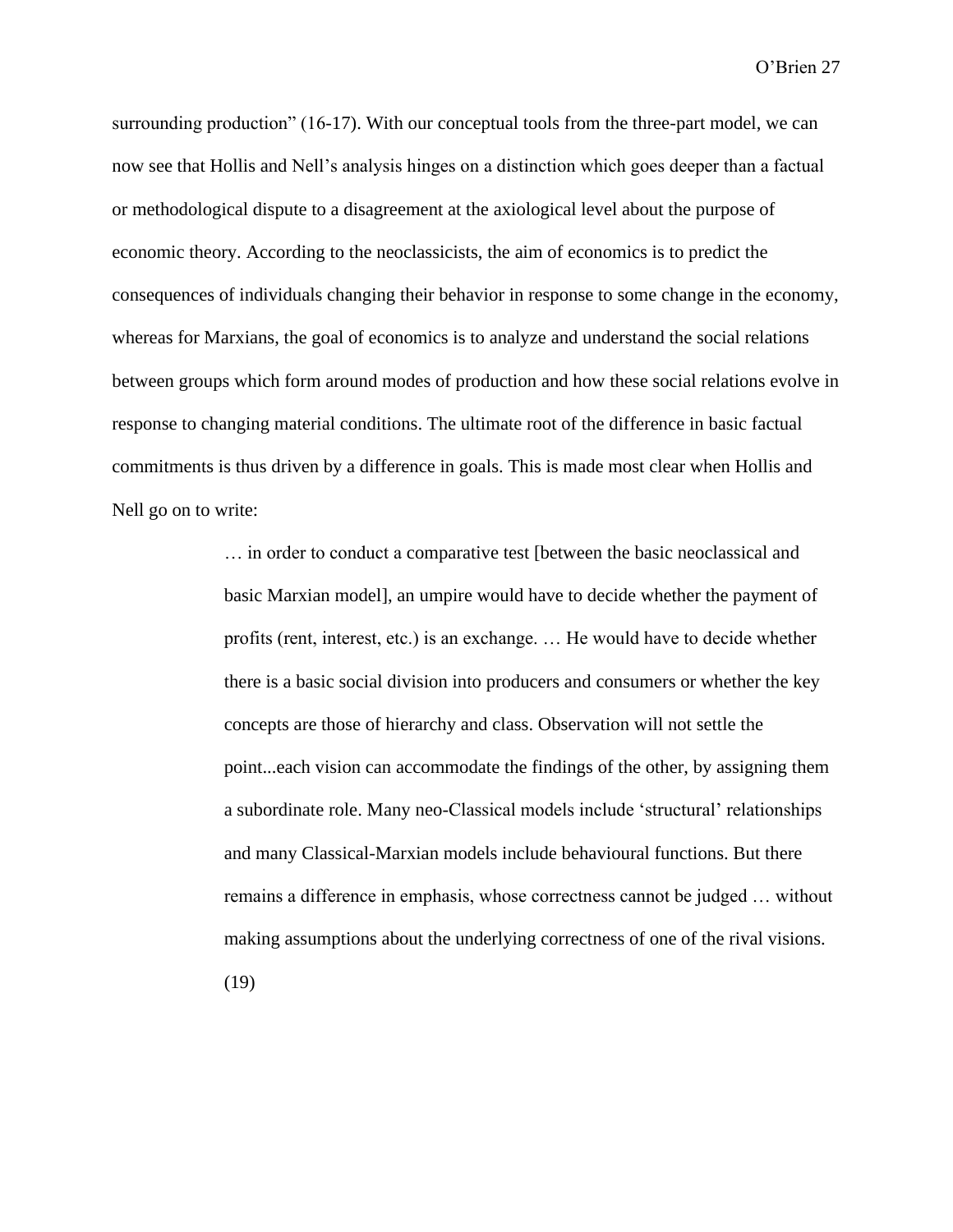Thus, the disagreements between economists in the neoclassical program and the Marxian program are ultimately rooted in "rival visions" of the aims of economic theory, which are not themselves determinable by scientific testing.

An account of economic programs using the hierarchical model allows us to better make sense of what is otherwise a fairly perplexing problem. We observe that neoclassicists and Marxians are engaged in separate economic programs and are producing distinct complex factual commitments. The distinction between these complex factual commitments results from the fact that economists in the two competing programs are explaining economic phenomena by reducing those phenomena down to their respective basic factual commitments, which also differ from one another. In order to settle this difference in basic factual commitments, we can appeal to methodological commitments. However, we see that neoclassical economists' basic factual commitments are justified by their methodological commitment to methodological individualism, while Marxians' basic factual commitments are justified by their commitment to methodological holism. These two methodological commitments are mutually exclusive as they entail mutually exclusive rules for generating basic factual commitments. Thus, we look to the axiological level to determine which methodological approach better achieves the cognitive goals of economics, but we find that the two economic programs are committed to different axiological principles. Neoclassical economics holds that the aim of economics is to generate theories which predict the consequences of certain events based on appeals to the ways in which individuals will change their behavior. Marxian economics holds that the aim of economics is to analyze how social relations between groups are formed around economic modes of production. Thus, with our three-part approach we can identify the source of the differences in neoclassicists'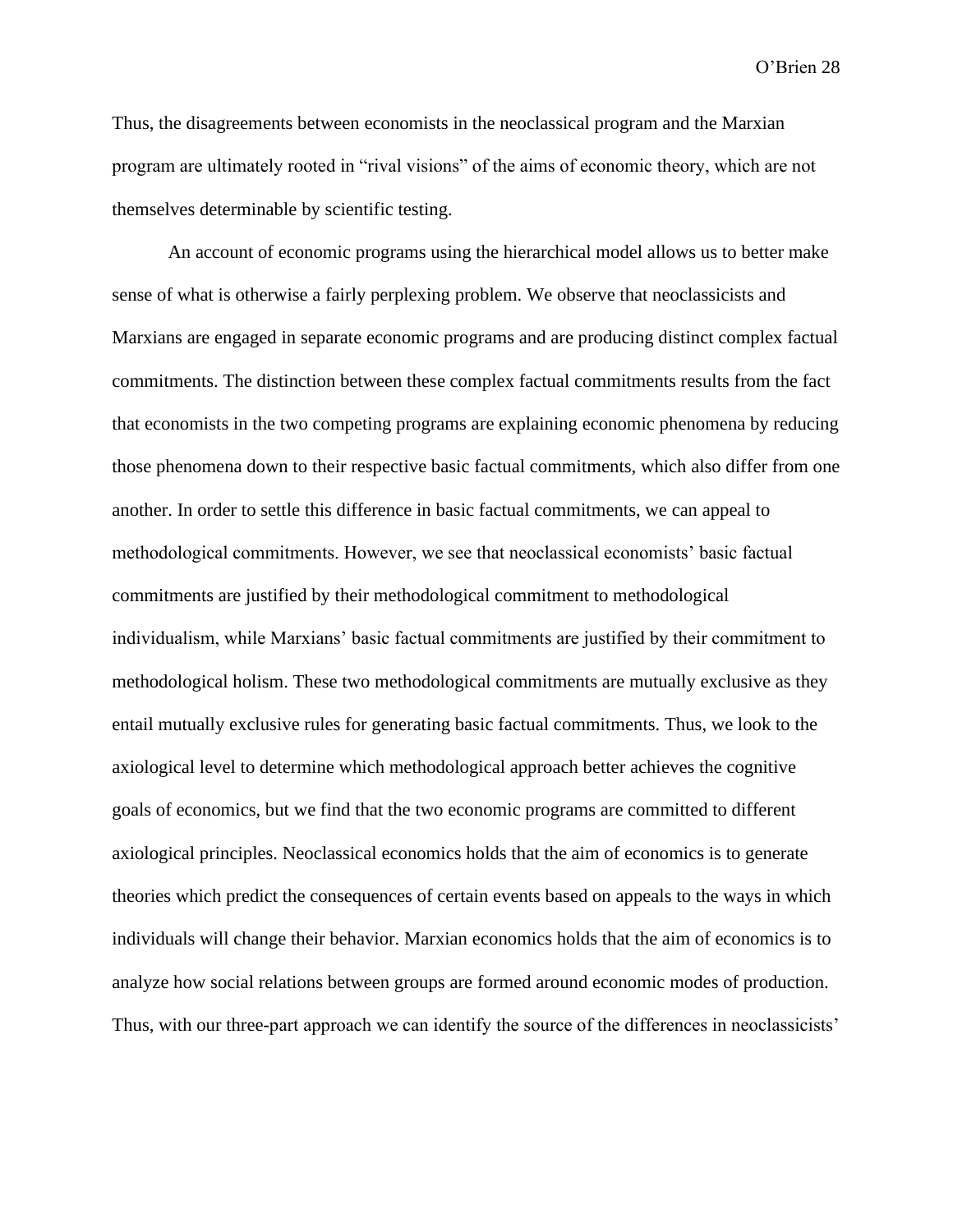and Marxians' factual claims by identifying how they arise from, at bottom, different axiological commitments.

# *2.2 The Shortcoming of the Analysis*

If the goal of philosophy of science were merely to explain and identify the source of disagreements between camps of scientists, then we would find ourselves with a sufficient, or at least highly effective toolset that is generated merely by our ability to conceptually organize the different commitments of economic schools of thought at distinct levels. This conceptual ordering is valuable in itself because it brings awareness to the ways in which disagreements between competing economic programs can be a result of deeper commitments which are not themselves typically the object of economic research. By understanding exactly what the economic programs we analyze are committing themselves to at each level, we can better understand why economic programs diverge from one another in their views and practices. However, philosophers of science typically want to go beyond this. Ideally, we would like, after explicating the distinct programs of neoclassical economics and Marxian economics, to identify which program is *the better economic program*. But what are we to appeal to in order to do this?

One option for making a prescriptive judgment is to find agreement at some level and reason outwardly from there. For example, if two economic programs were committed to the same set of axiological commitments, we could in principle determine which program's methodology better achieved the shared goals at the axiological level. However, on the traditional hierarchical version of the three-part model, it is not possible for us to do this when we reach a disagreement at the axiological level, as this is the most foundational level of justification for a scientific program. In order to surpass this problem, Laudan proposes his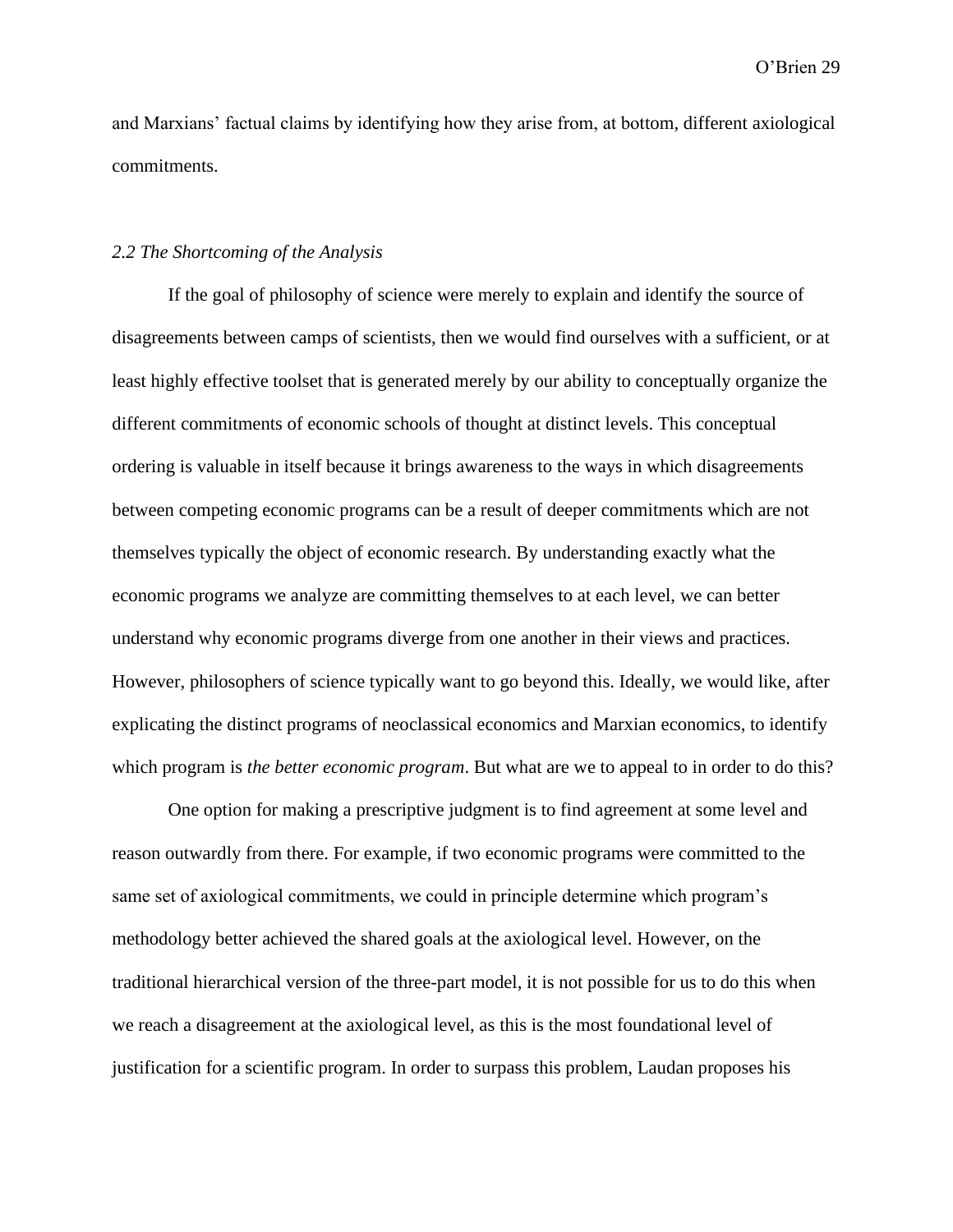coherentist version of the three-part model which I briefly discussed in part one. Because according to Laudan, axiological commitments are not any more foundational than the other levels of commitment, we could settle axiological differences by appealing to shared methodological commitments. If two programs had the same views about which methods are the best for doing economics, we could in principle determine which program's axiological commitments are more realizable by our best methods. However, as we already saw, this difference at the axiological level between neoclassicists and Marxians is paired with a methodological disagreement, so we cannot hold fixed the methodological level of commitment as a shared standard for commensurability either.

In the case of wholesale disagreements between competing economic programs at every level, we are left with two options: concede that we will not be able to make prescriptive claims about competing economic programs, or develop a principled view of what an economic program should be committed to at each level which is prior to the facts about what existing economic programs happen to commit themselves to. That is to say, if we are to make prescriptions about economic programs in cases like the one above between the neoclassicists and the Marxians, we need a *philosophy of economics*. But if a philosophy of economics is necessary for us to make judgments about economic programs, what are we going to judge our philosophy of economics against? If the standards set out by our philosophy of economics failed to conform with our most widely-cherished economic programs, would this serve as an indictment of our best economic programs, or a sign that we've erred in the development of our philosophy of economics? This is where the direction of justification problem arises: when our philosophy of economics contradicts a particular economic program, it is unclear whether this ought to serve as a sign that our philosophy of economics is mistaken, or that the economists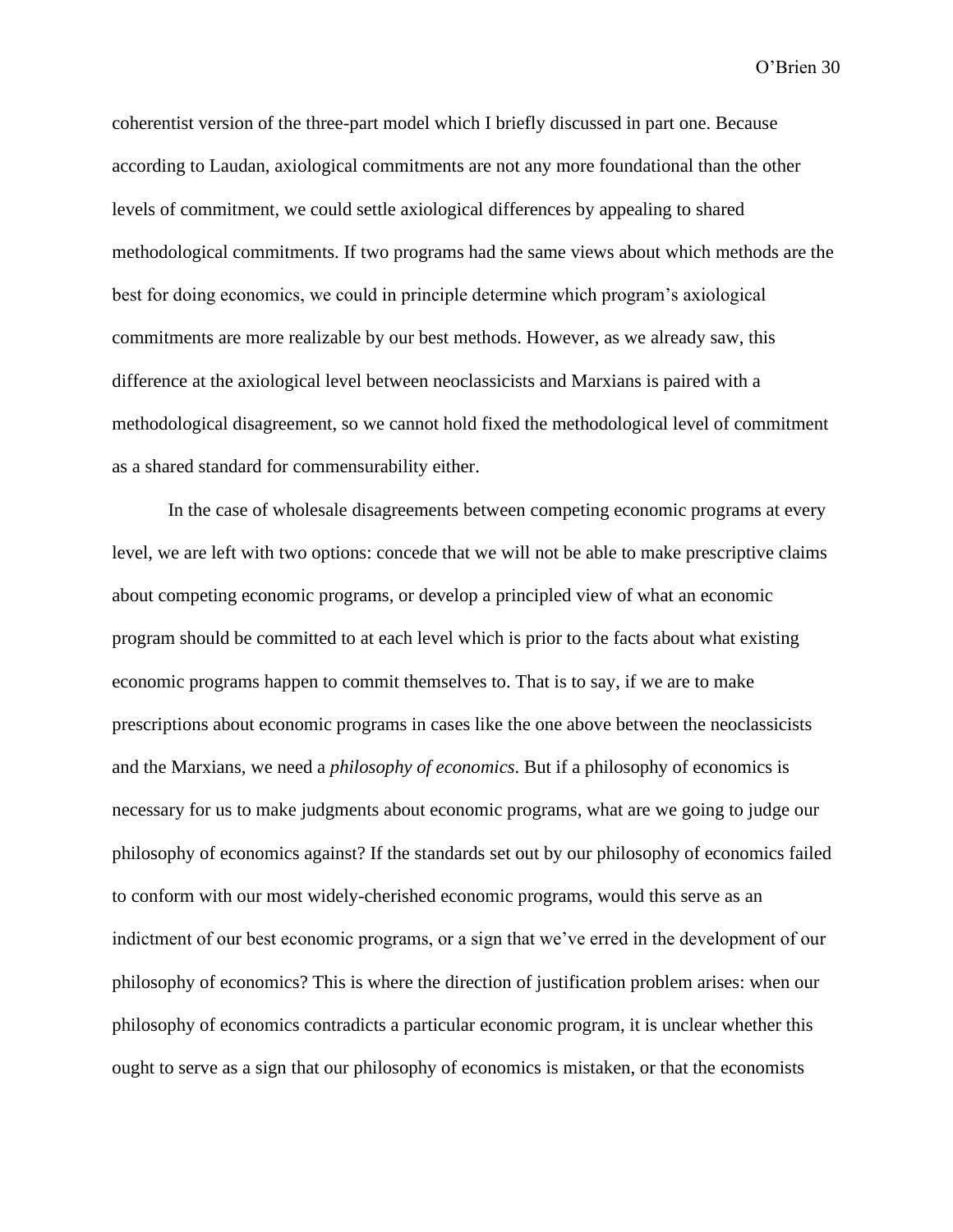who have violated our philosophy of economics are mistaken. To see how this problem arises more acutely, let us turn to an example from the natural sciences.

# *2.3 The Direction of Justification Problem in the Natural Sciences*

To see where the direction of justification problem arises in the general philosophy of science, I want to first analyze a widely known theory of science, Karl Popper's falsificationism. Recall from part one that Popper's falsificationism offers a prescription for scientific programs at all three levels. It tells us that scientific programs ought to aim to produce theories with high levels of empirical content, that the method by which they should do this is by developing falsifiable theories and subjecting them to rigorous attempts at falsification, and that some existing theories, like Einstein's theory of relativity, are the best exemplars of science because they meet these conditions. If Popper's theory of science is correct, he has given philosophers of science a way to use their conceptual tools to, in principle, make prescriptions about scientific programs. The role of the falsificationist philosopher of science is, then, to identify the implicit commitments of an existing scientific program and judge the merit of this program based on whether these commitments are consistent with the prescriptions of falsificationism. If we held fixed that falsificationism was the correct philosophy of economics, then we could settle the dispute between neoclassicists and Marxians by determining which program is committed to the principles which are more aligned with the prescriptions of falsificationism.

Unfortunately, the philosopher of science's job is not that simple. Many philosophers reject falsificationism and posit competing theories of science instead. One problem that prevents philosophers of science from agreeing on a theory of science is that when a theory of science contradicts the actual practices of a scientific program, it is unclear whether the theory of science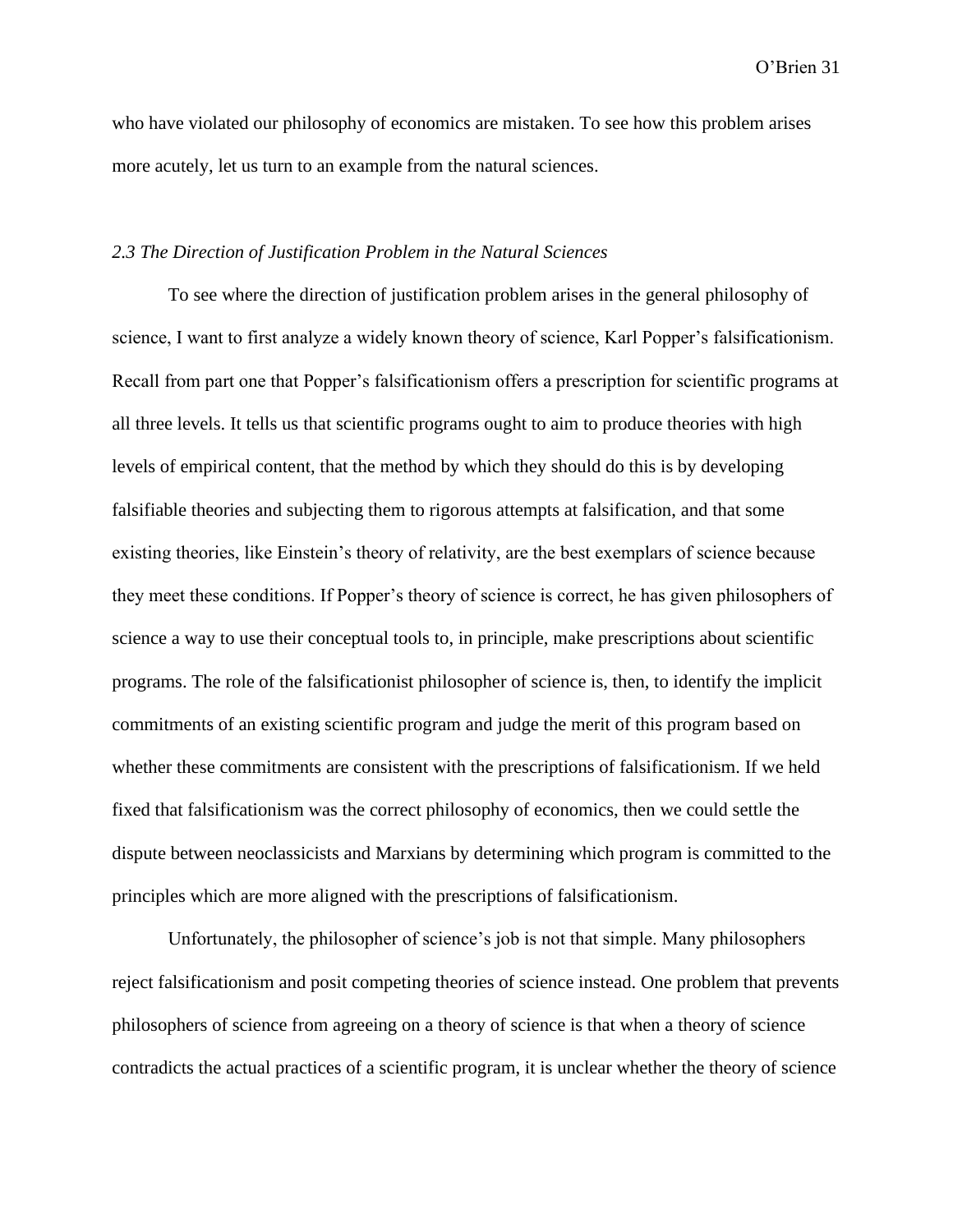should serve as evidence against the viability of the scientific program, or whether the scientific program should serve as evidence that philosophers have an inaccurate theory of science. For example, one might hold that evolutionary biology is not a justified scientific program because it can't live up to the goals of science entailed by falsificationism. Since evolutionary theories cannot easily be subject to an experimental test, it is hard to see how a theory of evolution could entail falsifiable predictions. Popper himself notoriously called evolutionary theory into question for its failure to produce falsifiable theories, although he would later recant this view ("Natural Selection" 343-349). However, one might just as sensibly hold the view that Popperian falsificationism is a poor theory of science because it fails to explain why evolutionary biology *is* a successful scientific program. Thus, it is unclear in this case whether Popper's theory of science holds prescriptive power over the scientific program of evolutionary biology, or if the scientific program of evolutionary biology serves as evidence against Popper's theory of science. This uncertainty about which of the two objects in question—the program of evolutionary theory and the falsificationist theory of science—should serve as evidence against the other is an example of the *direction of justification problem*. In order to see just how problematic this can be when left unaddressed, let's take a closer look at how Popper tries to justify falsificationism as a comprehensive theory of science.

In *Conjectures and Refutations* (1962), Popper explains the process by which he came to develop and justify his theory of falsificationism. Notably, he discusses pre-theoretical intuitions he had about science, which he used to develop his view. He writes that the theories which first interested him were Einstein's theory of relativity, Marx's theory of history, Freudian psychoanalysis, and Alfred Adler's "individual psychology," (*Conjectures and Refutations* 34). However, he quickly became disillusioned with the latter three of the four theories and this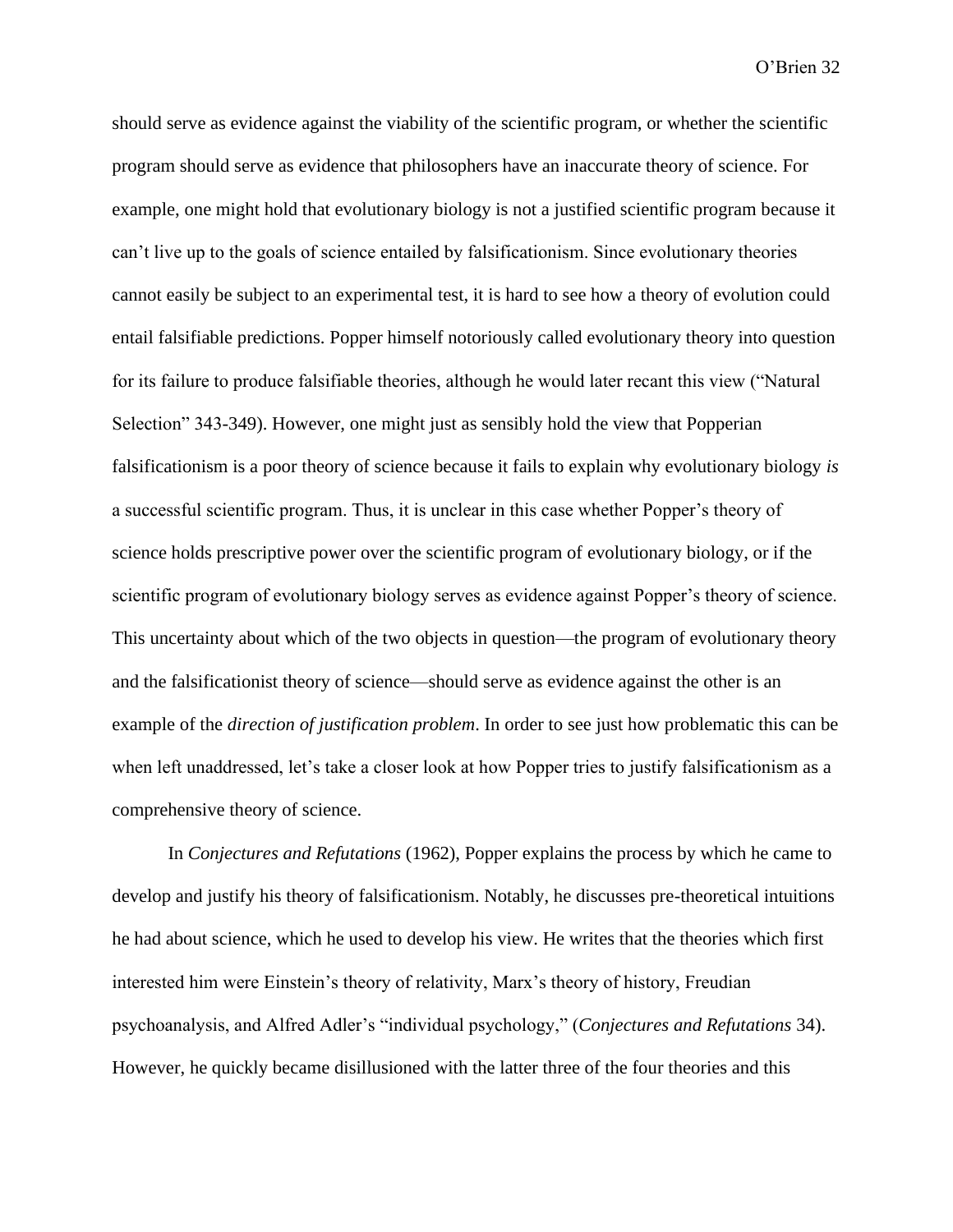disillusionment served as evidence in the development of falsificationism. He writes that in the beginning of developing his view, "My problem perhaps first took the simple form, 'what is wrong with Marxism, psycho-analysis, and individual psychology? Why are they so different from physical theories, from Newton's theory, and especially from the theory of relativity?'" (*Conjectures and Refutations* 34). Thus, in developing a theory of science, Popper begins by appealing to our intuitions about already existing scientific programs.

Popper assumes that we have good *pre-philosophical* reasons for presuming that Einstein's theory of relativity constitutes a good scientific program and the latter three theories constitute programs which are inferior to Einstein's program in some way. From this initial intuition, Popper reasons that the best explanation for *why* Einstein's theory is more scientific than the latter theories is that relativity entails falsifiable predictions while Marxism, psychoanalysis, and individual psychology do not. Popper draws from this that, at the axiological level, the aim of science is to produce bold falsifiable conjectures, the method for evaluating these bold conjectures is attempts at falsification, and finally that the factual commitments which we are left with after following the falsificationist method are therefore the best of our scientific claims. What's notable about this method that Popper employs is that he is first appealing to our existing intuitions about scientific programs, and then using the distinctions between these already existing scientific programs as evidence for developing a theory of science. In this case, Popper seems to endorse the view that philosophers of science should be able to appeal to our beliefs about existing scientific programs as evidence for the plausibility of our theory of science. However, Popper *also* wants to use his theory of science as a prescriptive tool for evaluating existing scientific programs and determining their scientific status.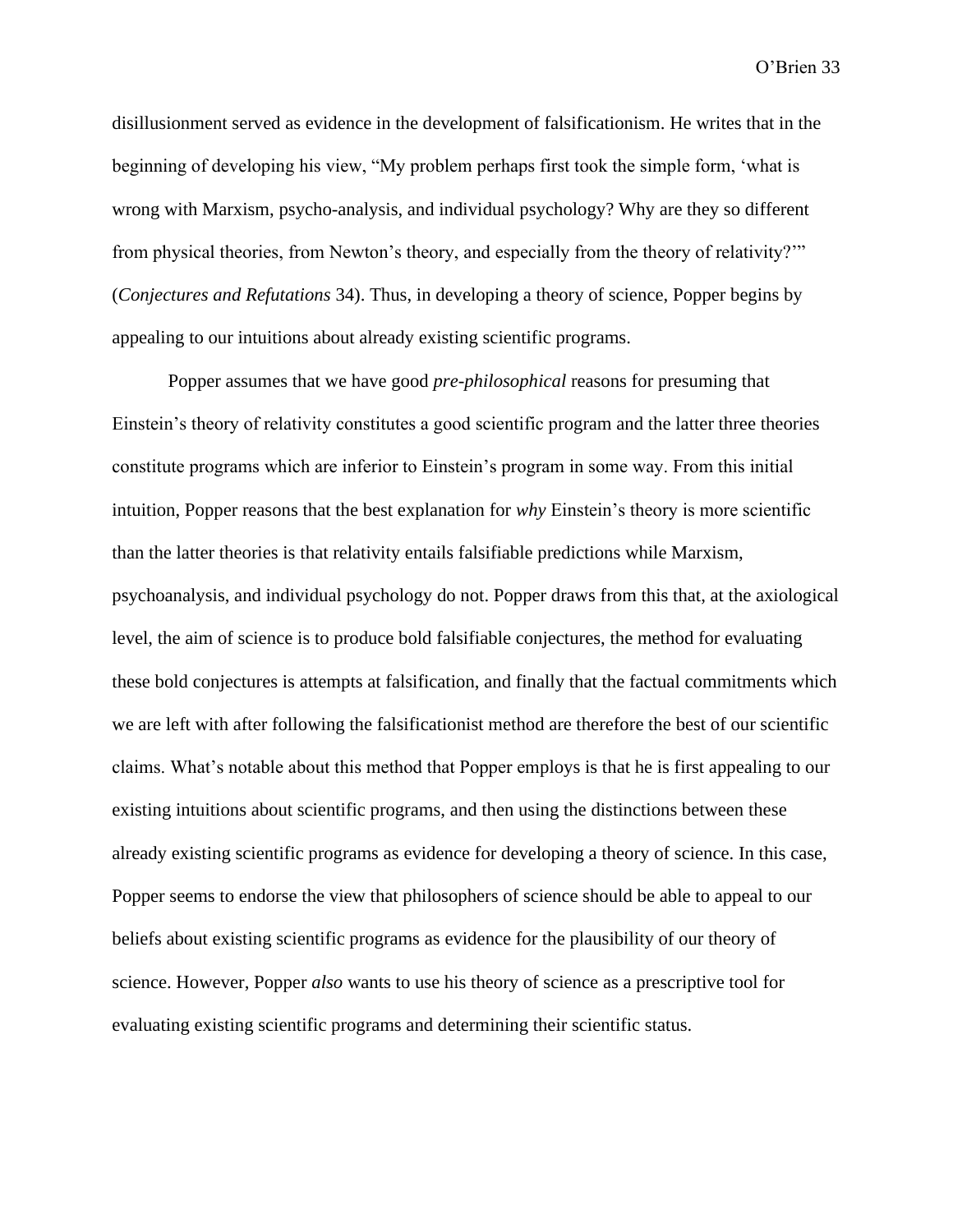This methodology should strike us as *prima facie* suspect, as it carries with it a threat of circularity. If we evaluate the plausibility of a theory of science based on its ability to explain our beliefs about scientific programs, but we evaluate our beliefs about scientific programs based on their compliance with the prescriptions of our theory of science, we've caught ourselves in a circle. Thus, it cannot be the case that Popper thinks we can both justify falsificationism by its compliance with our beliefs about scientific programs and justify our beliefs about scientific programs based on its compliance with falsificationism. It would be uncharitable to assume Popper would catch himself in such an apparent trap. Instead, we might more charitably conclude that Popper thinks we can justify our beliefs about our theory of science based on its ability to explain *some*, but not *all*, of our beliefs about scientific programs. If we had a principled reason for determining in which cases our theory of science is to be judged against our beliefs about scientific programs, and in which cases our beliefs about scientific programs are to be judged against our theory of science, we could avoid the circular position of having the two mutually justify one another. But, how are we to determine which of these beliefs about scientific programs make it into this privileged class of beliefs which we use as evidence for our theory of science, and which of these beliefs about scientific programs should themselves be evaluated by our theory of science? We have escaped the problem of logical circularity only to end up in another problem: the problem of determining *in which cases* we can use our beliefs about scientific programs as evidence to inform our theory of science, and in which cases we can use our theory of science as evidence to inform our beliefs about scientific programs. Without a way of distinguishing these cases from one another, in any possible contradiction between a theory of science and a scientific program it will always be indeterminate as to which of the two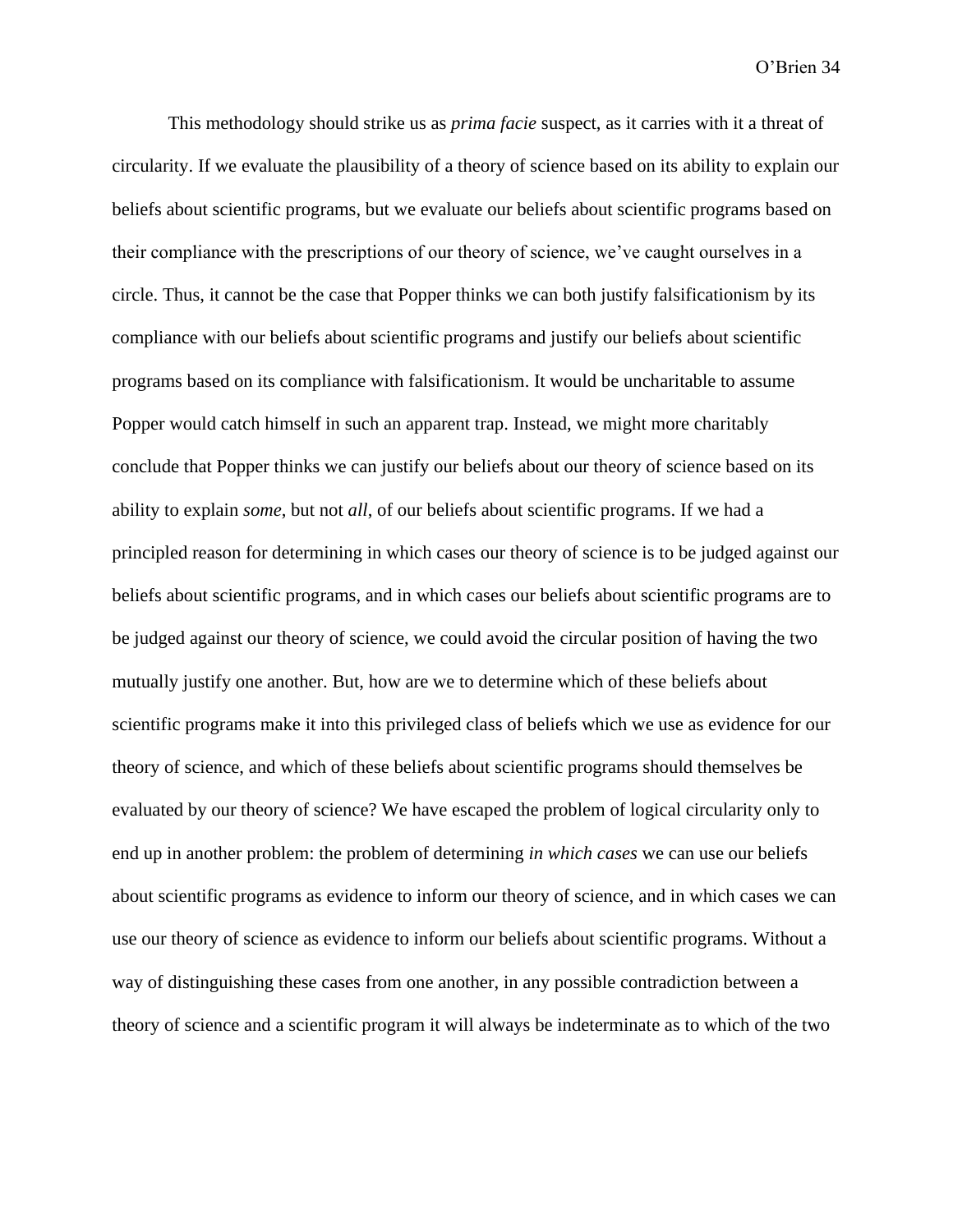beliefs counts as evidence against the other. Thus, any comprehensive theory of science, or philosophy of economics, must have an answer to this problem if it wishes to be prescriptive.

# *2.4 Is the Direction of Justification Problem a Live Problem?*

One immediate response to this problem is that it does not follow from the fact that two different conclusions are both logically possible that those two conclusions are equally plausible. It might be the case that the direction of justification problem only shows us that there are two different logically possible conclusions in the case of a contradiction between a theory of science and a scientific program, but not that this will actually pose a practical problem in making a decision between the two choices. There seem to be some cases in which this response to the direction of justification problem is sufficient. For example, consider the Duhem-Quine problem as a response to falsificationism. According to the Duhem-Quine problem, the falsificationist view that theories can only be scientific if they can be tested by attempts at deductively falsifying their entailments is untenable because, in practice, it is impossible to isolate a theory's entailments such that they can be deductively falsified in a test. This is because all scientific theories are necessarily tested alongside a collection of auxiliary assumptions (Ladyman 77-80). If, for example, I am testing the claim that the speed of gravity on earth is 9.8 meters per second, I must make auxiliary assumptions to control for things like wind resistance or other interferences. Furthermore, I'll have to assume that whatever tools I'm using to measure the speed of a falling object are calibrated properly, I'll have to assume that I am reading the results correctly, as so forth. Thus, in practice, according to the Duhem-Quine problem, we could never isolate one entailment of a scientific theory such that it can be deductively falsified in an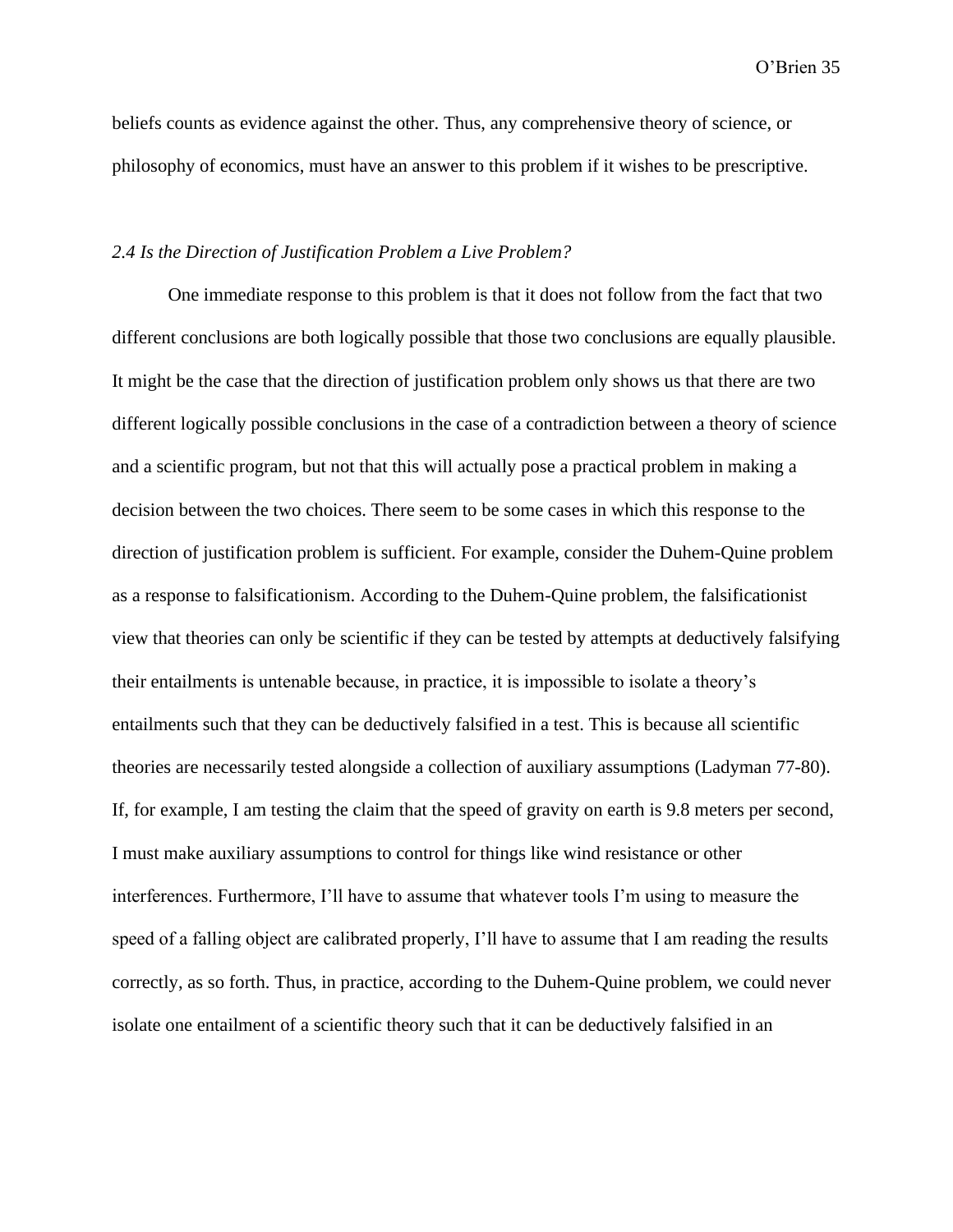experimental setting since we will always rely on induction to make inferences about auxiliary conditions.

The logical structure of the Duhem-Quine problem as a response to falsificationism can be formalized in the following way:

- 1. According to naive falsificationism, a theory is scientific only if it entails claims which can be deductively falsified in an experimental setting
- 2. No theory entails a claim which can be deductively falsified in an experimental setting because all theories are tested in conjunction with auxiliary assumptions.

3. Because (1) and (2), according to naive falsificationism, there are no scientific theories. This is obviously meant to be a *reductio ad absurdum* of naive falsificationism. The Duhem-Quine problem is meant to bring our attention to the fact that a view of science which is committed to naive falsificationism is untenable because it entails claim (3), which is unacceptable. However, it is still logically possible for us to instead maintain our commitment to naive falsificationism, and simply accept claim (3). Of course, just because this conclusion is logically possible does not mean that it is plausible. No one would accept the conclusion that there are no scientific theories. Thus, we instead conclude that naive falsificationism must be rejected or amended as a theory of science in order to avoid the need to accept claim (3).

From this analysis, we can say the following about the direction of justification problem: in cases in which a theory of science contradicts a scientific program, the direction of justification problem only poses a practical problem to our coming to an agreement on a conclusion when more than one of the possible conclusions is plausible to us. Therefore, if we analyze the philosophy of science and find that in all cases in which a contradiction is identified between a theory of science and a scientific program, all but one of the possible responses to this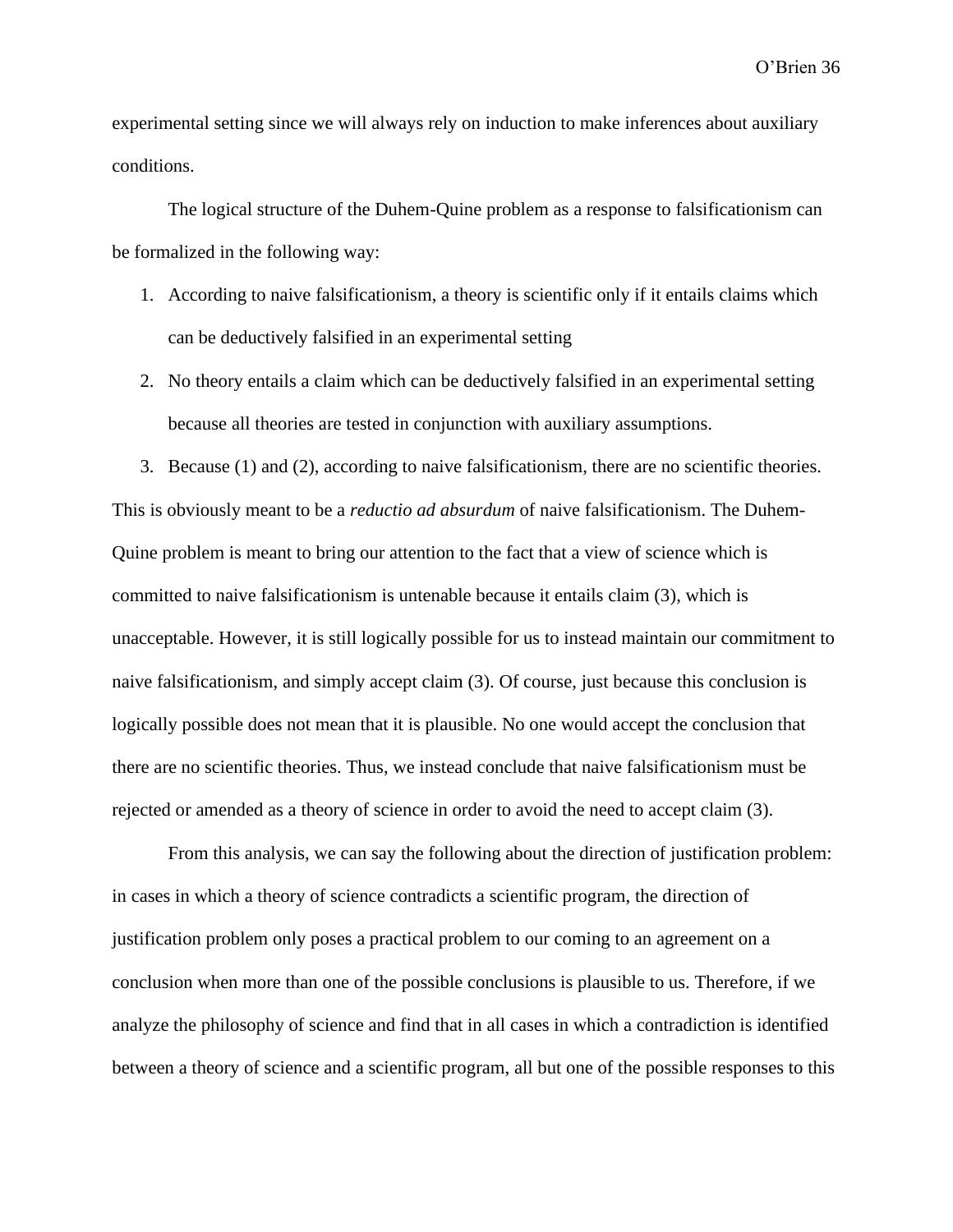contradiction are unacceptable in the way that claim (3) is unacceptable, then there should be no practical reason to be concerned about the direction of justification problem. However, as I will argue for in the following section, at least in the case of economics, there are substantial instances in which not only could reasonable agents form different conclusions in response to the contradiction between a philosophy of economics and an economic program, but that the philosophy of economics literature contains substantial instances in which it is actually the case that philosophers have formed opposite intuitions in these cases. Thus, at least in the case of economics, the direction of justification problem forms a practical and not just logical problem for the philosophy of economics.

# **3 The Direction of Justification Problem in Economics**

While in the natural sciences, we may be able to avoid the direction of justification problem on the grounds that the correct position will be obvious to us when a scientific program contradicts a theory of science, this is not the case in economics. In fact, not only are multiple responses to the contradiction between philosophies of economics and economic programs plausible, the philosophy of economics literature contains examples of philosophers whose disagreement seems to arise from having opposite intuitions about this matter without realizing it. In this section, I will discuss three opposing views in the philosophy of economics literature which seem to diverge as a result of each party having different intuitions about the direction of justification problem. My hope is that once it is clear that the philosophy of economics has a cleavage due to philosophers having different implicit intuitions about the solution to this problem, it will become clear why establishing a solution to this problem is a necessary step in the advancement of the philosophy of economics.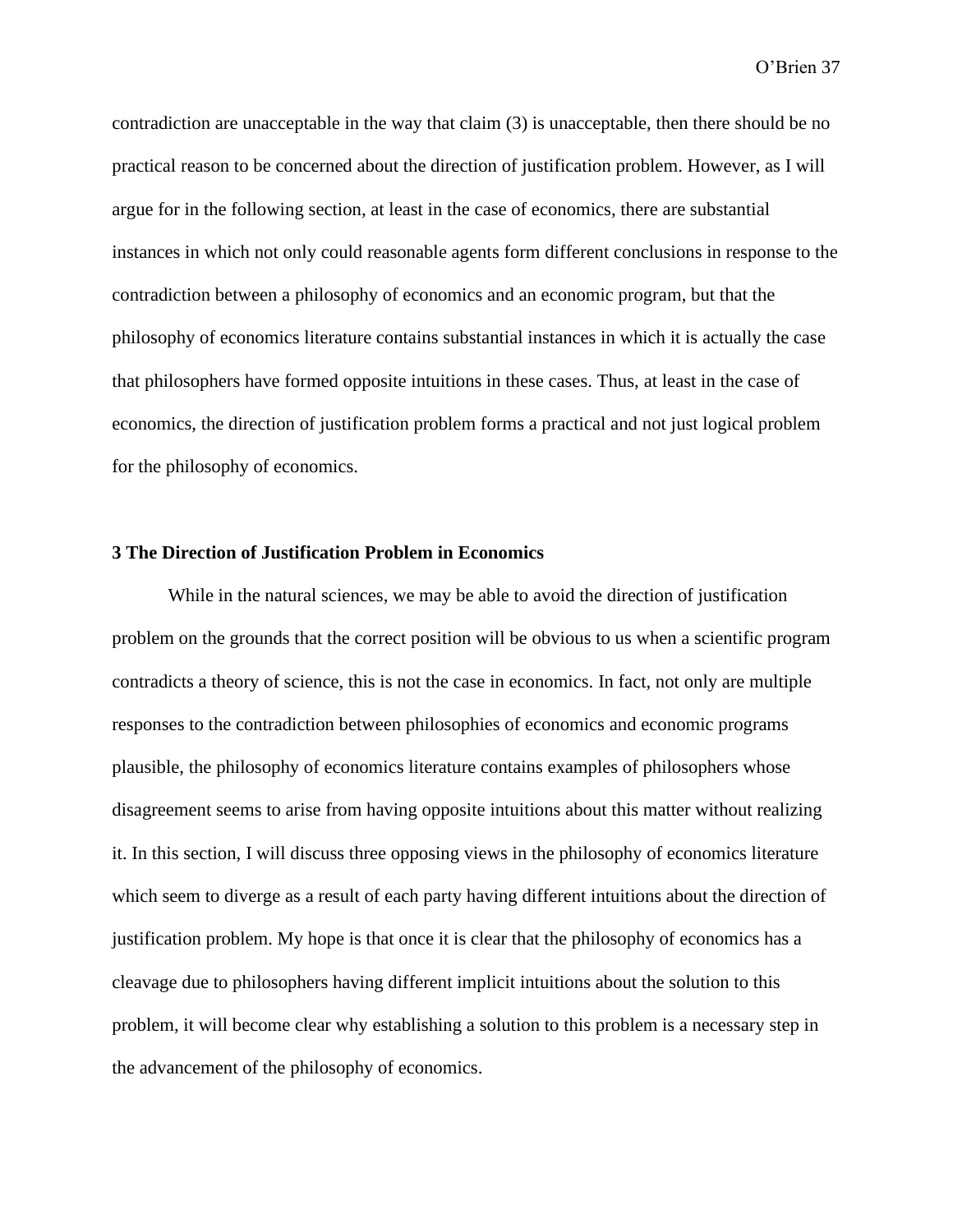# *3.1 Hollis and Nell*

Hollis and Nell offer their own view for how to solve this dispute between the neoclassical and Marxian economic programs using the tools of philosophy, which ultimately suffers because of their failure to recognize the role of the direction of justification problem. According to Hollis and Nell, "economic theories are to be judged partly by whether they are backed by a suitable scientific method which is itself backed by a sound theory of knowledge" (13). They hold that neoclassical economics is "backed by" a philosophy of science rooted in positivism, which they aim to show is unsound. In rejecting the positivist philosophy of science, Hollis and Nell aim to "leave neo-Classicists [sic] without any coherent methodology or criteria of scientific merit" (20). The main strategy for Hollis and Nell to settle the dispute between neoclassicists and Marxians is to show that neoclassicism depends on an unsound philosophy of science while Marxian economics does not.

How are Hollis and Nell able to establish that neoclassical economics is "backed by" a particular philosophy of science? Rather than demonstrating some kind of entailment relationship between a positivist philosophy of science and the neoclassical program, they appeal to the kinds of rhetoric that prominent neoclassicists wield. For example, they draw upon the following passage from economist Paul Samuelson to establish the connection between positivist principles and neoclassicism. Samuelson writes:

> All sciences have the common task of describing and summarizing reality. Economics is no exception. There are no separate methodological problems that face the social scientist different in kind from those that face any other scientist...Finally it is clear that no *a priori* empirical truths can exist in any field.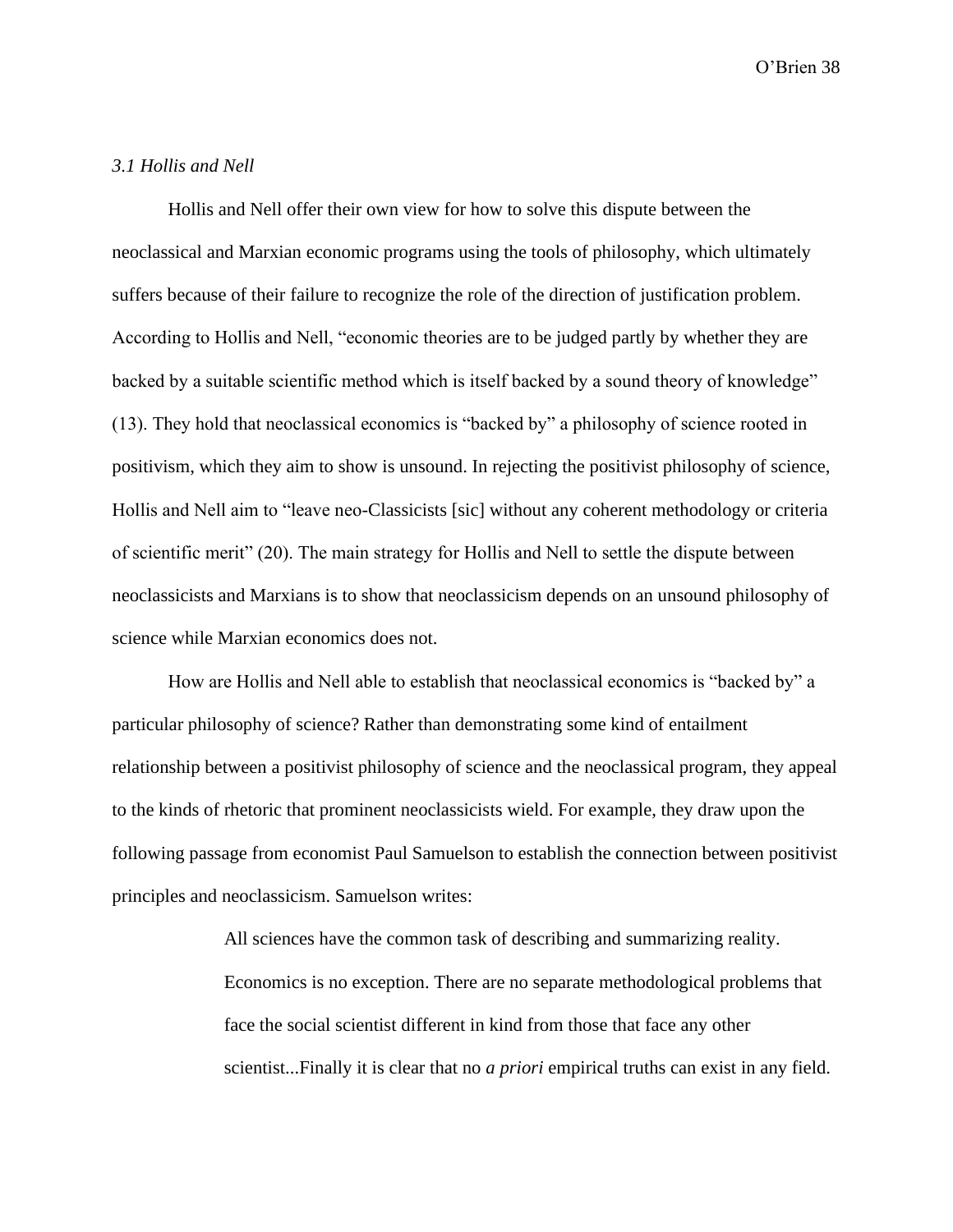If a thing has *a priori* irrefutable truth, it must lack factual content. It must be regarded as a meaningless proposition in the technical sense of modern philosophy. (qtd. in Hollis and Nell 10)

Hollis and Nell claim this passage implies that the neoclassical economic program is committed to a positivist philosophy of science. They draw out ten principles they claim constitutes this positivist philosophy of science which in turn serve as the basis for the neoclassical program (9- 10). Among these principles, the most important for their argument against neoclassical economics are (1) that all cognitively meaningful statements are either synthetic or analytic but not both, (2) that no synthetic statements can be known *a priori*, (3) that analytic statements have no factual content and (4) that the test of a theory is the success of its predictions. It follows from these statements that the only justifiable economic theories which contain factual content are constituted by synthetic *a posteriori* claims which are empirically testable.

After establishing the commitments which constitute the philosophy of science which backs neoclassical economists, Hollis and Nell go on to argue that this philosophy of science makes neoclassical economics untestable by its own standards. Their argument for this position is as follows: In order to be testable, an economic claim must specify a set of *ceteris paribus*  clauses which exclude non-economic or otherwise irrelevant influences. However, in order to justify using a certain set of *ceteris paribus* clauses, we need some already existing theory which can attribute the interfering influences to some non-economic cause and thus establish that these influences can be controlled for. But, if we want to appeal to another theory in order to establish these *ceteris paribus* clauses, that theory will have to be *a posteriori* justified by its own empirical test. Thus, we will need an additional set of *ceteris paribus* clauses to test this theory, which of course will require appealing to another theory that justifies these *ceteris paribus*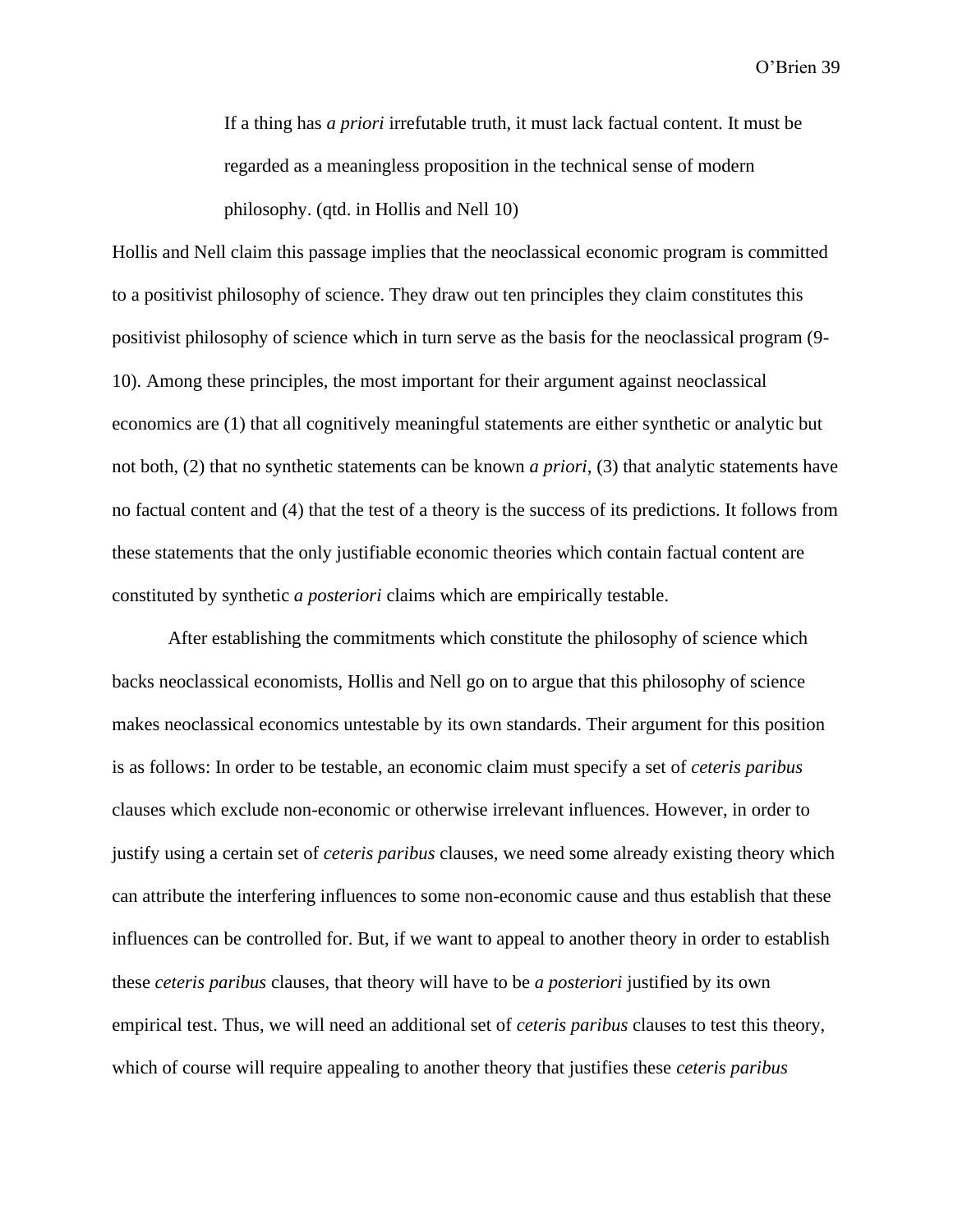clauses and so on. This process repeats infinitely if we remain committed to the principle that the only kind of knowledge we can have about the world is empirical. The only way to stop this regression, according to Hollis and Nell, would be to justify our claims, at the most fundamental level, in *a priori* truths. But, because neoclassicists' positivist philosophy of economics denies the existence of synthetic *a priori* truths, and claims analytic truths are devoid of factual content, they are forbidden from making this move without violating their philosophy of economics. Thus, neoclassical economic theories are untestable as long as neoclassicists remain committed to a philosophy of economics which denies synthetic *a priori* truths.

Hollis and Nell are right in identifying a contradiction between a positivist philosophy of science and the neoclassical economic program. However, they have misunderstood the relationship that these two hold with one another. As Alexander Rosenberg points out in his criticism of Hollis and Nell, rather than showing that neoclassical economics is "backed by" positivist philosophy of science which is itself unsound, they have tried to show that positivism is unsound because it is incompatible with neoclassical economics. However, this undercuts their own starting premise that the neoclassical program is backed by a positivist philosophy of science (Rosenberg 24-27). Rosenberg suggests that Hollis and Nell have made this crucial mistake because they have been misled by the empty lip service that some prominent economists like Milton Friedman and Paul Samuelson have played toward positivist rhetoric. However, I think there is a relationship between neoclassicism and positivism that goes deeper than just empty rhetoric which Hollis and Nell have uncovered with their analysis, despite their framing it incorrectly.

What Hollis and Nell mistake as the discovery of an internal contradiction in one economic program is actually a perfect demonstration of the difference between economic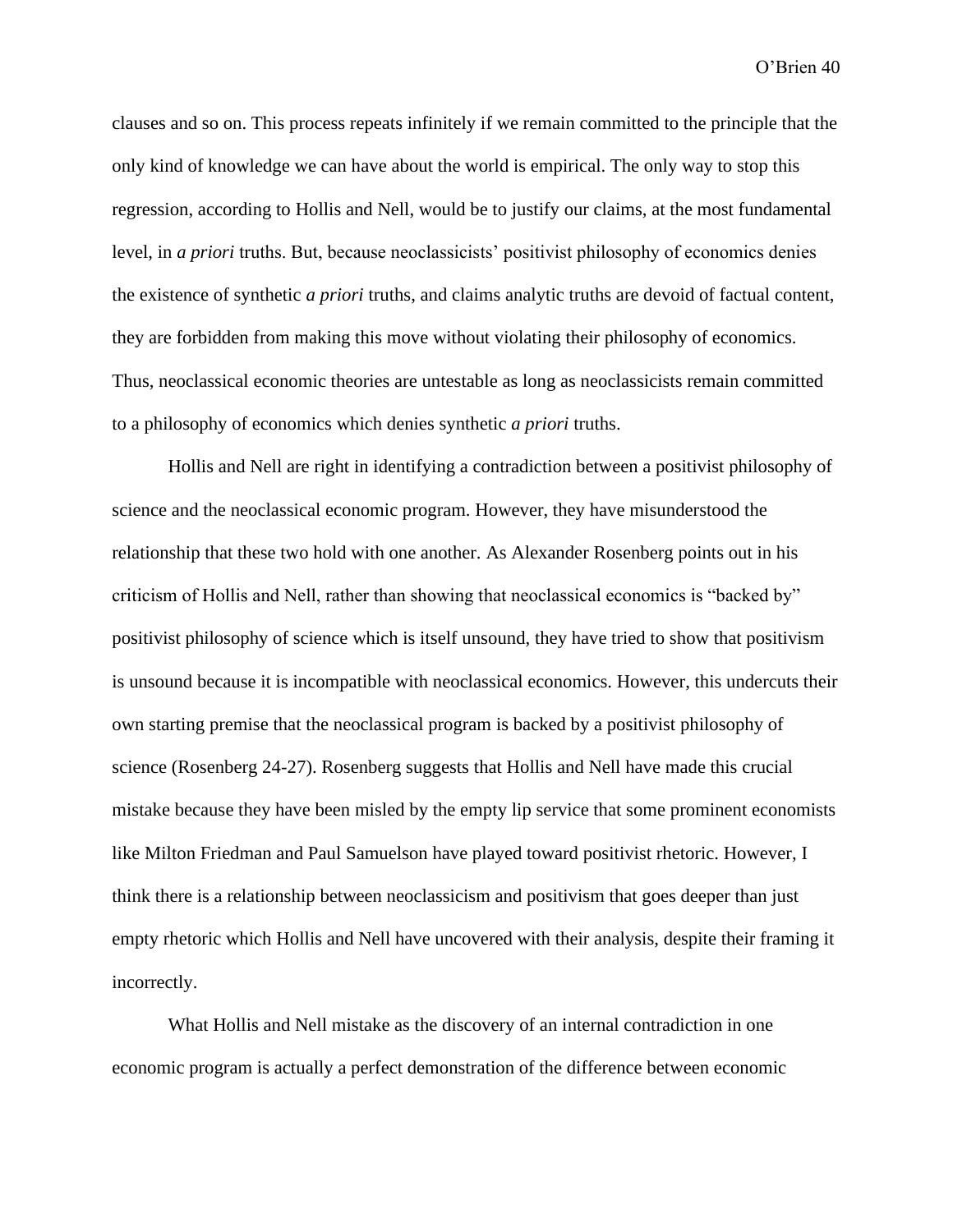programs and philosophies of economics. Recall that a philosophy of economics is constituted by the axiological, methodological, and factual commitments we explicitly claim to support, an economic program is constituted by the axiological, methodological, and factual commitments that the theories we endorse and practices we engage in *actually commit us to.* While it may be the case that the implicit principles we commit ourselves to when endorsing a set of economic theories perfectly aligns with the philosophy of economics we explicitly endorse, oftentimes the principles our theories and practices commit us to are not the same as the ones we explicitly endorse. What Hollis and Nell have uncovered in their analysis is that among neoclassical economists who endorse a positivist philosophy of science, the neoclassical economic program they endorse implicitly commits them to principles which are incompatible with the positivist philosophy of economics they explicitly endorse. Rather than uncovering a contradiction in the neoclassical program itself, Hollis and Nell have uncovered that neoclassical economists like Samuelson who endorse a positivist philosophy of economics are contradicting the economic program to which they are implicitly committed.

Once we are able to untangle what Hollis and Nell saw as one internally contradictory economic program into two distinct collections of claims—one an economic program and the other a philosophy of economics—Hollis and Nell's conclusion that neoclassical economics is unjustified no longer follows. This is because there is no *necessary* connection between the neoclassical economic program and a positivist philosophy of economics, there is merely a contingent connection between the two which comes from the fact that prominent neoclassical economists like Samuelson endorse both of them. Because of their confusion of these two distinct sets of claims as making up one program, Hollis and Nell are led to a particularly absurd answer to the direction of justification problem: the contradiction between the neoclassical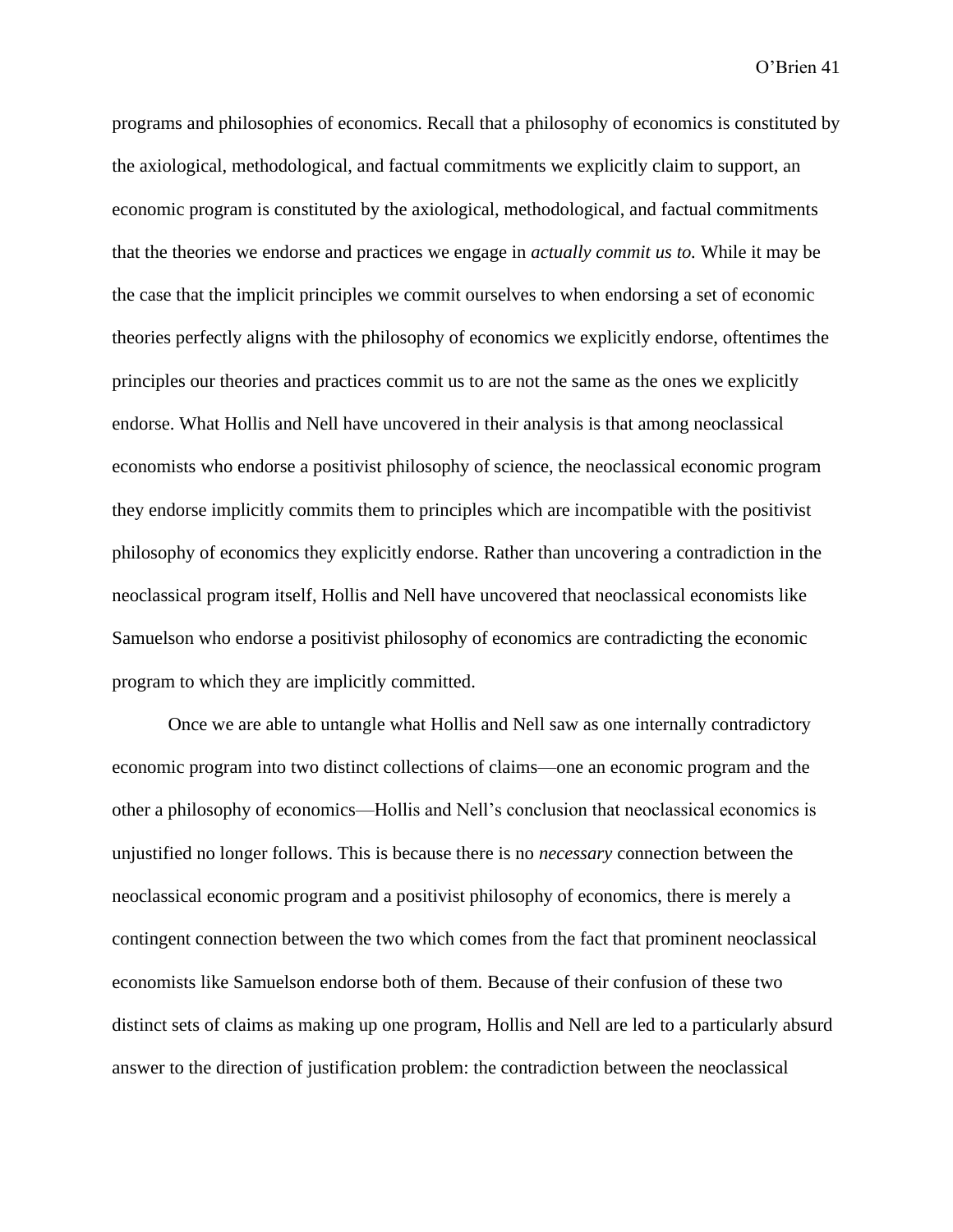economic program and the positivist philosophy of economics is used as evidence to reject *both the economic program and the philosophy of economics*.

This can't be right. Since the relationship between these two sets of principles are purely contingent and not necessary, we cannot reject them both on the grounds that they contradict one another. If we are to reject neoclassical economics as unsound based on the claim that it presupposes unsound epistemic principles, then we must do so by criticizing the principles that the neoclassical program actually commits itself to implicitly. But to do this, we must judge these principles against the principles that we think make up the correct philosophy of economics. If we are to make a comparative judgment between a positivist philosophy of economics and the neoclassical economic program, we are only justified in using the incompatibility of the two to *either* reject the neoclassical economic program on the grounds that it doesn't align with the prescriptions of our positivist philosophy of economics, *or* reject the positivist philosophy of economics on the grounds that it doesn't account for the successes of the neoclassical economic program. Thus, while we can progress beyond Hollis and Nell by realizing that the relationship between a positivist philosophy of economics and the neoclassical program are purely contingent, we are still left with the direction of justification problem; Hollis and Nell provide us no reason for why we ought to accept one and reject the other.

# *3.2 Rosenberg*

While Rosenberg understates the value Hollis and Nell bring to the discussion by their identifying (however imperfectly) the contradiction between prominent neoclassicists' philosophy of economics and their economic program, he does reach the same conclusion about what Hollis and Nell are actually entitled to conclude. He writes, "The moral of the story should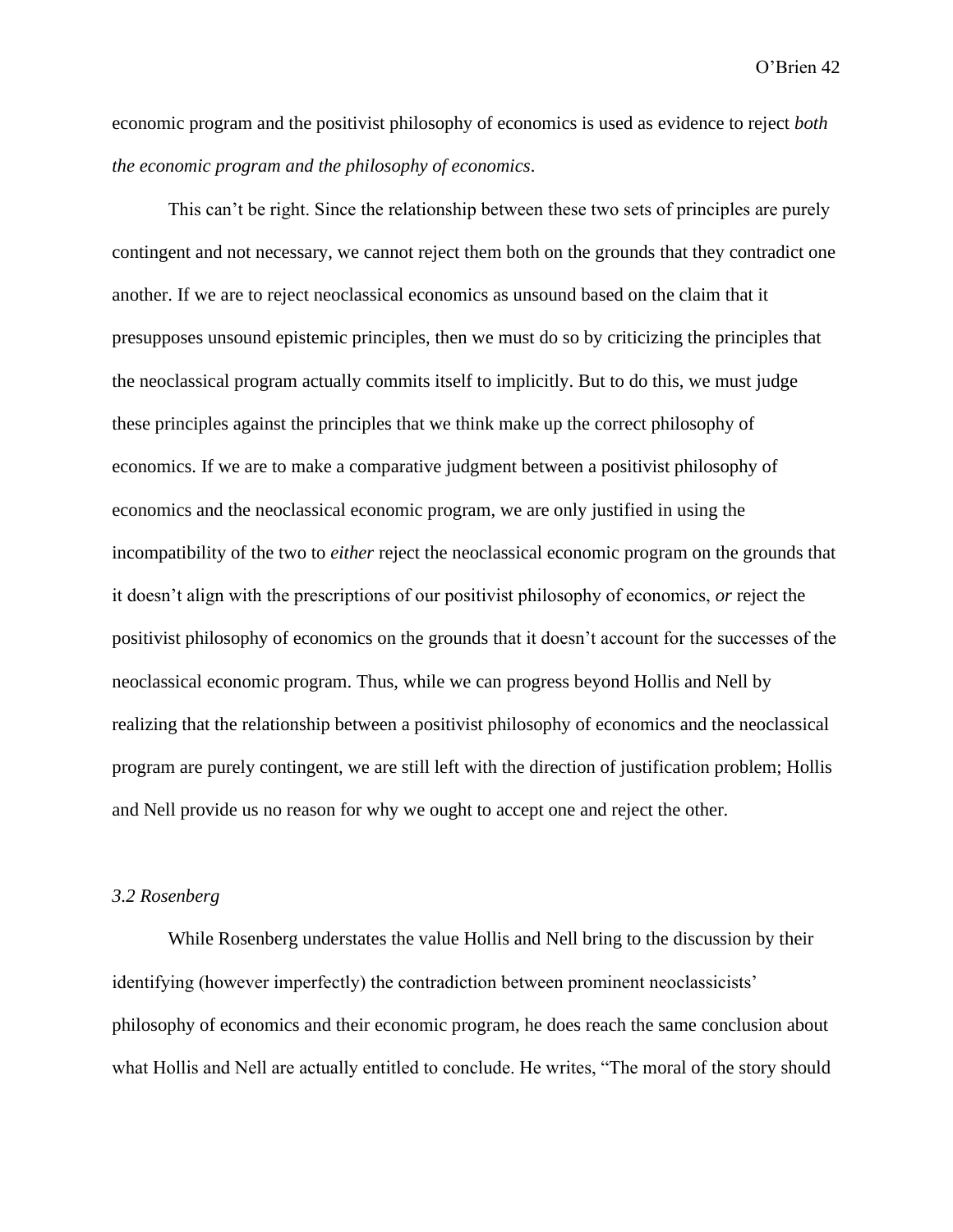be either (*a*) positivism is discredited as an account of the actual character of science...or (*b*) neoclassical economics is discredited as failing to satisfy positivist strictures" (27-28). While he doesn't frame it in terms of the direction of justification problem, Rosenberg recognizes that the contradiction Hollis and Nell identify can't disprove *both* positivism and neoclassicism. But, if we are only entitled to conclude one or the other, how do we determine which of the two to pick?

Rosenberg tries to answer this question along the same lines as Laudan's coherentist response to the problem of determining how we get prescriptive power from a philosophical analysis of a scientific program. Rosenberg writes, "Different philosophies of science reconcile [scientific] goals, theories, and methods by, so to speak, holding one or two of these three variables constant and adjusting the others to suit" (13). Thus, like Laudan, Rosenberg does not think that we need to approach an analysis of a scientific program with an independent theory of science. Instead, we can choose which of the levels in the three parts of our scientific program we find plausible and hold this level fixed while we adjust the others to be consistent with our preferred assumptions. Just like Laudan, Rosenberg's method does nothing to help us when confronted with two economic programs which disagree at every level, such as the neoclassical versus Marxian example discussed in part two, since there is no level of commitment which we can hold fixed as a shared standard for both programs.

For his analysis, Rosenberg holds fixed the axiological principle that "a scientific discipline should be expected to show a long-term pattern of improvements in the proportion of correct predictions and their precision" (18). He then goes on to argue that we have good reason to believe economics has not improved in its predictive power over time and therefore does not live up to its own axiological commitment (56). As for why we are to hold this axiological principle fixed while adjusting the rest according to their ability to square with this principle,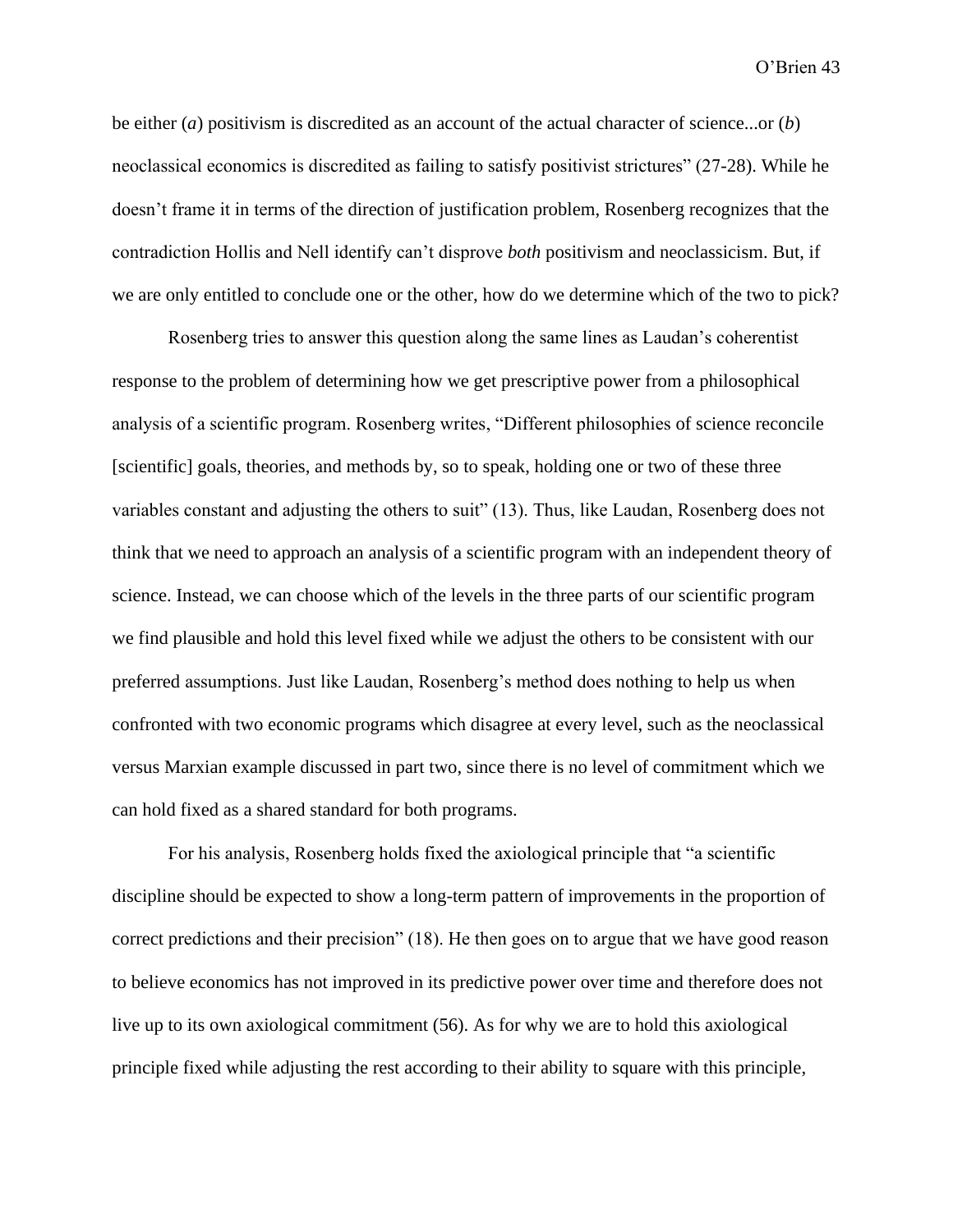Rosenberg offers a few independent reasons, which he admits will be largely unconvincing to someone already entrenched in an alternative axiology (19). His main reason for holding this principle fixed however, is that this is the axiological principle to which most economists themselves are committed (56). But here, Rosenberg seems to make the same mistake as Hollis and Nell. Hollis and Nell mistakenly took neoclassical economics to be internally contradictory because they believed economics was backed by a positivist philosophy of science that it could not live up to. But as we saw during our analysis of Hollis and Nell, they did not in fact identify an internal contradiction within economics, but merely showed that a positivist philosophy of economics was incompatible with the neoclassical economic program and thus the contingent connection between the two made by economists who endorsed positivism was unsound. Likewise, in holding the axiological commitment of predictive power fixed *because economists endorse it*, Rosenberg is not actually showing that neoclassical economics does not live up to its own principles, but is instead showing that economists who endorse improvement in predictive power as an axiological commitment of their philosophy of economics are not acting in a way which is consistent with the economic program they endorse .

Thus, Rosenberg, like Hollis and Nell, is discovering a contradiction between a philosophy of economics which is typically endorsed by neoclassical economists and the implicit principles which make up the neoclassical economic program. Unlike Hollis and Nell, Rosenberg does not make the mistake of thinking that this contradiction proves *both* the economic program and the philosophy of economics wrong. But, like Hollis and Nell, Rosenberg takes a stance on what this contradiction entails without good reason. Rosenberg decides to endorse the philosophy of economics which holds improvement in predictive power as its key axiological commitment and rejects neoclassical economics for failing to live up to this standard. Thus, he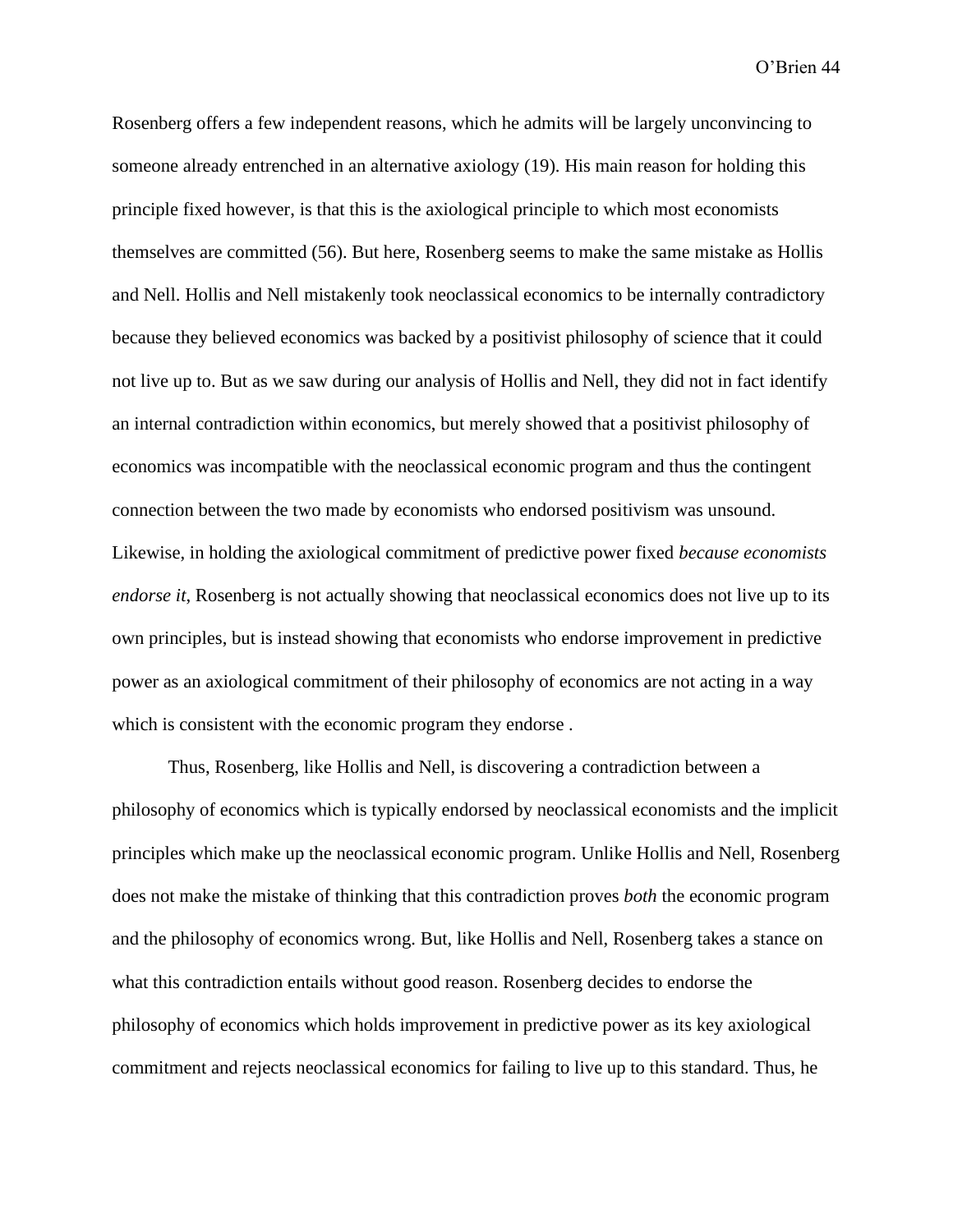chooses a direction of justification which starts with a philosophy of economics and judges economic programs according to this standard. But the other possibility is still open. Why ought we not instead conclude that Rosenberg's (and many economists') philosophy of economics is flawed because it fails to square with our economic programs?

It may be that this alternative position which uses economic programs as a standard to judge philosophies of economics is widely considered unacceptable, as was the case with the example from part two where we considered whether we ought to reject all of science in order to preserve our commitment to falsificationism. If this is the case, then we would have good reason to side with Rosenberg and not consider the direction of justification problem to be a live problem. However, this is not the case. Other notable philosophers of science, such as D. Wade Hands, have the *exact opposite* intuition about how to answer the direction of justification problem.

# *3.3 Hands*

Hands finds himself confronted with the same problem as Rosenberg, as well as Hollis and Nell, but offers yet a third intuition about how this problem is to be solved. In his paper "Second thoughts on Lakatos" (1985), Hands assesses the applicability of a Lakatosian philosophy of economics to the neoclassical economic program. Lakatos's methodology of scientific research programs (MSRP) aims to assess the degree to which a scientific research program is progressing over time. To clear up some potential terminological confusion, according to the distinctions I made in section one, Lakatos' MSRP falls under the category of a *theory of science* (or *philosophy of economics* when applied to economics). This is because, according to the three-part model, methodological commitments tell us how a science is to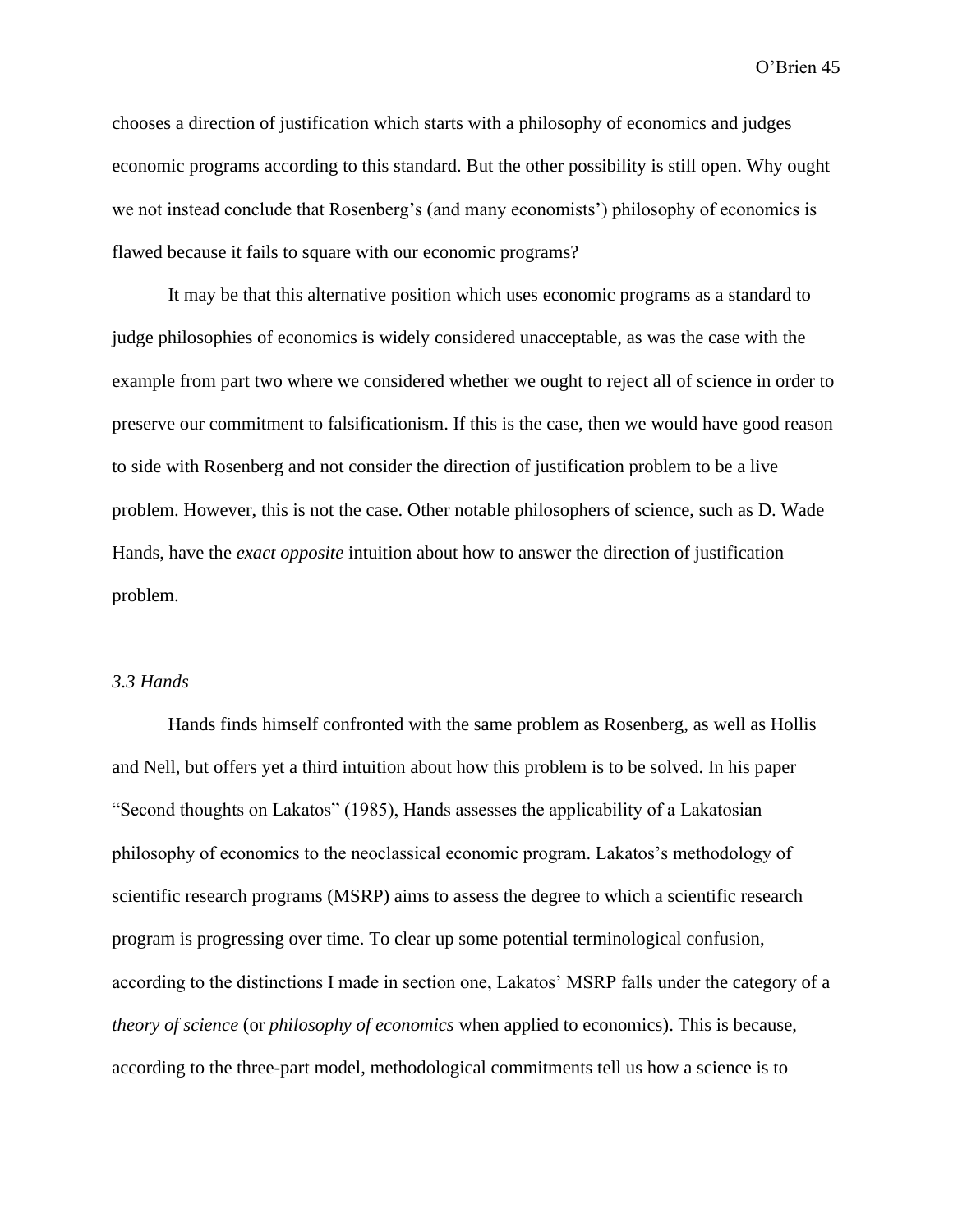achieve the goals expressed by the axiological commitments but do not tell us the goals themselves. The MSRP tells us what a scientific program ought to achieve and which methodologies best achieve this, meaning that it expresses not only methodological but also axiological commitments. Therefore, despite Hands referring to the MSRP as a methodology, I will be referring to it as either a theory of science or a philosophy of economics.

Hands aims to assess the MSRP by seeing if it can explain why our most successful economic programs are successful. While the MSRP aims to be a prescriptive theory of science that is able to assess the relative merits of competing scientific programs, it is itself tested by whether it is able to explain why our most successful scientific programs are successful. As for how this is applied to economics, Hands writes:

> If we are to follow this metamethodology in appraising the MSRP as a methodology of *economic* science, it appears that we should proceed by examining the best gambits of economics through Lakatosian spectacles. If the acknowledged best economic theories appear rational in light of the MSRP—that is, if the profession's acceptance of these theories can be explained internally by the standards set forth in the MSRP—then Lakatos' methodology should be given positive marks with respect to economic science. (*Testing, Rationality, and Progress* 40-41)

Thus, Hands presupposes the exact opposite answer to the direction of justification problem as Rosenberg at the very beginning of his analysis. According to Hands, a philosophy of economics should be assessed based on how well it coincides with our most successful economic programs. If our philosophy of economics contradicts our most highly endorsed economic programs, then this gives us reason to reject our philosophy of economics as inadequate.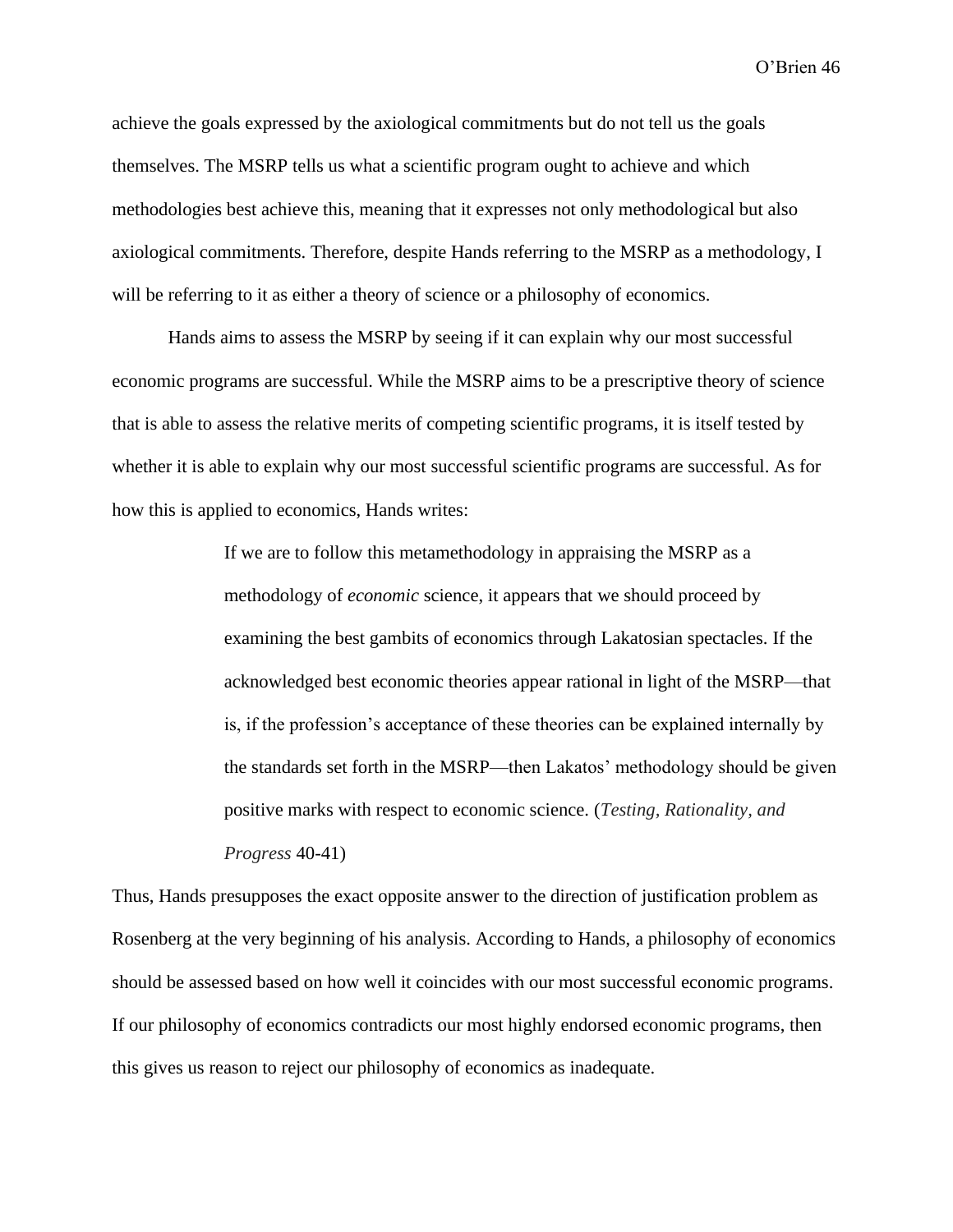According to the MSRP, the standard according to which a scientific program ought to be judged as successful or unsuccessful is based on whether it is progressing or degenerating over time. A scientific program is progressing over time if and only if its successive theories are able to explain or predict novel facts which its predecessors could not ("*Testing, Rationality, and Progress* 42). Using this standard, Hands assesses what he believes are the two "best gambits" in economics: the Keynesian program and the neo-Walrasian program. In both cases, Hands concludes that these two programs have not progressed according to the MSRP and are thus unsuccessful programs according to a Lakatosian philosophy of economics. For the Keynesian program, Hands writes, "There can be little doubt that Keynesian economics is a best gambit in economics if anything is … few, if any, economists would doubt its progressiveness in the 1930s" (*Testing, Rationality, and Progress* 46). Nevertheless, by the strict standards of the MSRP, it had even less empirical content than its predecessors and as such was degenerative (*Testing, Rationality, and Progress* 46). Hands concludes that the MSRP's inability to explain the Keynesian program's clear successes must count against the plausibility of the MSRP (*Testing, Rationality, and Progress* 46). He goes on to make the same claim about the neo-Walrasian program.

Rather than suggesting we change the way we do economics so as to meet the standards set out by the Lakatosian philosophy of economics, Hands concludes his paper by suggesting ways that we can change our philosophy of economics so that it better explains the successes of our best economic programs. Specifically, Hands argues that our philosophy of economics must create room for explaining the progress of an economic program purely in terms of its *theoretical* rather than empirical advancements if our philosophy of economics is going to explain why the neo-Walrasian program has been so successful (*Testing, Rationality, and Progress* 48). Hands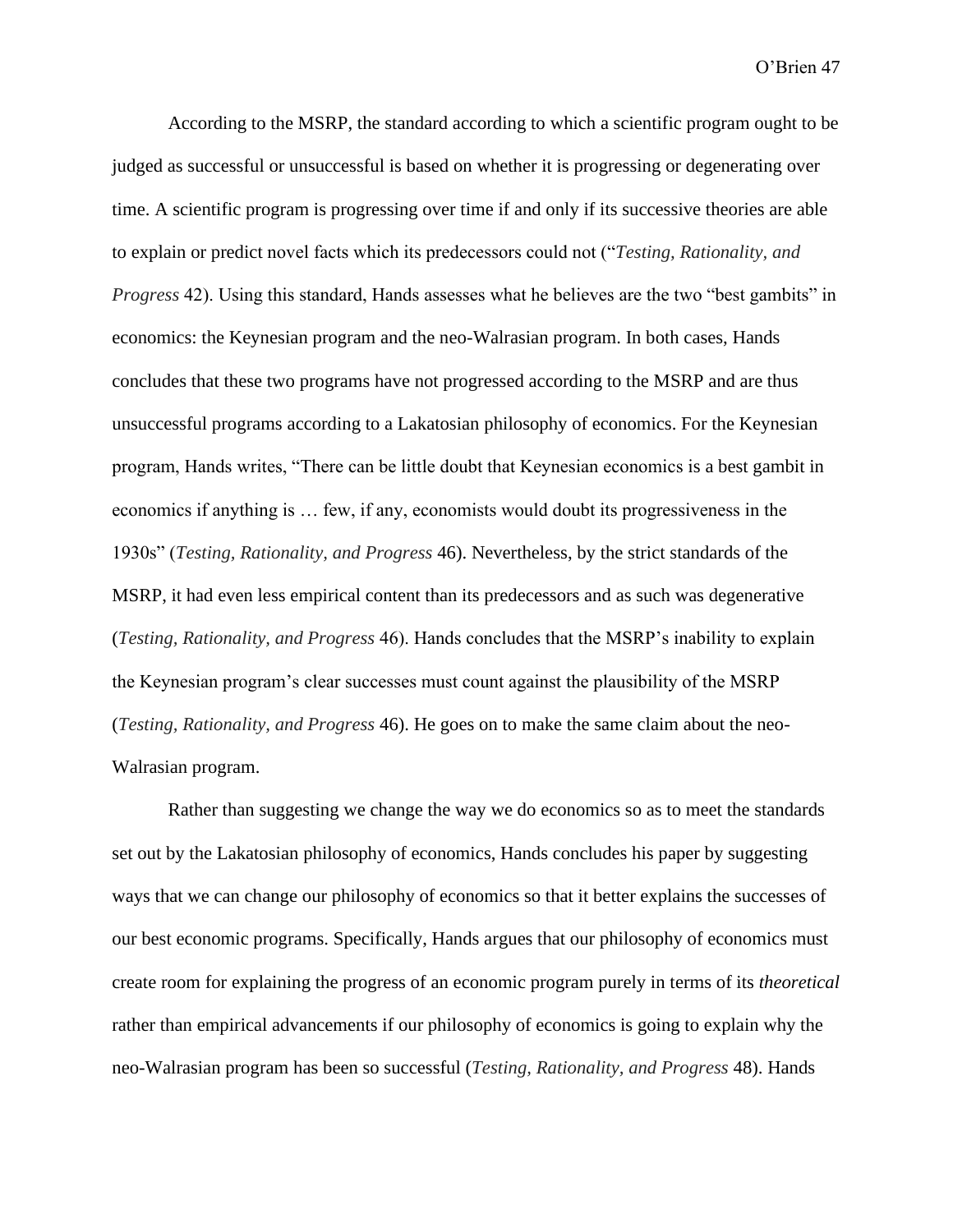thus identifies the same contradiction as Rosenberg: a philosophy of economics which stipulates that improvement in empirical power over time is a necessary condition for a successful economic program is inconsistent with the reality of our best neoclassical economic programs. Nevertheless, Hands draws from this same observation the opposite conclusion: rather than rejecting our best economic programs on the grounds that they do not live up to the standards set by our philosophy of economics, as Rosenberg does, we ought to reject any philosophy of economics which can't explain our best economic programs as successful.

# *3.4 The Common Theme*

All three of the works addressed in section 3 diverge from one another on their prescriptions about economics, despite the fact that all three works identify the same phenomena: a contradiction between the philosophy of economics to which neoclassical economists often subscribe and the economic programs to which those economists subscribe. Yet, all three works draw different conclusions; Hollis and Nell conclude that the solution is to reject both the philosophy of economics and the economic program, Rosenberg concludes that we ought to maintain the philosophy of economics and reject the economic program, and Hands concludes that we ought to maintain the economic program and reject the philosophy of economics. If philosophers of economics hope to obtain some amount of prescriptive power over economics, then we must settle on a principled answer to the direction of justification problem. Otherwise, whenever a philosopher of economics astutely makes the observation that a philosophy of economics contradicts an economic program, we will have no principled way of determining what this contradiction entails.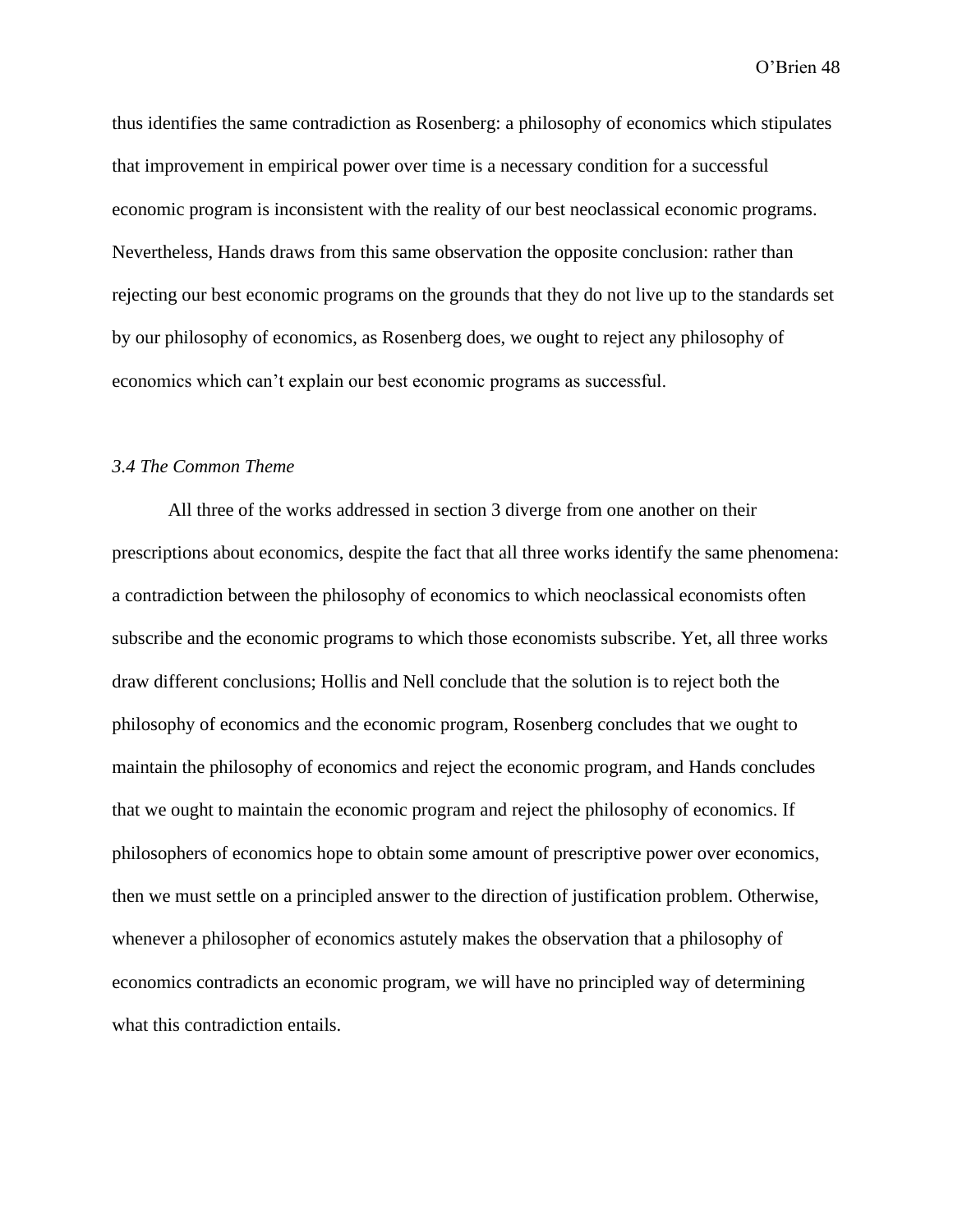# **4. Moving Towards an Answer to the Direction of Justification Problem**

In part four, I survey two possible answers to the direction of justification problem, one from Larry Laudan and the other from Bruce Caldwell, and show that they are both insufficient answers, at least within the domain of economics. However, I argue that both proposed answers provide us with valuable insights into what a sufficient answer to the direction of justification problem would have to look like. Based on these insights, I try to create an image of what an answer to the direction of justification problem will have to look like. While I do not aim to provide an answer to the problem, I hope to show that these insights provide a valuable framework for future research in the philosophy of economics for those who recognize the need to develop a response to the direction of justification problem.

# *4.1 Using Laudan's Insights to Help Solve the Direction of Justification Problem*

In attempting to develop his own comprehensive theory of science, Laudan anticipates the potential for a problem like the direction of justification problem to be levied toward philosophers of science. He only briefly considers this potential as part of a much larger work and frames it specifically as a way of addressing the relationship the philosophy of science should have with the history of science. Nevertheless, he presents a valuable, if incomplete, insight into how we can solve the direction of justification problem in economics. In this section, I will first explain Laudan's position and how it could be applied to the direction of justification problem in economics. I argue that his answer on its own, while perhaps sufficient for the natural sciences, is not applicable to economics. Then, I draw on some elements of Laudan's position to begin articulating what a sufficient answer to the direction of justification problem will need.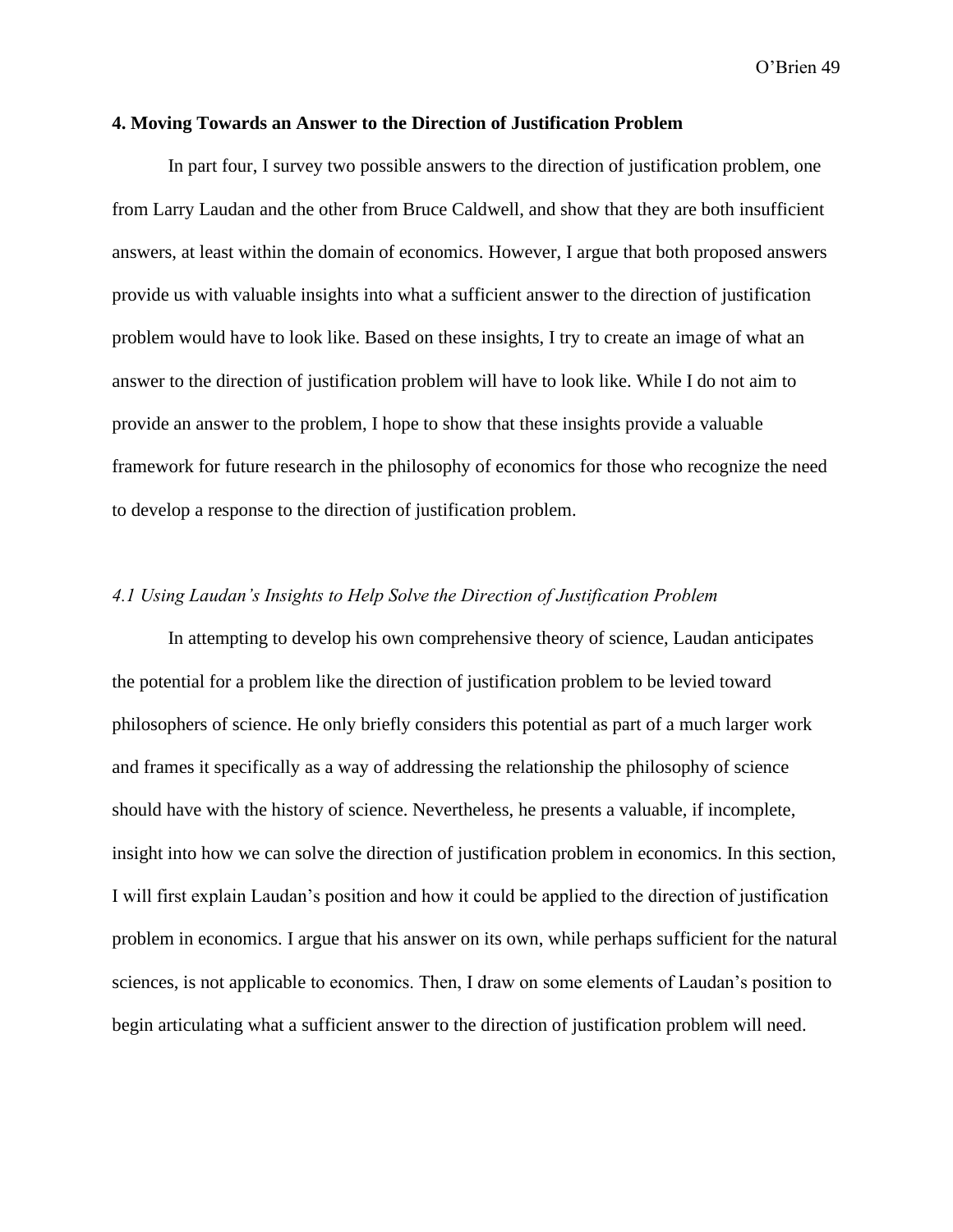In *Progress and Its Problems* (1977) Laudan expresses similar concerns to the direction of justification problem in the general philosophy of science. He acknowledges that despite our desire to build a purely *a priori* theory of science, there will inevitably be some cases in which our theory of science coming into contradiction with the realities of scientific practice should serve as evidence against our theory of science rather than as an indictment of science itself. Most notably, he writes that if a theory of science "entailed that the whole of the history of science was irrational, we would tend to view that as a *reductio ad absurdum* of the theory of [scientific] rationality rather than as a demonstration that science itself had been a sequence of entirely irrational preferences," (*Progress and Its Problems* 157). Laudan recognizes that if in some cases our theory of science allows us to make negative appraisals about scientific programs when they contradict the prescriptions of our theory of science, but in other cases this contradiction should count against our theory of science rather than as an indictment of science, then there must be "mutual dependence between history of science and philosophy of science," (*Progress and Its Problems* 157).

If we are to admit to this mutual dependence, how are we to do so without falling into a viciously circular position? Laudan is concerned that if we allow the history and philosophy of science to be dependent upon one another without clearly determining which of the two is more fundamental in our hierarchy of justification, then we risk begging the question. He writes:

> If the writing of history of science presupposes a philosophy of science and if a philosophy of science is then to be authenticated by its capacity to lay bare the rationality held to be implicit in the history of science, how can we avoid automatic self-authentication, since the history we write will presuppose the very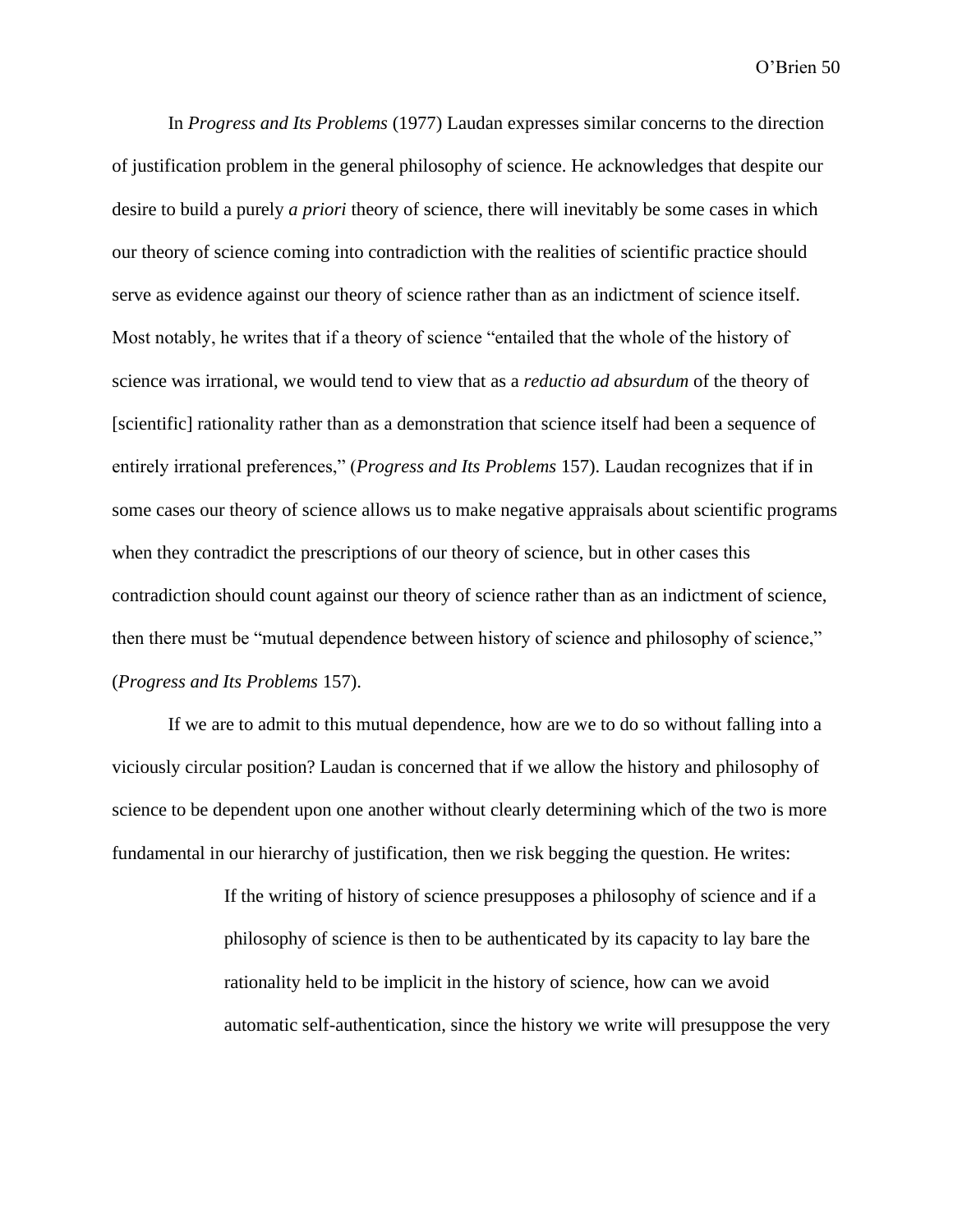philosophy which the written history will allegedly test? (*Progress and Its Problems* 157)

Here, Laudan is expressing a concern which parallels that of the direction of justification problem. If the philosophy of science is authenticated by its ability to square with the history of science, but our writing of the history of science presupposes a philosophy of science which tells us which moments in the history of science were scientifically justified, then we've caught ourselves in a vicious circle. Likewise, as in the direction of justification problem, if our philosophy of economics is evaluated by its ability to explain why we think certain economic programs are successful, but we also use our philosophy of economics as the standard against which we determine whether an economic program is successful, we've caught ourselves in a circle much like the one Laudan is concerned about. Both of these problems require that we have some way of determining in which cases science as it exists (or once existed) in practice ought to be evaluated against our philosophical commitments, and in which cases our philosophical commitments ought to be evaluated against science as it exists in practice.

Laudan's solution for preventing a descent into circularity is to appeal to our "prephilosophical hunches about which theories are rational and which are not," (*Progress and Its Problems* 159). Laudan argues that to avoid circularity, we must hold a handful of moments in the history of science in place as intuitively rational, such that any "scientifically educated" person would have to endorse them as examples of good science (*Progress and Its Problems*  159-160). Once we have collected a small set of moments in the history of science that we "prephilosophically" suppose must be rational—Laudan refers to these beliefs as our "preferred pre-analytic intuitions about scientific rationality"—we can use these cases as a standard upon which we can judge the strength of any theory of science (*Progress and Its Problems* 161-162).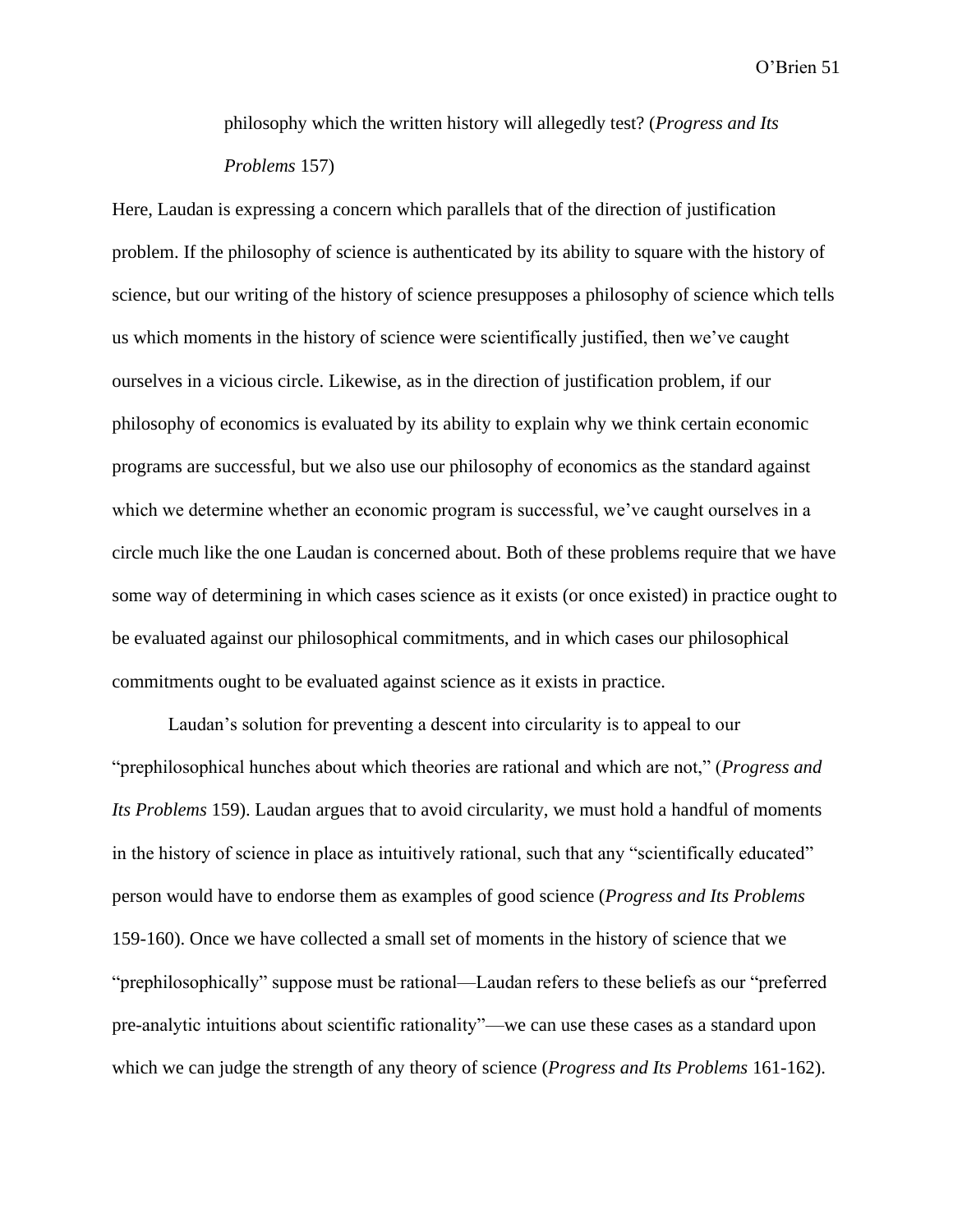Thus, any theory of science must be judged on its ability to explain the set of moments in the history of science captured by our pre-analytic intuitions about scientific rationality, and any indictments the theory has on the history of science beyond this should be considered a shortcoming of the sciences and not of our theory of science (*Progress and Its Problems* 162). Laudan therefore gives us the following answer to the direction of justification problem in science in general: we must use our intuitions about science to determine, in advance of coming across a contradiction between a scientific program and a theory of science, which will serve as the more foundational commitment that should be maintained at the expense of the other. If the scientific program in question is one which is captured by our intuitions, then its being in contradiction with our theory of science is evidence against our theory of science. In all other cases, the contradiction between a scientific program and a theory of science is evidence against the scientific program.

Provided we can agree upon a set of moments in the history of science we will hold as intuitive, Laudan's solution seems to offer us a formula which provides us an answer to the direction of justification problem in every case. Of course, Laudan's proposed solution is only useful to us if it is actually possible for us to identify a shared set of pre-analytic intuitions. While Laudan does not claim to have identified what claims make up this set of intuitions, he does provide some examples to illustrate what this set of claims would look like. For example, one of our intuitions might be that "it was rational to accept Newtonian mechanics and to reject Aristotelian mechanics by, say, 1800" (*Progress and Its Problems* 160). Notably, all of the intuitions he appeals to are exclusive to the *natural sciences*. He offers us no examples of intuitions from the history of economics or any other social science. This could imply that either (1) Laudan is not considering the potential for the direction of justification problem to arise in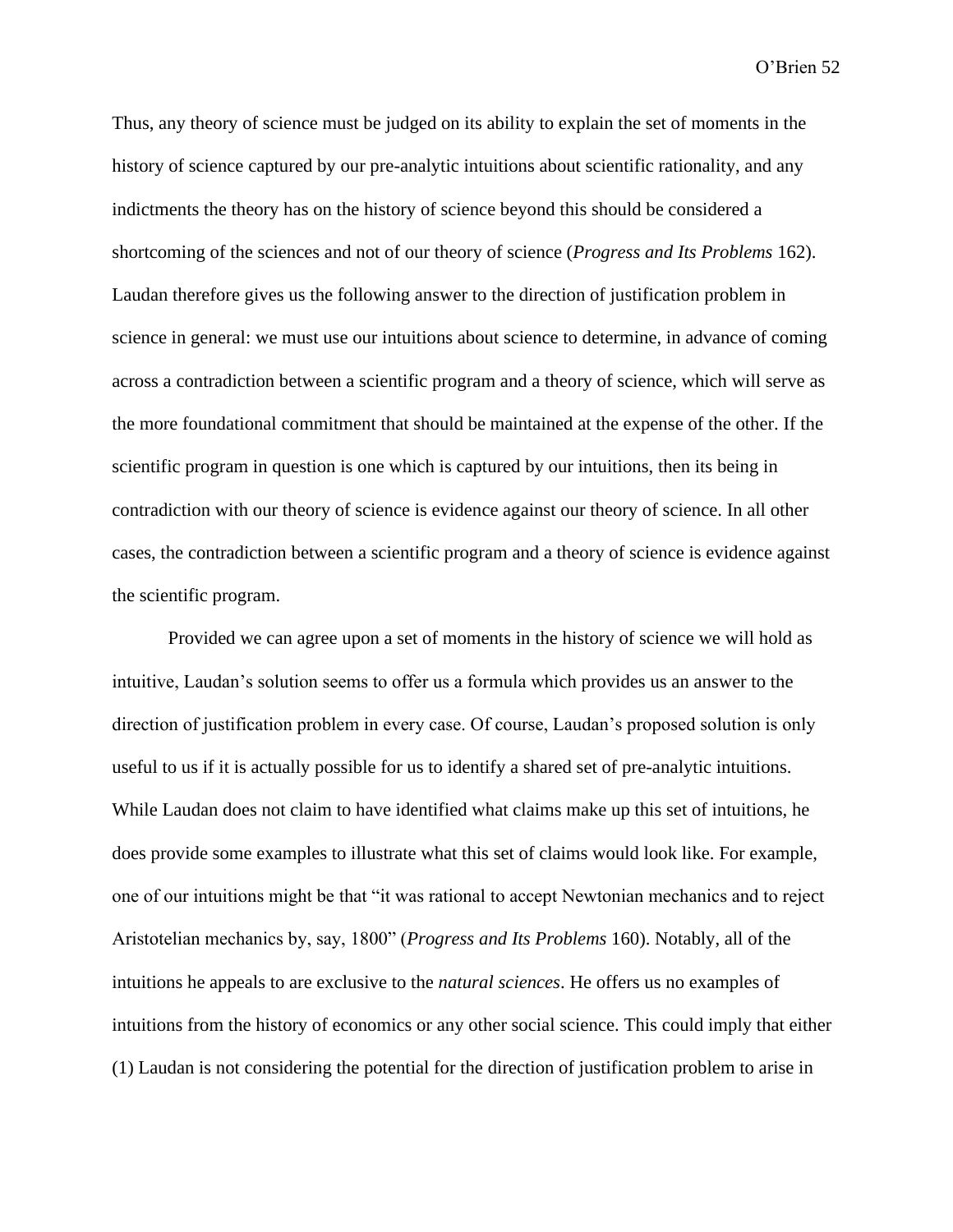the social sciences or (2) Laudan thinks the social sciences should be held to the same standard as whatever view we settle on to evaluate the natural sciences.

Both of these answers are insufficient for our purposes; the first because it does not answer our questions about the direction of justification problem in economics, and the second because it leaves too much on the table. If we commit ourselves to the second claim, that economics ought to be evaluated according to whatever theory of science we use to evaluate the natural sciences, we push some of the most interesting philosophical debates in economics aside and risk begging the question. In many of the disputes about what philosophy of economics we ought to commit ourselves to, the question of whether economics should be held to the same standards as the natural sciences is itself part of the dispute. For example, Austrian economists are often distinguished from their neoclassical counterparts by their commitment to a dualistic view according to which the correct theory of natural science is not the same as the correct theory of social science. Austrian economists explicitly hold as part of their philosophy of economics at the level of axiological commitment that the social sciences are fundamentally aiming at producing different kinds of knowledge than the natural sciences are trying to produce. If acceptance of Laudan's view requires that we presuppose that economics can be evaluated by the same theory of science as the natural sciences, then his framework requires us to presuppose too much that is up for debate.

Thus, it is unlikely that using the intuitions from the natural sciences that Laudan provides for us will be sufficient for our purposes in economics. However, the strategy he uses is a valuable one and worth emulating in the philosophy of economics. In establishing a small set of intuitions from the history of science, Laudan is trying to make the least amount of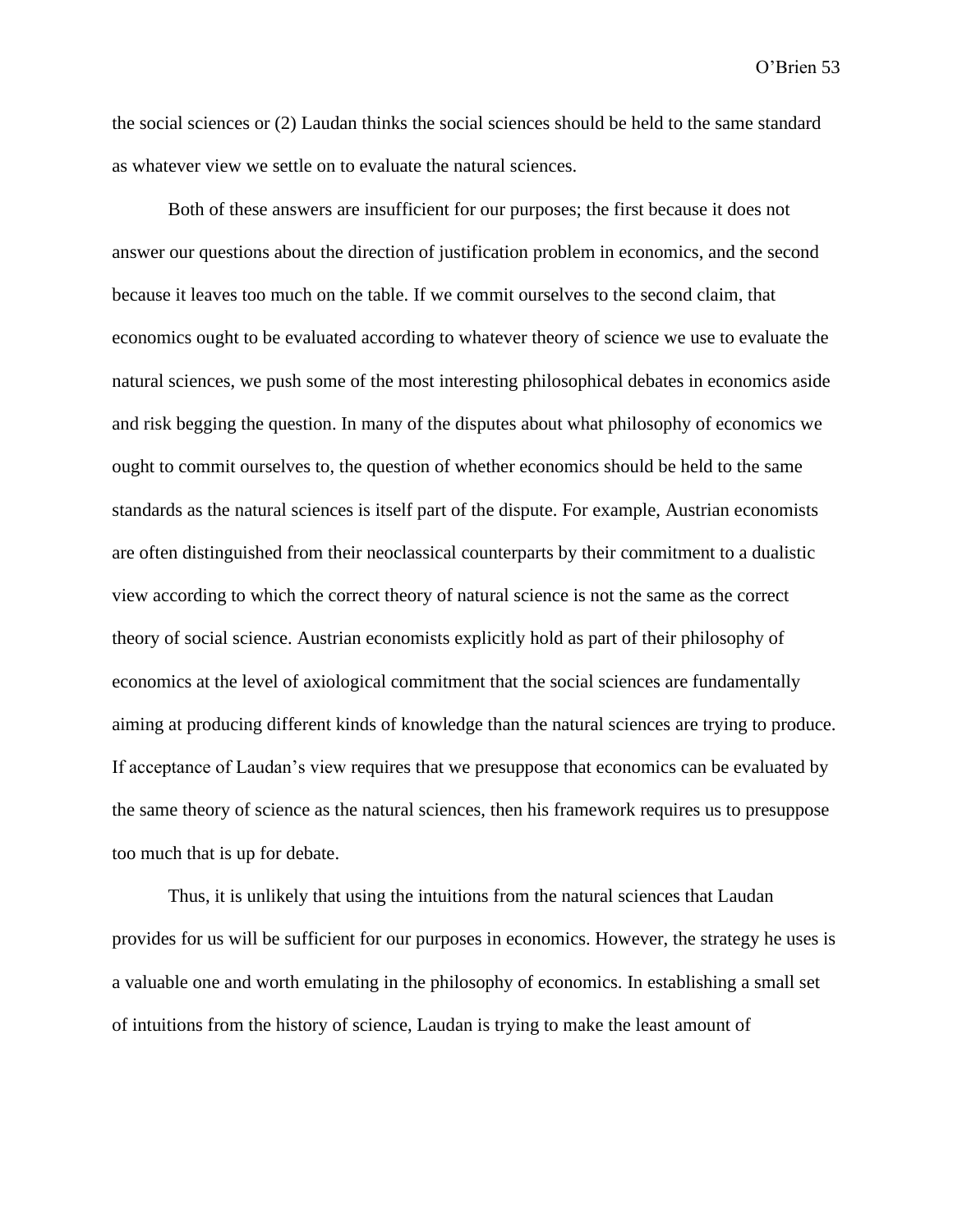assumptions necessary for creating a prescriptive philosophy of science. Laudan is well aware of the costs of the assumptions he's making, writing:

> We should be very explicit about what we are committing ourselves to in taking this approach: (1) *that at least certain specified developments in the history of science were rational;* and (2) *that the test of any putative model of rational*  [theory] *choice is whether it can explicate the rationality assumed to be inherent in these developments*. Claim (1), modest though it is, remains entirely a matter of faith since there is, in principle, no way we could prove these cases were rational, for our criterion of rationality itself will take their rationality for granted.

### (*Progress and Its Problems* 161)

Laudan is very clear about the costs of his approach here: his method of appealing to pre-analytic intuitions requires that we take on faith that there have been at least some moments in the history of science which were rational. By rational, he means that we had good epistemic reasons for accepting this development as a progression in science. Thus, we might rewrite his assumption as (1) *that at least certain specified developments in the history of science were for good epistemic reasons*.

The goal of Laudan's strategy of appealing to pre-analytic intuitions is to allow for the development of a prescriptive theory of science while starting with a set of assumptions that are as modest as possible, such that any scientifically educated person would reasonably agree to them as starting principles. I think this is a valuable strategy that we might hope to emulate in the philosophy of economics. A Laudanian approach to establishing a strategy for developing a prescriptive philosophy of economics might look as follows: first, we identify a set of intuitions about economics, or perhaps the social sciences in general, based on the most modest set of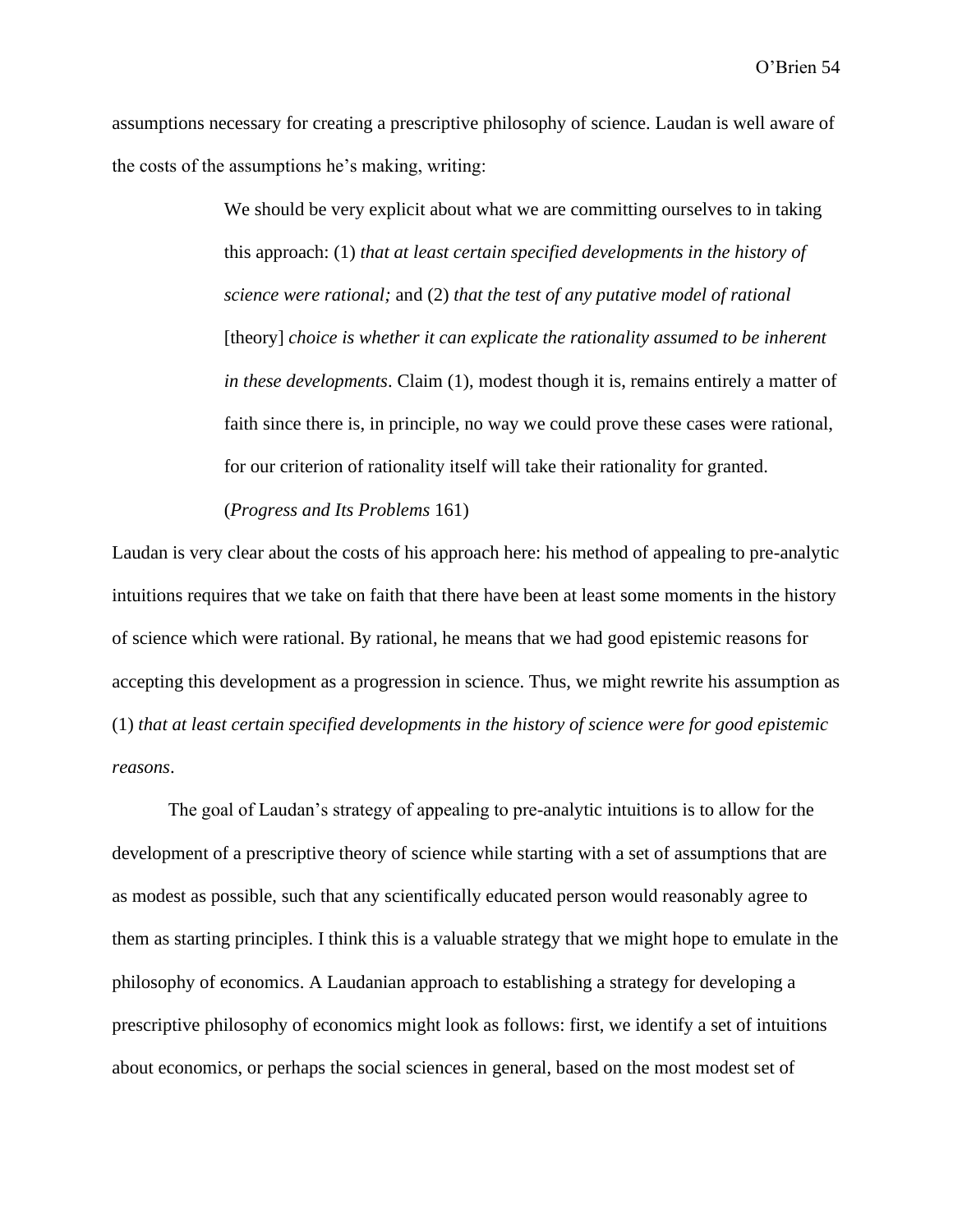assumptions possible. Once we have established this set of intuitions, we can then judge our philosophy of economics by how consistent it is with the assumption that our selected intuitions are indeed true. In all other cases, when we apply our philosophy of economics to economic programs and find the two to be in contradiction, we must conclude that this counts as evidence against the economic program in question and not against our philosophy of economics.

What are we to use as our set of intuitions for economics? I am not sure. But I think we can make some assertions about what this set of intuitions would have to be like. A set of intuitions will have to (1) be robust enough for us to use them as a standard against any proposed philosophy of economics and (2) be as modest as possible while still achieving the goal of (1). Furthermore, I think the best way to measure the modesty of our assumption is based on how well our assumption minimizes the number of reasonable people with informed beliefs about economics whose positions are excluded. An assumption analogous to Laudan's but applied to economics, (1') *that at least certain specified developments in the history of economics were for good epistemic reasons*, does not seem modest enough for economics. This is because prominent skeptical philosophers of economics like Rosenberg who are prepared to reject all of the progress of economics thus far would be locked out of the philosophy of economics on this assumption. I am not sure what a better assumption would be, but it would have to be one which didn't exclude prominent philosophers of economics like Rosenberg on faith alone. A potential alternative assumption could be as follows: (1'') *that at least certain specified developments in the history of economics were such that reasonable, educated thinkers thought these developments were for good epistemic reasons*. This assumption essentially requires us to assume something even more modest than the assumption that economics has progressed: that economists are smart, and that because of this, any philosophy of economics should at least be able to explain why smart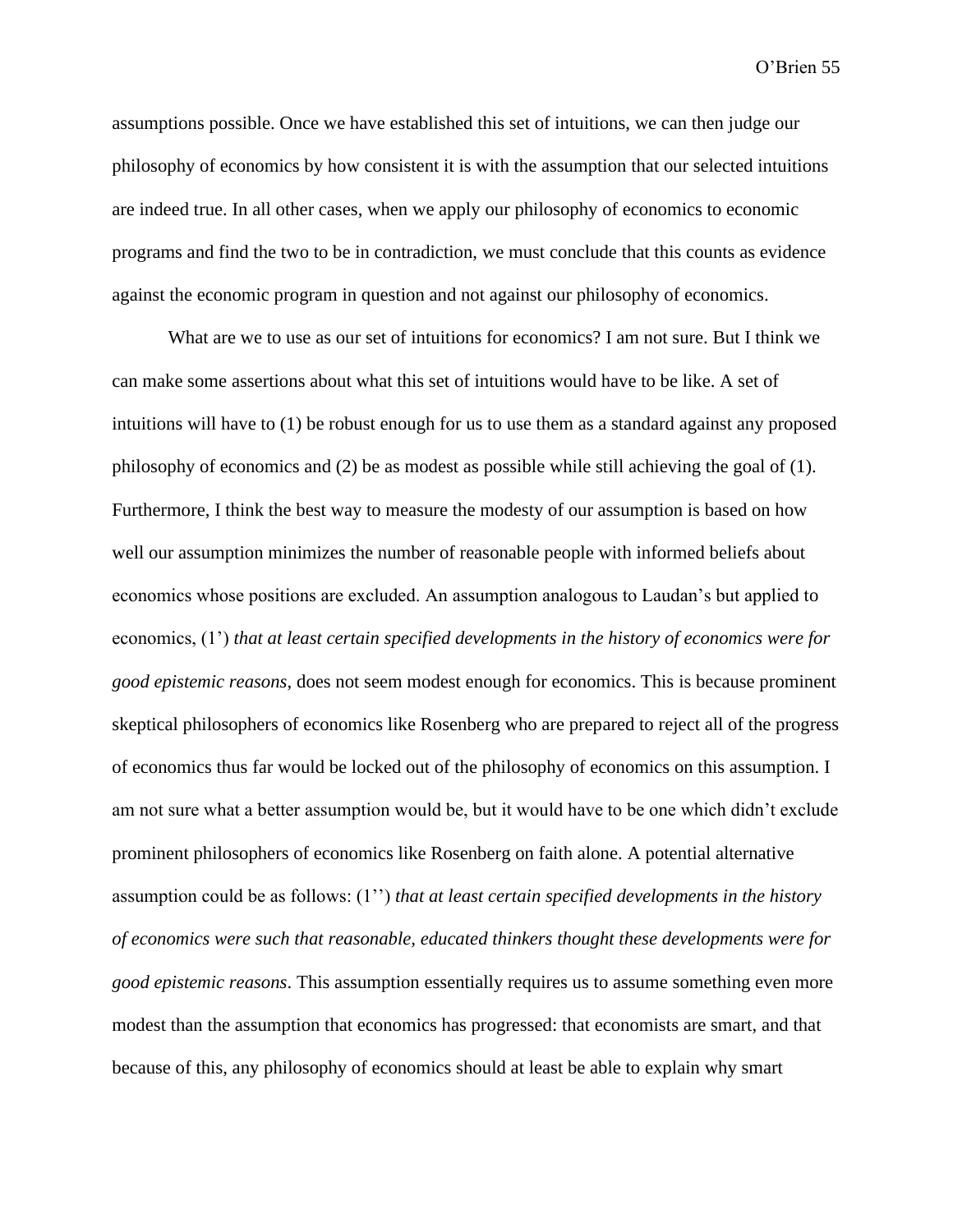economists saw progress even if there in fact was none. I think Rosenberg would agree to this more modest principle, but I am not sure if it is robust enough to use as a standard for developing a philosophy of economics. I hope that philosophers and economists who read this may be able to think of a better assumption, or find a way to build a robust philosophy of economics according to the assumption I've provided.

I have tried to lay out what the first step to solving the direction of justification problem will have to look like. It must begin by evaluating our philosophy of economics according to a set of intuitions which are developed from the most modest set of assumptions possible, where modesty is measured by the ability to minimize the number of reasonable agents educated in economics who reject the assumption. This first step only gets us part of the way there, however. I argued in part three that a fatal mistake many philosophers of economics make is to judge an economic program based on the explicitly stated philosophy of economics of that program's members. Instead, we ought to judge economic programs based on their own implicit commitments and not the explicit commitments of their members. But how do we determine what these implicit commitments are if we can't simply ask the members of the economic program in question? In the next section, I will try to answer this question.

# *4.2 Using Caldwell's Insights to Help Solve the Direction of Justification Problem*

Bruce Caldwell offers a strategy for assessing competing economic programs he calls *methodological pluralism*. Methodological pluralism asserts that the best way to criticize economic programs is on their own terms. According to Caldwell, methodological pluralism "takes as a starting assumption that no universally applicable, logically compelling method of theory appraisal exists. (Or, more correctly, even if it exists, we can never be sure that we have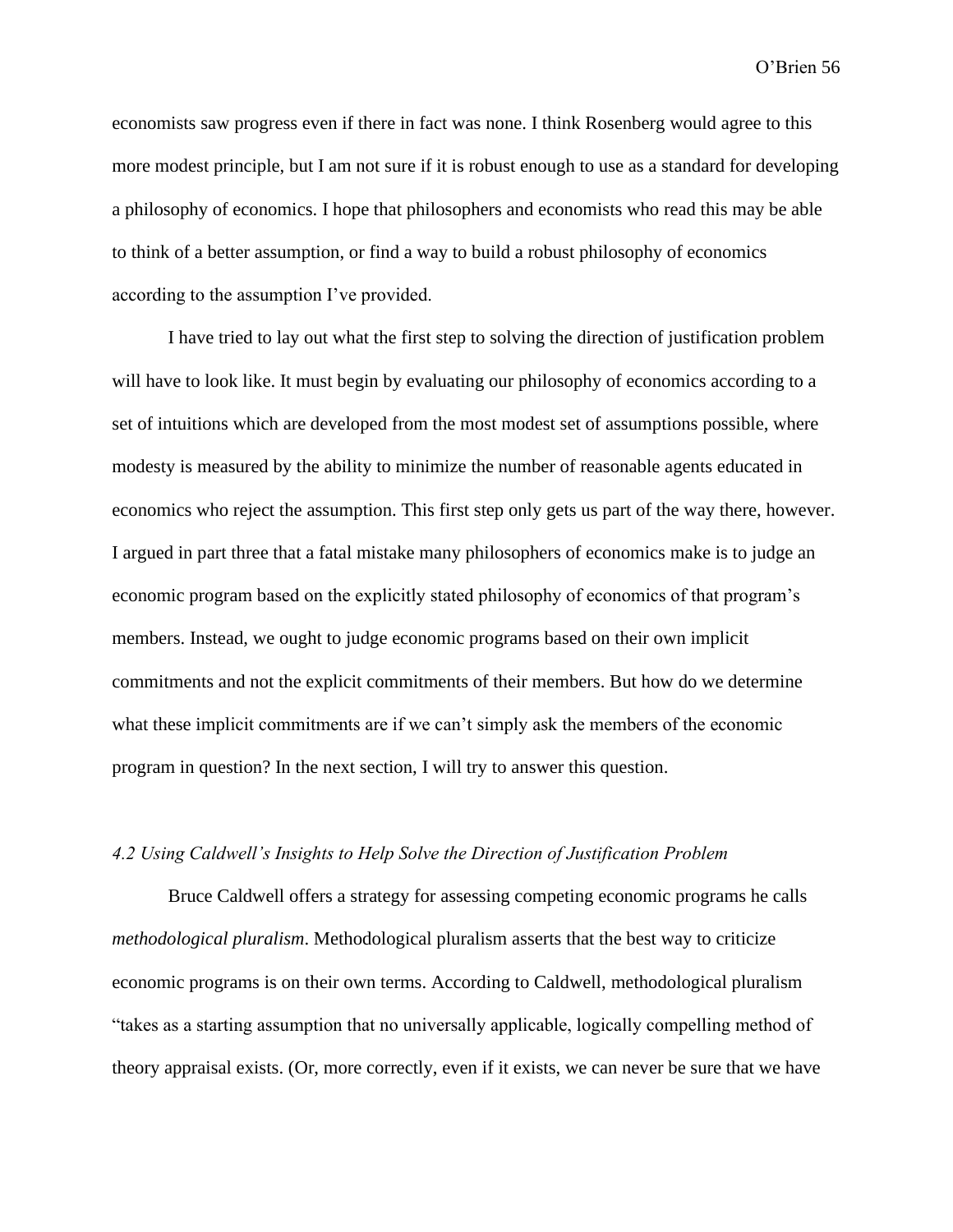found it, even if we have.)" (*Beyond Positivism* 245). Rather than analyze economic programs according to the degree to which they align with our philosophy of economics, we are to try our hardest to criticize economic programs according to their own principles. Caldwell writes, "Such [economic] programs should be criticized either on their own terms, or for failing to show how they can be compared to other programs," (*Beyond Positivism* 248). But, what exactly does it mean to criticize an economic program *on its own terms*? It's not made extremely clear by Caldwell, but there are some important clues he leaves for us.

Caldwell claims that the pluralist approach is most useful "when the methodologies of opposing camps are founded on rival epistemological systems," (*Beyond Positivism* 248). The idea here is a valuable one, but it is an ambiguous one. Caldwell rightly wants to avoid the tendency for economists with rival axiological views to reject alternative economic programs simply because they presuppose their own axiology to be correct. For example, he cites the frustrating tendency for neoclassical economists to reject the Austrian program on the grounds that Austrian theories cannot be subject to an empirical test, which is to presuppose the neoclassical economist's axiological commitment to testability (*Beyond Positivism* 249-250). However, despite correctly rejecting the approach which presupposes one's own axiology, he leaves us with a fairly vague idea for his alternative. Caldwell suffers from the same problem as Hollis and Nell when he uses the ambiguous relation of an economic program being "founded on" an epistemological system. Without a clearer understanding of what this relation is, we might worry that Caldwell's "founded on" relation is just as contingent as Hollis and Nell's "backed by" relation between neoclassical economics and positivism, where this "backing" relation turned out to be no more than the contingent connection formed by neoclassical economists who have tended to endorse a positivist philosophy of economics. If Caldwell's idea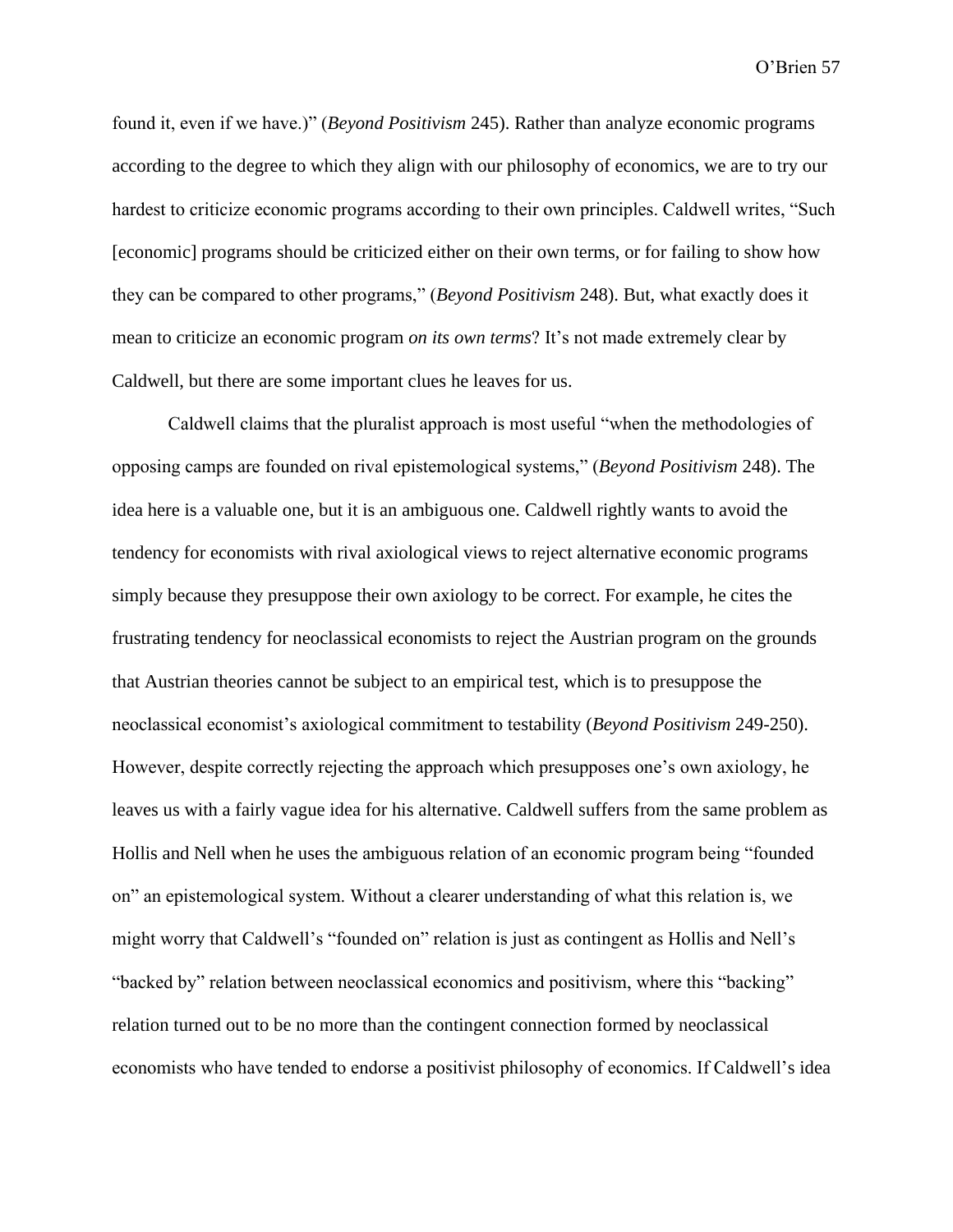of a "founding" relation is like this, then Caldwell's position would collapse into Hollis and Nell's position. Thus, I propose two possible ways of interpreting what Caldwell means here. Under the first interpretation, I will argue, Caldwell's view collapses into the same untenable position as Hollis and Nell's view. However, under the second interpretation, Caldwell provides us with a promising component to a solution for the direction of justification problem.

One way we could go about criticizing an economic program "on its own terms" is to criticize the theories produced by an economic program according to whether they live up to the explicit philosophy of economics that economists in that program endorse. So, if most neoclassicists endorse positivism as Hollis and Nell suggest, we criticize theories produced in the neoclassical tradition based on whether they are consistent with the prescriptions of positivism. This interpretation would leave Caldwell guilty of the same misunderstandings as Hollis and Nell's position. Since the relationship between an economist's philosophy of economics and that economist's economic program is a purely contingent one (it is not necessarily the case that the axiological, methodological, and factual commitments that economists explicitly endorse are the commitments which she implicitly commits to when engaging in her research) we have not demonstrated anything about whether the economic programs under scrutiny themselves have merit. We've only shown that these programs are or aren't consistent with the philosophy of economics those economists tend to endorse. It might be interesting to us whether the economists we are criticizing are being consistent between their explicit and implicit commitments, but this fact is irrelevant to whether the programs under scrutiny are themselves worthwhile. Since Caldwell elsewhere cites his criticism of Austrian economics as an example of the kind of internal criticism he is promoting, ("The Case for Pluralism" 240), and this criticism of Austrian economics is based in whether Austrian's theories live up to their own explicit endorsement of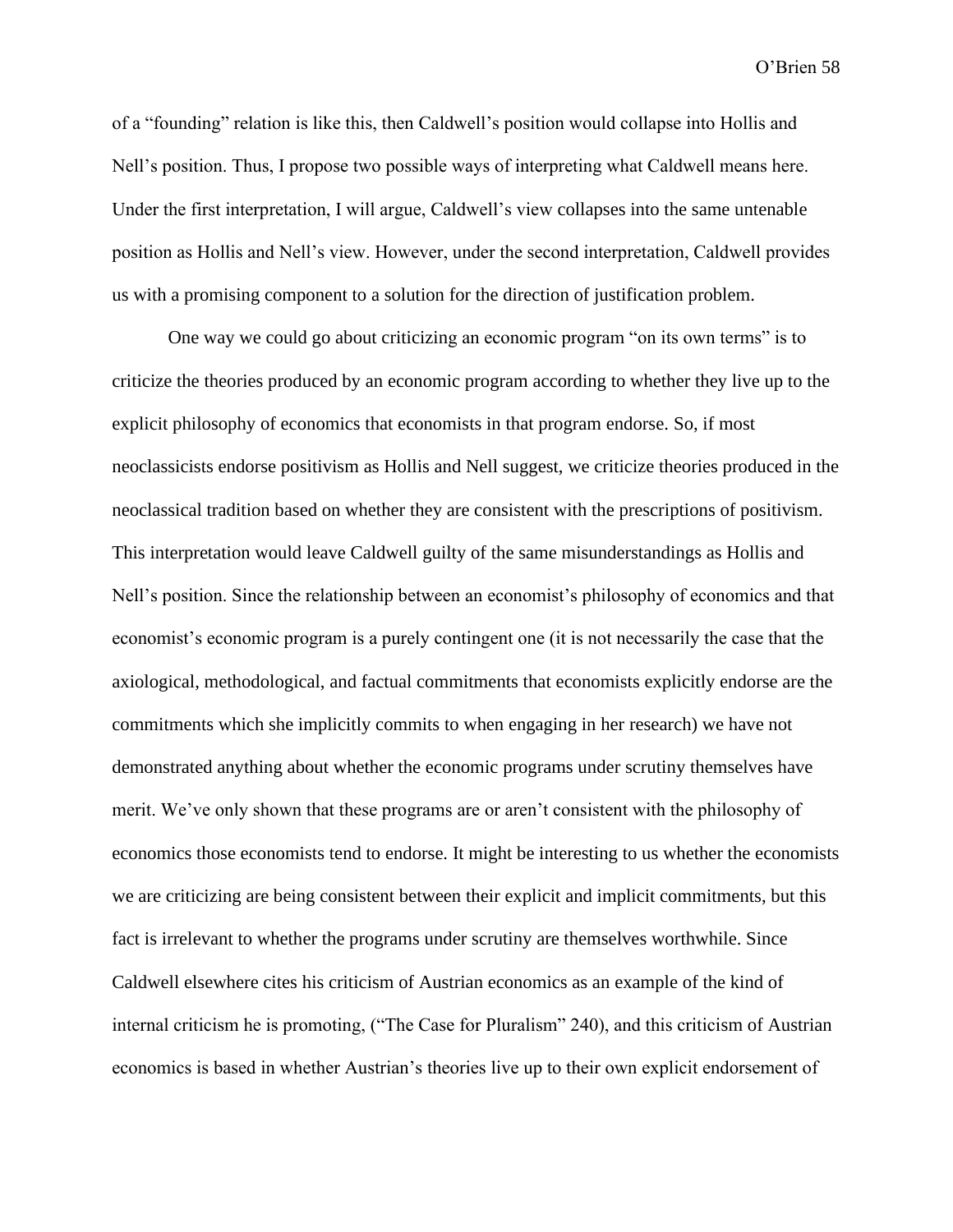praxeology, this first interpretation is probably what Caldwell has in mind.<sup>14</sup> And I should note that for Caldwell's purposes this may be perfectly adequate. Caldwell himself is a pragmatist to a tee, and so the question of whether an economic theory is true or justified is secondary to his interests ("The Case for Pluralism" 241-243). But, for those of us who are interested in what kinds of epistemic attitudes we should take toward economic programs, this won't do.

I propose an alternative interpretation of what it means to criticize an economic program "on its own terms" which I will argue is much more relevant to the epistemic merit of economic programs. Instead of criticizing an economic program according to the philosophy of economics explicitly promoted by members of that program, we should criticize economic programs according to the best possible set of axiological, methodological, and factual commitments we could construct that, if true, would make the economic program we are scrutinizing justified. Let me explicate this position a bit more to show why it better fits with the understanding of economic programs I have presented in this paper. Recall that what distinguishes philosophies of economics from economic programs is that a philosophy of economics is constituted by the axiological, methodological, and factual commitments we explicitly endorse, whereas an economic program is made up of the commitments that the theories we support and the practices we engage in actually commit us to. For example, we can imagine an economist who claims to be a strict falsificationist, but nevertheless she supports economic theories which are unfalsifiable or when doing research does not actually adhere to the practice of rejecting a theory as soon as it is falsified. If we criticize this economist because her theories don't live up to the falsificationist standards to which she supposedly endorses, we may have learned something interesting about this economist, but we've learned *nothing* about whether the theories and

<sup>14</sup> See *Beyond Positivism* (1982) pp. 128-135 for Caldwell's criticism of Austrian economics.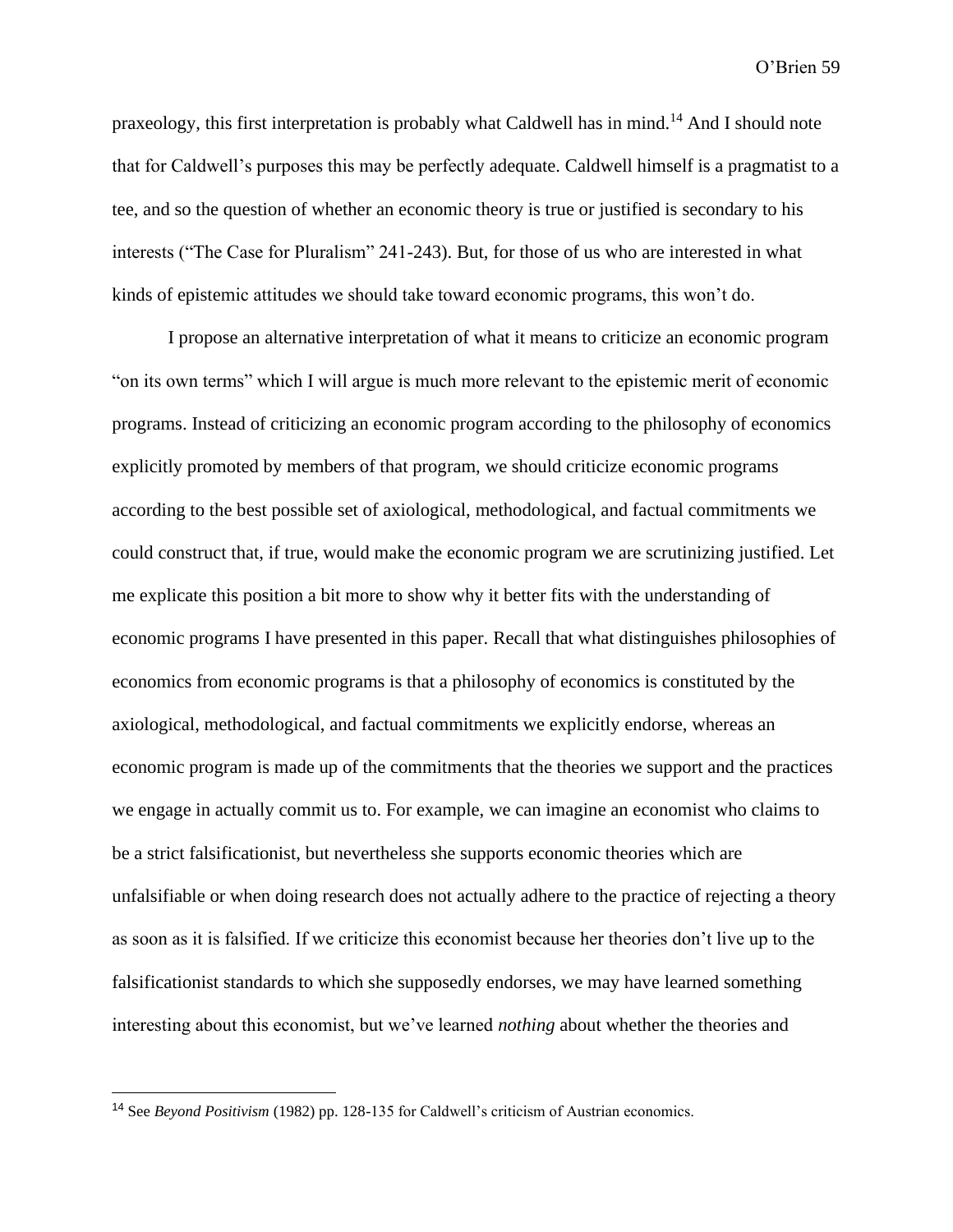practices she supports are *themselves justified.* What matters to the merit of an economic program is not the explicit principles which the economist endorses, but the implicit ones which come from her practices.

Unfortunately, it is no simple endeavour to figure out what principles an economist is implicitly committing herself to when she supports a theory or a certain way of doing economics. Caldwell himself is aware of this difficulty, writing:

> It is perhaps appropriate to note at this point that figuring out what economists are up to is not particularly easy. One can learn how to *do economics*, of course, by simply training to be an economist. But as Thomas Kuhn points out, this process is anything but a self-conscious one. It occurs through a sort of mental osmosis as one learns the paradigmatic solutions to various well-established normal science puzzles. (*Beyond Positivism* 232)

The difficulty of figuring out exactly what implicit principles make up an economic program is further complicated by the fact that our answer will likely be underdetermined. For any collection of theories or practices in economics, there will likely be many possible collections of principles which could serve as the implicit commitments of the economists who engage in these practices and produce these theories. Therefore, I suggest that if we are to approach an economic program *on its own terms*, we ought to judge the theory according to *the most plausible set of commitments that, if true, would be sufficient for the economic program in question to be justified*. We then choose to endorse or reject the program in question based on whether this most charitable reconstruction is possible for us to accept.

The way this process could work is as follows. Suppose we observe a group of economists who all seem to be more or less working within the same program. They tend to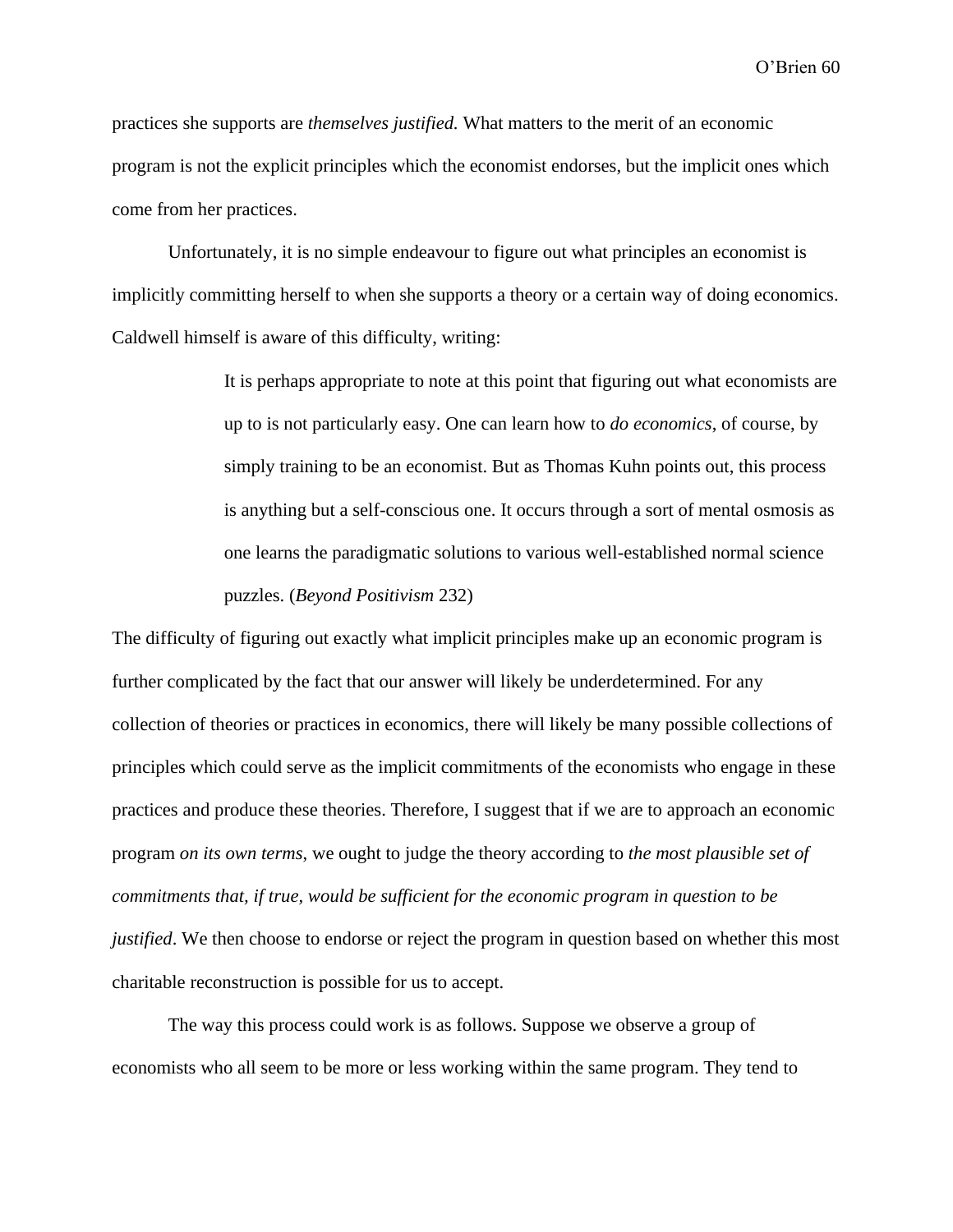endorse the same theories, perform the same practices when doing research, and typically come to the same conclusions when considering the merits of newly proposed theories. This group of economists is practicing within an economic program, but because their commitments are implicit, we cannot simply ask them about their commitments. To ask these economists about the principles they endorse would be to ask them about their *philosophy of economics* but not their economic program. Thus, we must ourselves reconstruct what underlying principles the economists in question are committing themselves to. But we could likely posit multiple different accounts of this economic program which would be consistent with the actions of the economists in question. In this case, we ought to construct an account of this economic program in question which is constituted by the principles that are as plausible to us as possible which would justify the theories and practices of the economists in question if they were true. Then, we can judge the economic program in question according to whether this best possible reconstruction of the axiological, methodological, and factual commitments in question constitutes a set of commitments we are comfortable endorsing.

#### *4.3 Proposing a Framework for Solving the Direction of Justification Problem*

Neither Laudan nor Caldwell on their own solve the direction of justification problem. However, when we combine the strategies proposed by Laudan and Caldwell, we can create a framework for a robust methodology. Using the insights of Laudan and Caldwell I will now formulate a method for answering the direction of justification problem using a hypothetical example.

Suppose we take neoclassical economics as an economic program we are interested in criticizing using the tools of philosophy. This is how we could do so while answering the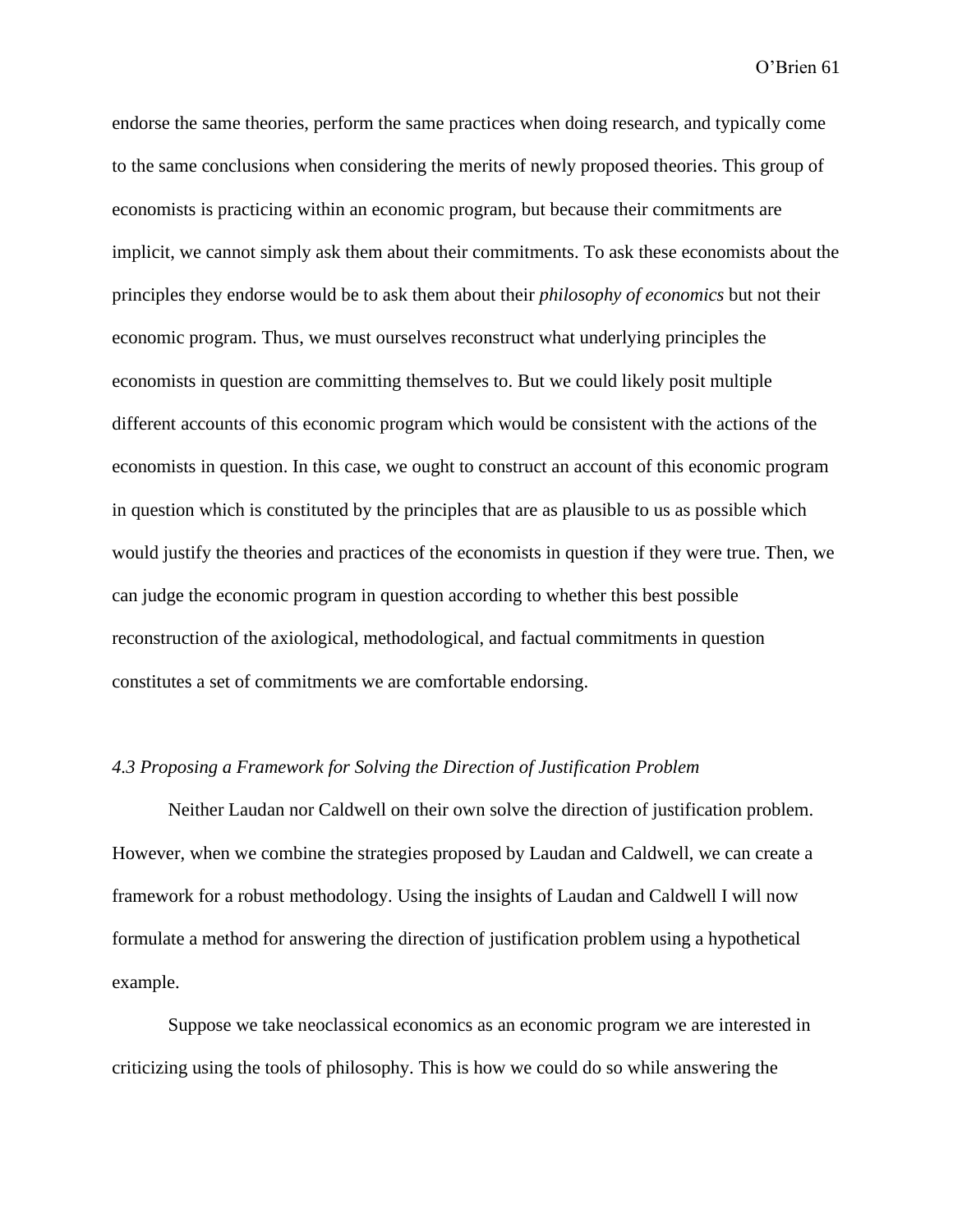direction of justification problem: first, we must come to the table with a philosophy of economics. We develop this philosophy of economics according to its ability to square with the set of intuitions we have decided to hold fixed. The intuitions we choose to hold fixed will be based on whatever intuitions require the most modest assumptions while also being robust enough to serve as an evaluative standard for our philosophy of economics. Once we have explicated a philosophy of economics by determining which set of principles best square with our intuitions, we now have the tools to evaluate the neoclassical economic program. To perform this analysis, we must analyze the practices neoclassical economists are engaging in and the theories they endorse so that we may propose a set of axiological, methodological, and factual commitments which are as plausible to us as possible while being sufficient for justifying the neoclassical program if the commitments were true. Then, we determine whether this most charitable reconstruction of the neoclassical program is consistent with our philosophy of economics we have developed from our intuitions. If the reconstructed neoclassical program is consistent with our philosophy of economics, we accept the neoclassical program as an example of *good* economics. If the reconstructed version of the neoclassical program is inconsistent with our philosophy of economics, we reject the neoclassical program as *bad* economics pending future changes in the neoclassical program which would warrant a reevaluation.

A full solution to the direction of justification problem will require that we fill out each step along the way; we must establish a set of intuitions, develop a philosophy of economics according to these intuitions, reconstruct the economic program in question as charitably as possible, and finally determine whether our philosophy of economics is consistent with this program. While I have not filled out these steps by providing what I think to be the best set of intuitions, the best philosophy of economics, and the best reconstruction of the neoclassical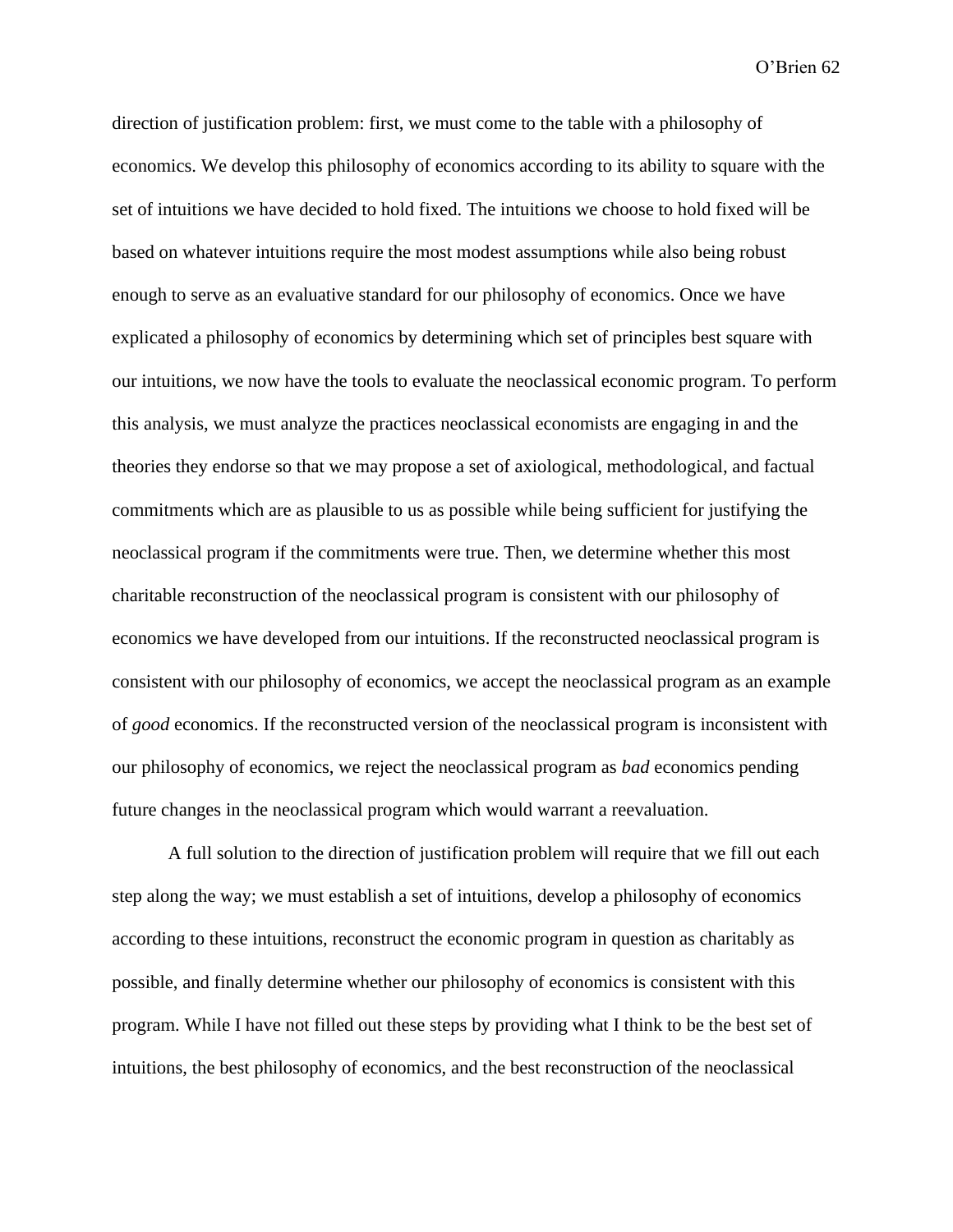program, I nevertheless hope that this strategy I've proposed will allow us to make these next steps and develop a prescriptive philosophy of economics.

# **Conclusion**

In this paper, I have tried to establish two major claims about the philosophy of economics. First, that the tools from the philosophy of science, like the three-part model, are worth applying to economics if only for the explanatory role they can play in untangling disagreements between economic schools of thought whose divergence arises from differences in underlying principles that economists may not even be aware of. I have tried to defend this position by drawing from numerous examples in economics, including demonstrating an exercise in analyzing a divergence between neoclassical and Marxian economics. The second claim I have tried to establish in this paper is that the ability for philosophers to weigh in on these disputes between competing economic programs is currently blocked by a hitherto unrecognized problem: our inability to know when our philosophy of economics ought to influence economic programs and when economic programs ought to influence our philosophy of economics, which I have called the direction of justification problem. Finally, I have tried to argue for what a solution to the direction of justification problem would have to look like.

My intent is not to suggest that we should abandon the pursuit of using philosophy to settle some of these disagreements in economics. On the contrary, I have tried to demonstrate that the fit between the tools of philosophy of science and economics make this avenue worth pursuing. However, if we are to pursue it, I urge that philosophers of economics recognize this problem which has currently gone unrecognized in the philosophy of economics, and understand the importance that a principled solution to the direction of justification problem will have if the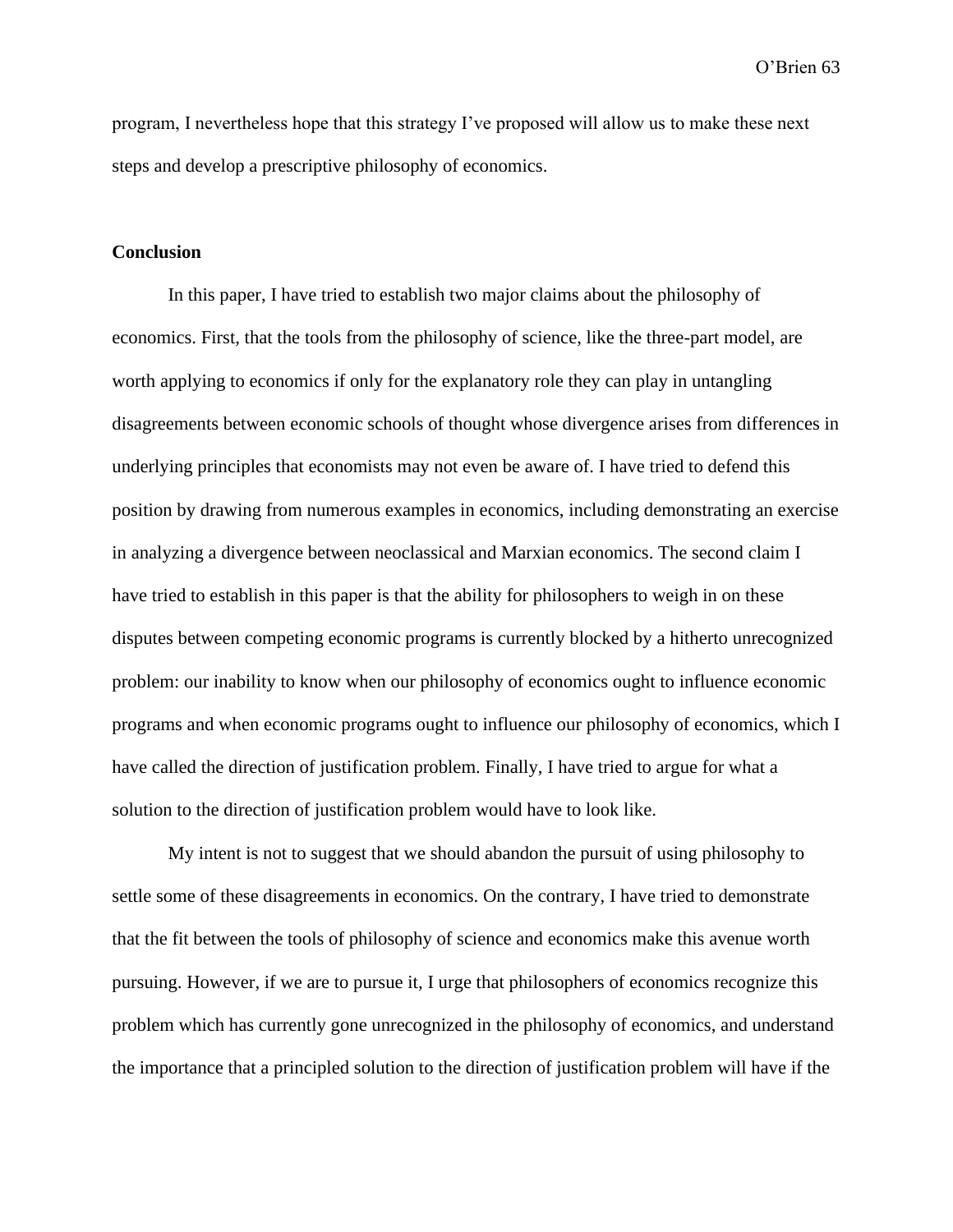philosophy of economics is to achieve its pursuit of prescriptive power. I hope that the strategy I have explicated in the final section of this paper will provide a framework for this further pursuit.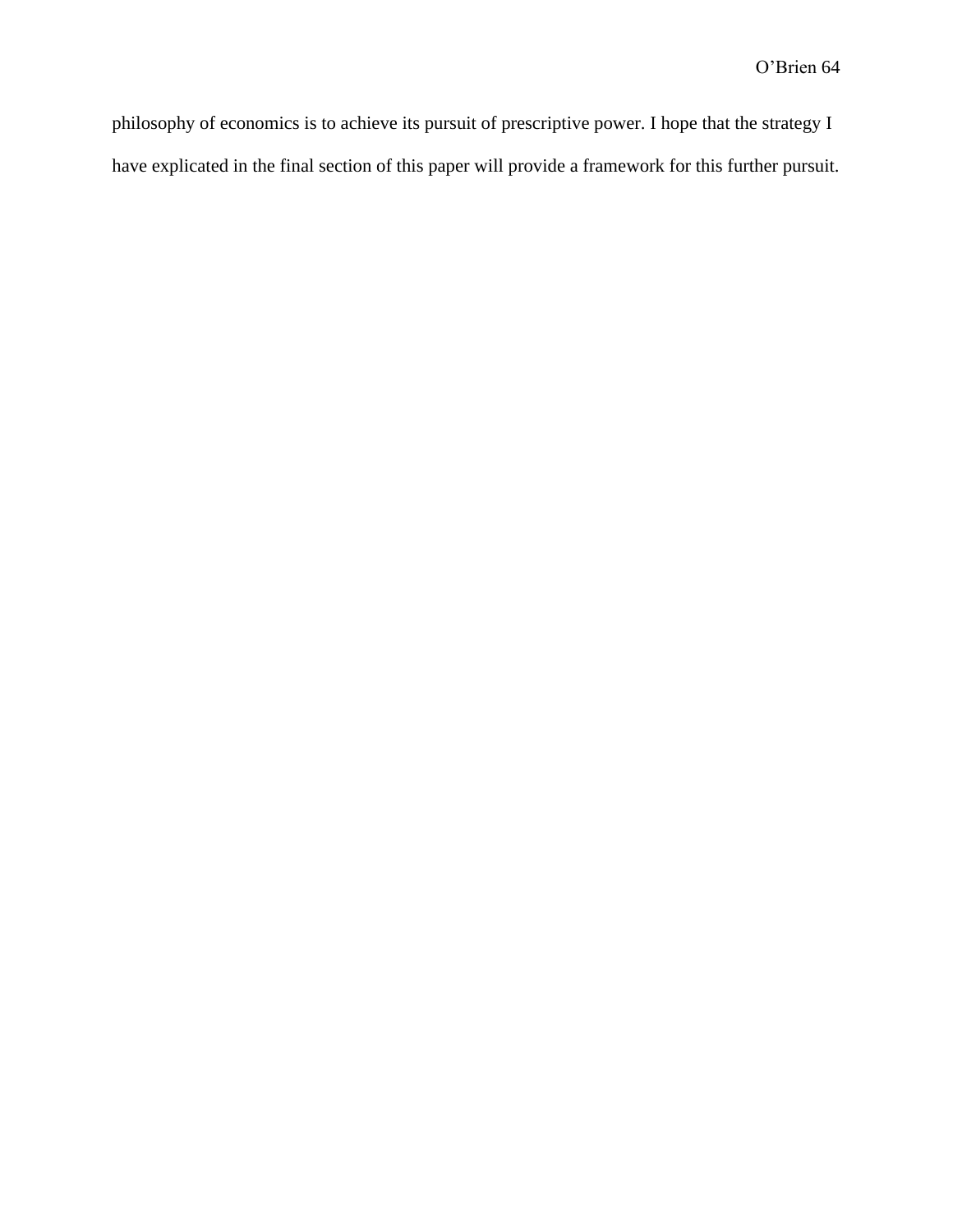#### Works Cited

- Alonso, Facundo M. "What is Reliance?" *Canadian Journal of Philosophy* 44.2 (2014): 163- 183.
- Caldwell, Bruce. *Beyond Positivism*. 1982. Routledge, 1994.
- ---. "The Case for Pluralism." *The Popperian Legacy in Economics*, edited by Neil De Marchi, Cambridge University Press, 1988, pp. 231-44.

Friedman, Milton. *Essays in Positive Economics*. University of Chicago press, 1966.

- Hands, D. Wade. *Reflection Without Rules: Economic Methodology and Contemporary Science Theory*. Cambridge University Press, 2001.
- ---. *Testing, Rationality, and Progress: Essays on the Popperian Tradition in Economic Methodology*. Rowman & Littlefield, 1993.
- Hollis, Martin, and Edward Nell. *Rational Economic Man: A Philosophical Critique of Neo-Classical Economics*. Cambridge University Press, 1977.

Ladyman, James. *Understanding Philosophy of Science*. Routledge, 2002.

Laudan, Larry. *Progress and its Problems: Towards a Theory of Scientific Growth*. Vol. 282.

University of California Press, 1977.

- ---. *Science and Values*. University of California Press, 1984.
- Popper, Karl R. *Conjectures and Refutations.* Basic Books, 1962.
- ---. "Natural Selection and the Emergence of Mind." *Dialectica* (1978): 339-355.
- Robbins, Lionel. *An Essay on the Nature and Significance of Economic Science*. 1932. Ludwig von Mises Institute, 2007.
- Rosenberg, Alexander. *Economics—Mathematical Politics or Science of Diminishing Returns?* University of Chicago Press, 1992.